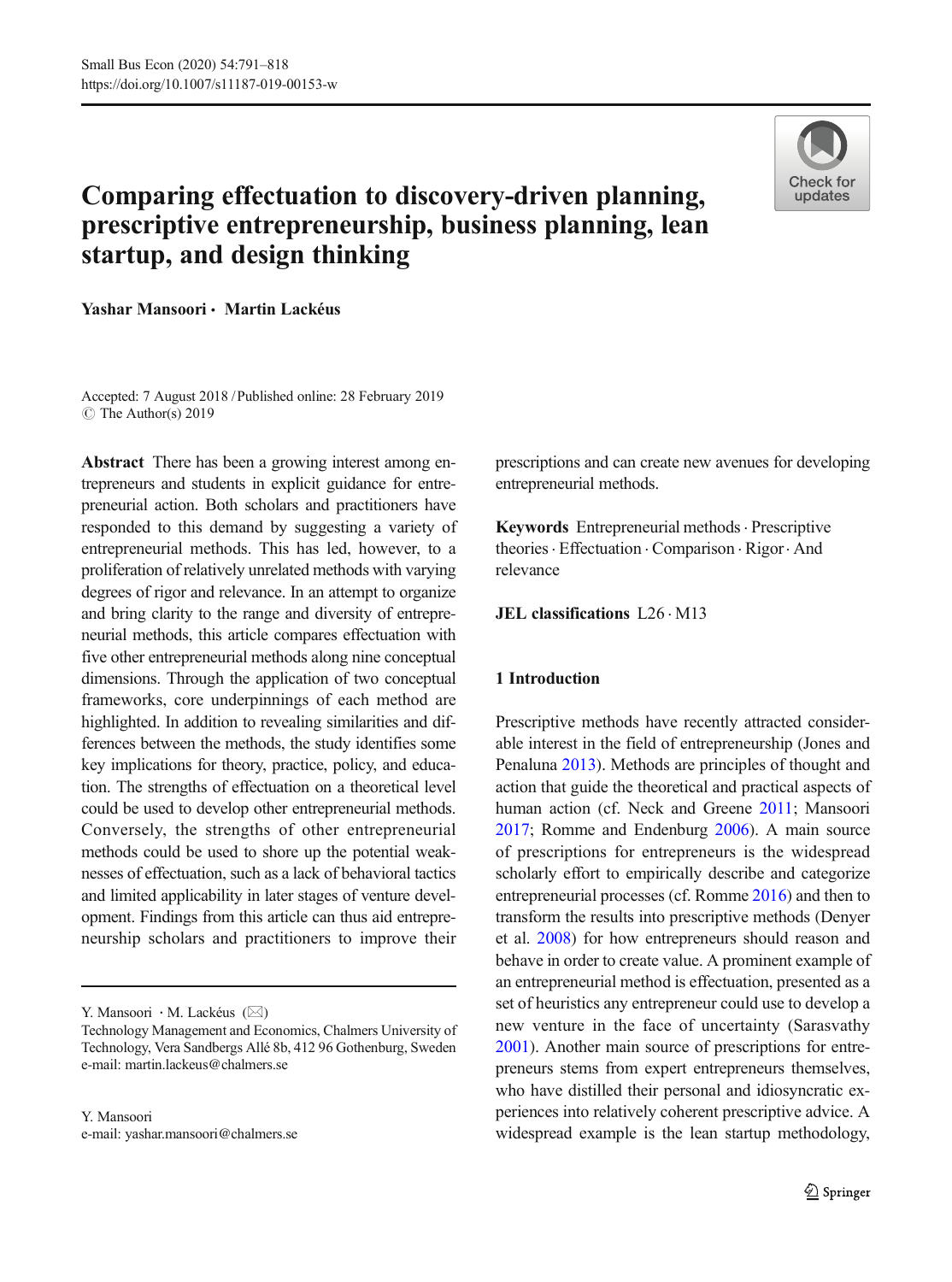prescribing that entrepreneurs formulate and test venture hypotheses through interacting with customers (Ries [2011\)](#page-26-0).

Prescriptive methods of entrepreneurship have been criticized, however, for their lack of rigor and relevance. Practitioner-grounded entrepreneurial methods have met with criticism for lacking theoretical rigor (Wood [2000](#page-27-0)), which has led to undesirable consequences, such as entrepreneurs giving up prematurely (Heitmann [2014](#page-25-0)). Scholarly grounded entrepreneurial methods have been said to lack both practical relevance (Frank and Landström [2016](#page-24-0)) and theoretical rigor (Arend et al. [2015](#page-23-0)). One shortcoming of methods is a lack of trustworthiness due to the context-specific nature of entrepreneurship and thus the limited applicability of largely untested prescriptions. Another frequently cited shortcoming is a lack of practical usefulness due to limited concrete actionable advice (Wolf and Rosenberg [2012](#page-27-0)). An illustrative example is a recent debate concerning effectuation, which has been cast as an underdeveloped theory lacking practical managerial tools and with the potential to lead to dangerous practices among entrepreneurs (Arend et al. [2015\)](#page-23-0). The concern has been that it could tempt entrepreneurs to ignore the risks of competition and to neglect the need for even the most rudimentary planning practices.

In an attempt to further the development of the field of entrepreneurial methods, this article compares effectuation in a highly detailed manner with five other entrepreneurial methods. Similarities, differences, strengths, weaknesses, overlaps, and gaps are explored along nine key conceptual dimensions. This process helps organize the field of entrepreneurial methods in a more comprehensible way for both scholars and practitioners. Increased clarity and visibility across the range of entrepreneurial methods may serve as a source of inspiration for work to improve existing entrepreneurial methods as well as to develop new ones. Thus, this article lays a foundation for proponents of entrepreneurial methods to use in future work. Proponents of practitioner-grounded entrepreneurial methods could increase the theoretical rigor of their prescriptions by drawing on scholarly grounded entrepreneurial methods. Similarly, proponents of scholarly grounded entrepreneurial methods could use this comparison to increase their practical relevance by drawing on practitioner-grounded entrepreneurial methods. Works that build on the comparison conducted here can serve

as a bridge between different prescriptive endeavors in entrepreneurship that are developed in relative isolation.

In order to avoid bias toward any one particular entrepreneurial method, a conceptual framework is developed through an in-depth analysis of effectuation and five other purposefully selected entrepreneurial methods. These are discovery-driven planning (McGrath and MacMillan [1995\)](#page-25-0), prescriptive entrepreneurship (Fiet [2008\)](#page-24-0), business planning (Steinhoff [1971](#page-26-0)), the lean startup methodology (Ries [2011\)](#page-26-0), and design thinking (Brown [2008\)](#page-24-0). Choices of entrepreneurial methods were based on the following: citation analysis, appearance on entrepreneurship courses' syllabi (see footnote in Section 2.3), perceived alignment with the definition of entrepreneurial method, and informal inquiries with a number of experienced entrepreneurship researchers around frequency of use in their educational practices. Three entrepreneurial methods with scholarly origins were included alongside three methods introduced by practitioners. The conceptual framework consists of nine dimensions and is used as a means to elucidate similarities and differences. The discussion will then delve more deeply into the subject of effectuation, contrasting it to the five other entrepreneurial methods.

The article proceeds as follows. First, previous literature in relation to prescriptive work in entrepreneurship is presented. Then the framework of nine conceptual dimensions is developed in three steps and used for an in-depth comparison between effectuation and five other established entrepreneurial methods. A number of issues arising from this comparison are discussed, followed by an articulation of implications for theory, practice, policy, and education.

# 2 Literature review

#### 2.1 Descriptive and prescriptive theories of action

Action theories can be divided into two different types: descriptive and prescriptive (Tsang [1997\)](#page-26-0). Descriptive theories are often highly empirical and describe how individuals think and act in different situations. They frequently outline logical consequences, such as "under condition C, following action A leads to outcome O^ (Parsons et al. [1965\)](#page-26-0). By providing such propositions, they allow for predicting the outcome of specific actions when particular conditions are in place. Descriptive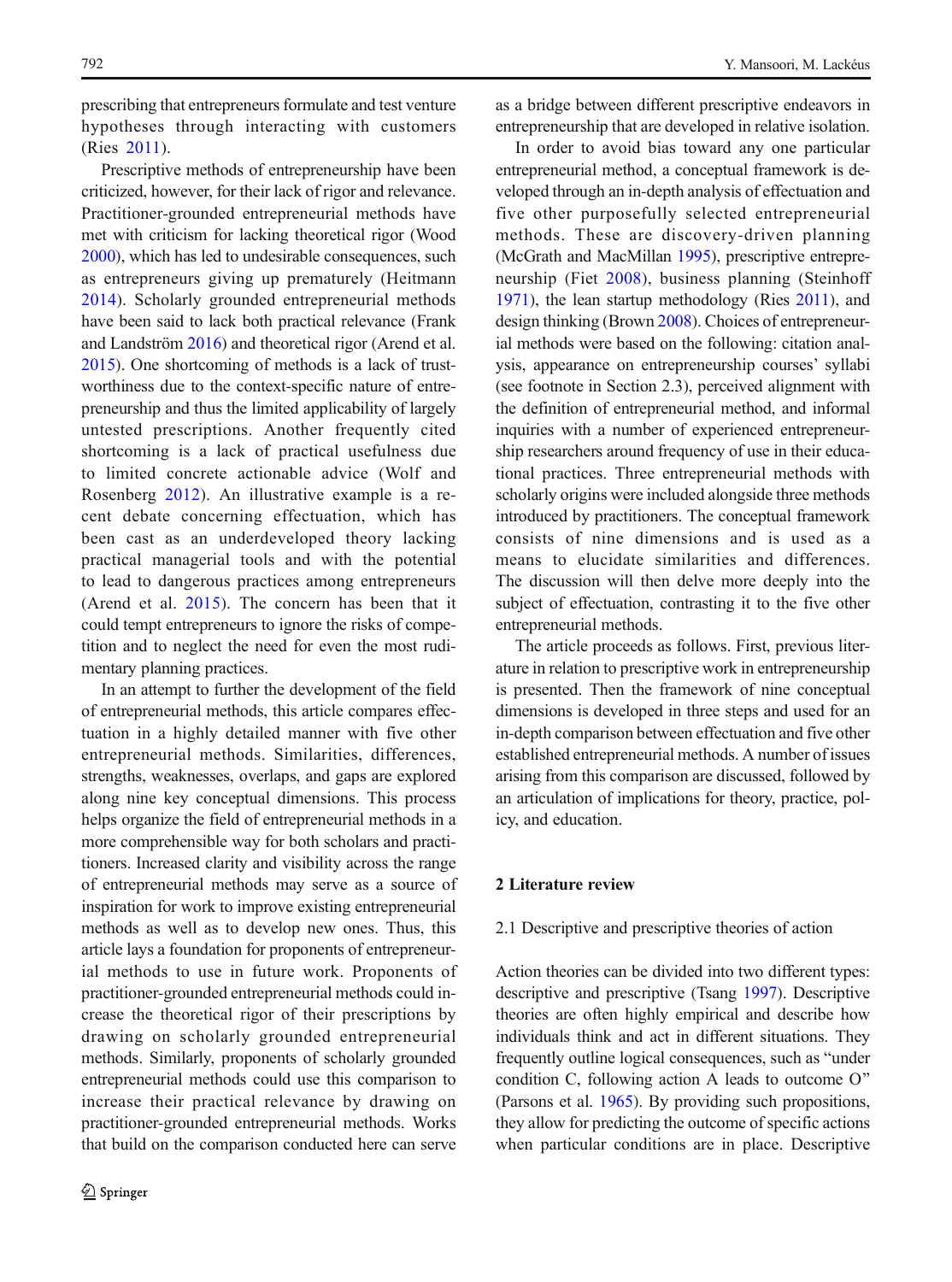theories are judged by their empirical validity, that is, the extent to which they are consistent with the observed behavior (Bell et al. [1988](#page-23-0); Tietz [1992](#page-26-0)).

Prescriptive theories help people decide what to do and how to think in a particular context (Cross and Sproull [2004\)](#page-24-0). A key feature of prescriptive theories is that they are intended to influence and change the behavior of actual people (Bell et al. [1988;](#page-23-0) March and Smith [1995\)](#page-25-0). Therefore, they often include propositions such as "in order to arrive at outcome O under condition C, do action A,^ intended to improve the quality of human judgment and decision-making. Prescriptive theories are often appreciated for their pragmatic value, in that they help individuals to excel in practice (Bell et al. [1988](#page-23-0); Tietz [1992\)](#page-26-0). While descriptive theories come in the passive form of "if  $\ldots$  then" propositions, prescriptive theories come in the active form of "in order to  $\dots$ do this^ (Argyris and Schön [1974](#page-23-0)).

#### 2.2 Methods as prescriptive theories of action

In everyday as well as scientific language, a number of terms and their synonyms have been used to discuss prescriptive theories of action. Some examples are heuristics (Baker and Nelson [2005;](#page-23-0) Sarasvathy [2001](#page-26-0)), guidelines (Sull [2004](#page-26-0)), principles (Ries [2011\)](#page-26-0), approach and techniques (McGrath and MacMillan [1995\)](#page-25-0), framework (Blank and Dorf [2012\)](#page-23-0), practice (Dean and Bowen [1994\)](#page-24-0), process and procedure (Ackoff [1981\)](#page-23-0), model (Fiet [2007](#page-24-0)), and method (Brown [2008;](#page-24-0) Ries [2011](#page-26-0); Sarasvathy and Venkataraman [2011\)](#page-26-0). For the sake of clarity, the term "method" will be used from this point going forward to address prescriptive theories of action. The term "method" was also chosen because of its ubiquity in academic circles and the fact that it connotes the guiding of actions, giving it both theoretical and practical relevance, and allowing it to function as a unifying term. Although the term "method" is common both in everyday life and scientific discourse, the many different definitions of the term can create confusion and hamper effective communication, warranting the establishment of a clear definition (D'Abate et al. [2003\)](#page-24-0).

Landa  $(1999, p. 346)$  $(1999, p. 346)$  conceptualizes method as "a structured system of instructions and/or actions for achieving some goal.^ March and Smith ([1995](#page-25-0)) refer to methods as a set of steps necessary to carry out a task. Vincenti [\(1990\)](#page-26-0) describes a method as a design apparatus that entails various ways of thinking, judging, and eventually doing. In line with this, Dimov [\(2016,](#page-24-0) p. 25) suggests that methods can be proposed "in the form of design propositions or principles on the basis of review and synthesis of prior research findings.^ Neck et al.  $(2014, p. 11)$  $(2014, p. 11)$  define method as "a way of thinking and acting built on a set of assumptions using a portfolio of practices to encourage creating.^ By synthesizing definitions for the purpose of this article, a method is defined here as a coherent set of related principles and guidelines of thought and action that help to structure the theoretical and practical aspects of arriving at a set goal (cf. Mansoori [2017](#page-25-0)). Based on this, an entrepreneurial method is further defined as a coherent set of related principles and guidelines of thought and action that help to structure the theoretical and practical aspects of entrepreneurship (cf. Neck and Greene [2011;](#page-26-0) Sarasvathy and Venkataraman [2011](#page-26-0)).

#### 2.3 Entrepreneurial methods

Following the proposed definition of entrepreneurial method, several preexisting methods can be classified as such. While some of them are not labeled as methods in the existing literature, the definition used here would qualify them as entrepreneurial methods. This may be the first effort to include methods such as these under the broad heading of entrepreneurial methods, as defined in this article. Although there may be several ways to present the methods, the focus in this section is to provide a brief historical trajectory of their emergence, diffusion, and arrival at the current stage.

Business planning emerged as a prominent collection of principles and guidelines in the early 1960s and attained widespread acceptance in the 1970s (Ackoff [1981](#page-23-0); Porter [1980\)](#page-26-0). It was mainly used to structure the operations of existing firms and guide strategic decisions, but throughout the years, it also served as a useful tool to signal legitimacy. Therefore, entrepreneurs began using it as a communication tool to attract investment (Karlsson and Honig [2009\)](#page-25-0). The prevailing bias of venture capitalists and other funding agencies at the time put business planning at the forefront of the agenda for aspiring entrepreneurs (Upton et al. [2001](#page-26-0)). Numerous "manual books" were published to demonstrate what business planning processes looked like and how aspiring entrepreneurs should go about conducting them. To complement the business planning approach and to adapt it to the conditions of high uncertainty assumed by entrepreneurs, scholars such as McGrath and MacMillan [\(1995,](#page-25-0) [2000](#page-25-0)) proposed a new set of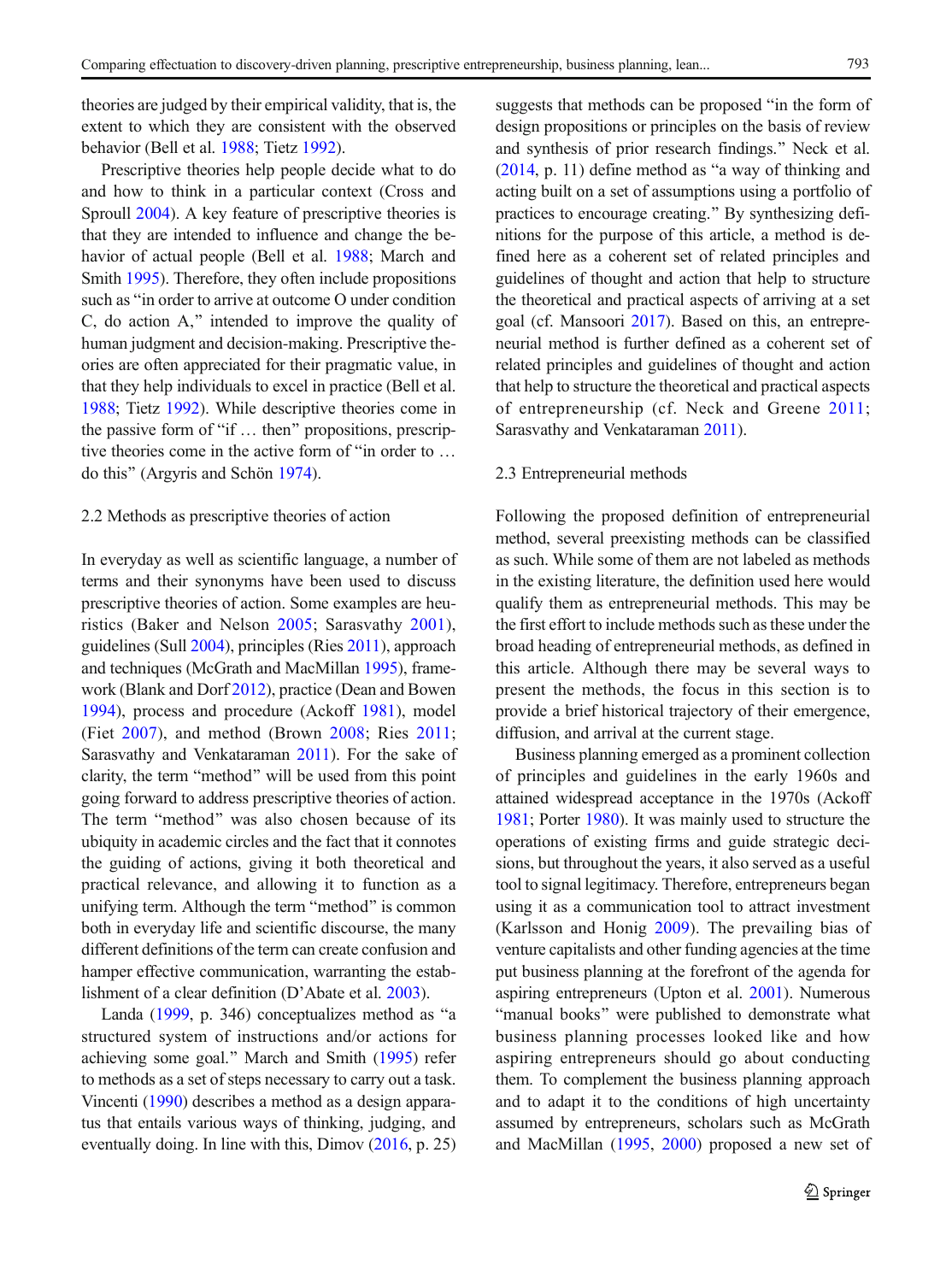guidelines for using planning strategies in entrepreneurship. These were grounded in a philosophy of incremental development rather than a grand, long-term (often five-year) plan that was formulated before any entrepreneurial activity was even initiated. In their book entitled The Entrepreneurial Mindset: Strategies for Continuously Creating Opportunity in an Age of Uncertainty, they championed experimenting with entrepreneurs' subjective beliefs and assumptions around doing business that had been taken for granted in business planning practices.

This opened up space for theories that emphasized "designing" new business activities rather than "planning" for them. In 2001, Saras Sarasvathy proposed five principles that served to guide the actions of expert entrepreneurs in creating successful businesses (2001). She postulated that these five principles could be conceived of as best practices and, therefore, could be learned by aspiring entrepreneurs (Sarasvathy and Venkataraman [2011](#page-26-0)). Additionally, Baker and Nelson [\(2005](#page-23-0)) appropriated the concept of bricolage from sociology and applied it to entrepreneurship, packaging it as a set of guiding principles that entrepreneurs could use when faced with resource scarcity. In the meantime, the notion of experimentation (Thomke [1998](#page-26-0), [2003\)](#page-26-0), implicitly touched upon as part of effectuation and bricolage, began to gain traction. Books and research articles that advocated similar experimental approaches to business development ac-quired a modicum of popularity (Fiet [2002;](#page-24-0) Pfeffer and Sutton [2006](#page-26-0); Sull [2004\)](#page-26-0). They concluded that a high degree of uncertainty can only be effectively and actively reduced through an experimental process that converts assumptions to facts. Furthermore, they argued for making decisions grounded in information gathered from carefully crafted experiments. Building on this idea, prescriptive entrepreneurship (Fiet [2008](#page-24-0)) offered a set of systematic theoretical guidelines for discovering opportunities amid the growing scholarly interest in the construct of opportunity. The guidelines projected a competing logic to the alertness perspective and offered new avenues for entrepreneurs to discover latent and/or create new opportunities in their surroundings.

The methods of scholarly origin outlined above did not seem to diffuse much outside academic circles (Arend et al. [2015](#page-23-0); Frank and Landström [2016](#page-24-0)). It was, instead, often the practitioner-grounded counterparts whose ideas were to reach a wider audience (Abrahamson [1991](#page-23-0)). Design thinking as a set of managerial guidelines started to gain momentum around 2006 (Rauth [2015](#page-26-0)). Designers Tim Brown, Roger Martin, and David Kelly of Stanford d.school and IDEO (a global design company) began to advocate for the application of design thinking in business and entrepreneurial contexts (Martin [2009](#page-25-0)), even claiming that they could revolutionize management education (Dunne and Martin [2006\)](#page-24-0). Large firms such as Procter & Gamble adopted design thinking and incorporated many of its key ideas into their processes (Leavy [2010](#page-25-0)). Some startup communities followed suit and used design thinking to structure their business activities (Sonalkar et al. [2016\)](#page-26-0). In 2011, Eric Ries extrapolated from his own startup experiences and formulated a method he labeled "the lean startup" methodology" (Ries [2011](#page-26-0)). The ideas were not new (e.g., Murray and Tripsas [2004](#page-25-0)) but were repackaged to appeal to the software industry. This was the first successful attempt to appropriate ideas reminiscent of experimental approaches to the context of entrepreneurship by a practitioner. Before Ries, Steve Blank had proposed similar ideas (Blank [2007\)](#page-23-0), but he did not enjoy the same level of popularity and recognition as Ries. The lean startup methodology began to spread rapidly through hotbeds of entrepreneurship, such as Silicon Valley, and quickly reached a global audience among entrepreneurs and entrepreneurship practitioners. Other practitioners joined the emerging movement and added nuances and texture to the proposed guidelines (Blank and Dorf [2012;](#page-23-0) Furr and Ahlstrom [2011;](#page-24-0) Maurya [2012](#page-25-0)). Blank [\(2013](#page-23-0)) claims that, at the current moment, the lean startup methodology is the most popular entrepreneurial method around, with a striking range of entrepreneurs, incubators, accelerators, and entrepreneurship programs whose agendas are based on its fundamental principles. While scholarly grounded entrepreneurial methods have indeed attracted some attention, practitioner-grounded entrepreneurial methods appear to have reached the broadest audience among entrepreneurs and entrepreneurship practitioners.<sup>1</sup>

<sup>&</sup>lt;sup>1</sup> A witness to this claim is the presence of the lean startup methodology (Ries [2011\)](#page-26-0), customer development (Blank and Dorf [2012](#page-23-0)), and design thinking (Brown [2009\)](#page-24-0) books on Amazon's top 20 business books list, and the corresponding absence of books on more scholarly grounded entrepreneurial methods. Another witness to this claim is an online review the authors conducted of syllabi of the top ten entrepreneurship programs worldwide according to the Eduniversal master's program ranking website. Business planning was mentioned at seven of the ten programs, the lean startup methodology and its siblings business model generation and customer development were mentioned at six of them, and design thinking was mentioned as reading essentials at five of them. Of the scholarly grounded entrepreneurial methods, only effectuation was mentioned, and only at one of the programs.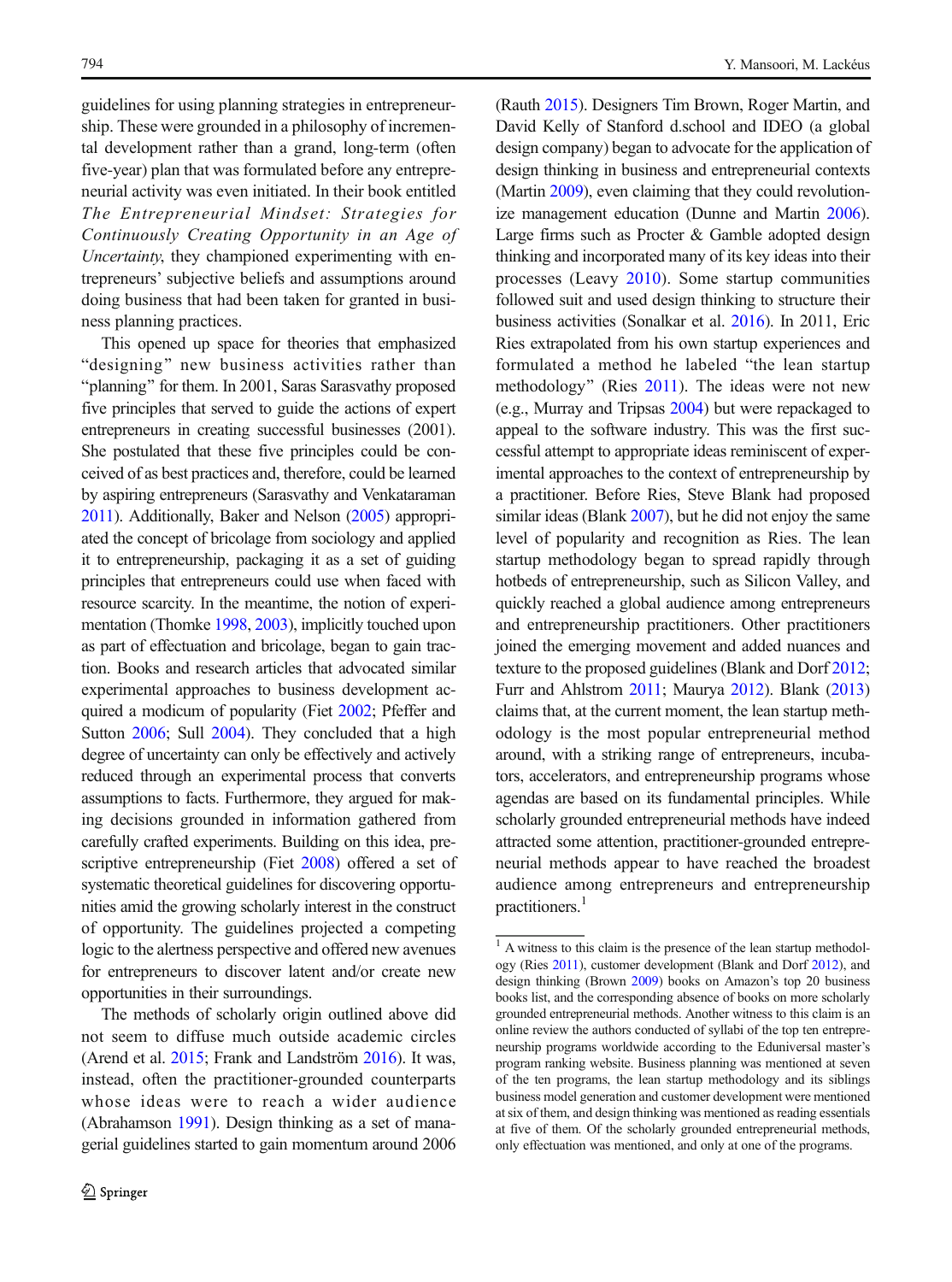<span id="page-4-0"></span>2.4 A three-tier framework for prescriptions of entrepreneurial methods

An organizing framework constituted of three levels was recently proposed by Mansoori [\(2015\)](#page-25-0). The framework consists of the three levels of logic, model, and tactics (see Fig. 1). Logic touches on issues that need to be dealt with at a higher level of thought and cognition; model acts as an intermediate level bridging thought and action, facilitating the transfer of entrepreneurial knowledge from prescribers to those seeking advice; and tactics concern the tools and practical strategies at a lower level of action and interaction. Mansoori [\(2015,](#page-25-0) [2017](#page-25-0)) claims that this framework can be used for several purposes, such as guiding the design and development of effective entrepreneurial methods, improving the comprehensibility of advice given to entrepreneurs, and facilitating the comparisons of different entrepreneurial methods in more structured ways. The framework can act as a bridge between scholars and practitioners, validating that entrepreneurial methods have the potential to connect ideas and actions in pragmatic ways. Given that scholars have been lamenting the gap between theory and practice (Frank and Landström [2016;](#page-24-0) Rynes et al. [2001](#page-26-0); Weick [2001;](#page-27-0) Banks et al. [2016](#page-23-0); Van de Ven and Johnson [2006](#page-26-0)), this new role for entrepreneurial methods could gain prominence and attention (Mansoori [2017\)](#page-25-0).

While the work of Mansoori [\(2015\)](#page-25-0) is the first framework of its kind in the field of entrepreneurial methods, there have been similar frameworks in other fields. Among others, research areas such as firm strategy (Casadesus-Masanell and Ricart [2010](#page-24-0)), business research (Bryman and Bell [2007](#page-24-0)), management ideas (Rauth [2015\)](#page-26-0), language teaching-learning (Anthony [1963](#page-23-0); Richards and Rodgers [2014](#page-26-0)), and total quality management (Dean and Bowen [1994](#page-24-0)) have all benefited from conceptual frameworks that organize the abstract and concrete aspects of their theories. These examples demonstrate the versatility of these kinds of frameworks and suggest that a similar framework might be applied to entrepreneurial methods. As such, Mansoori's [\(2015\)](#page-25-0) three-tiered framework, shown in Fig. 1, will be used in this article to compare six entrepreneurial methods, and a more detailed account of it will now follow.

The higher level of *logic* represents an overarching way of thinking that guides entrepreneurial action and acts as a reference point in regard to the theoretical foundations of methods (cf. McMullen and Shepherd [2006](#page-25-0)). The higher level deals with fundamental issues, imparting a clear logic to the entrepreneurial methods that helps entrepreneurs relate cognitively to the entrepreneurial process (cf. Baron [2004](#page-23-0)). It also frames the entrepreneurial method, acting as an orienting device, with the capacity to guide activities throughout the various stages of the entrepreneurial process. Therefore, the overarching logic sets the stage for entrepreneurial thinking and provides some general rules and principles.

The middle level of *model* gives entrepreneurs a way to conveniently visualize the entrepreneurial process and establish key terms that can be used in discussions between prescribers and entrepreneurs. This aspect of the model can facilitate endeavors through simple explanations that entrepreneurs can apply to their own unique venture activities, thus accelerating the intersubjective and normative diffusion of the entrepreneurial method (cf. Rogers [1983](#page-26-0)).

The lower level of *tactics* prescribes activities, exercises, and practices in line with the overarching logic and the summarizing model. They are often detailed and specify the context of use and the outcomes of action. Therefore, they are implementation-oriented, geared toward accomplishing immediate objectives and important tools for influencing practice (Romme [2003](#page-26-0)). Tactics tie the abstract nature of the logic to the tangible realm of entrepreneurial practice, which give rise to what can be considered outcome by outsiders.



Fig. 1 Organizing three-tier framework comprised of three hierarchical levels of logic, model, and tactics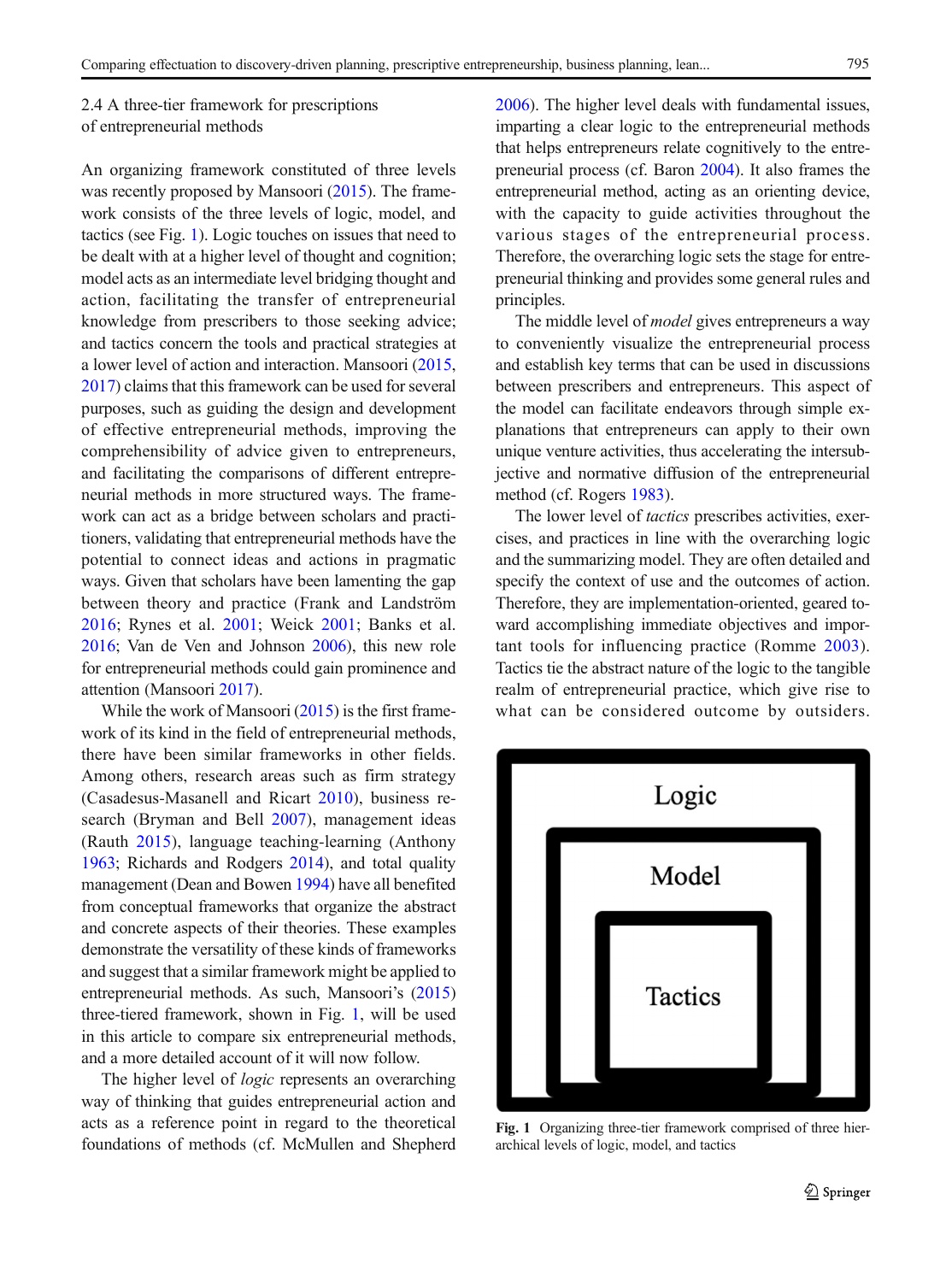Furthermore, they can be effectively documented by observational studies since they are closest to the sphere of concrete action.

#### 3 Developing a conceptual framework in three steps

While the framework in Fig. [1](#page-4-0) allows for a general three-tiered comparison across entrepreneurial methods, an in-depth comparison on a more fundamental level would necessitate a more fine-grained analysis. A framework has been developed here for this very purpose and involves a comparative analysis in three steps. In the first step, Mansoori's [\(2015\)](#page-25-0) three-tiered framework allowed for the mapping of six entrepreneurial methods onto the three levels: logic, model, and tactics. In the second step, these levels were compared, resulting in the summary shown in Table [1](#page-6-0). In the third and final step, a more fine-grained framework consisting of nine conceptual dimensions applicable to the six entrepreneurial methods was developed. It was subsequently employed in another comparative analysis (see Section [4](#page-9-0)). These nine conceptual dimensions were inductively generated by reviewing existing literature on six entrepreneurial methods; information extracted from the literature was viewed as quasi-empirical data.

# 3.1 Step 1: analyzing six entrepreneurial methods across three levels

Effectuation emphasizes controlling the future rather than predicting it (Sarasvathy [2003\)](#page-26-0). On a higher level of *logic*, effectuation "is rooted in the realization that human beings cause the future and, therefore, the future can be controlled and/or created through consensual human action" (Sarasvathy [2009](#page-26-0), p. 27). Effectuation claims to address a logic of control (Sarasvathy [2001\)](#page-26-0), promoting the idea that entrepreneurs' tasks are not limited to unearthing latent opportunities patiently waiting to be discovered. They also involve the actual creation of opportunities through a social process (Sarasvathy and Dew [2005a\)](#page-26-0). Therefore, entrepreneurs begin with the universe of possible outcomes that can be created with the available means at their disposal (Sarasvathy [2001](#page-26-0)) and focus on continuous interactions with a committed network of stakeholders. On the middle level of model, five heuristics form the backbone of the effectual decision-making logic. Sarasvathy [\(2001\)](#page-26-0) proposes these heuristics as follows: (1) starting the

process by asking oneself who you are, what you know, and whom you know; (2) limiting risk by calculating how much one can afford to lose; (3) embracing the surprise factor and trying to use it as a leverage; (4) reducing uncertainty by obtaining commitment from early partners; and (5) focusing on activities within one's control rather than trying to predict the unknown future (Sarasvathy [2001\)](#page-26-0). These five heuristics form a cycle to guide progress through the steps of the effectuation logic. On the lower level of tactics, effectuation offers a number of tools, such as means inventory, affordable loss assessment template, and effectual ask to uncover available resources. These can aid in the assessment of risks involved in venture creation activities. They can also guide the formation of the network of stakeholders and inform how to control the outcomes of a particular endeavor (Dew et al. [2018;](#page-24-0) Read et al. [2016](#page-26-0)).

Discovery-driven planning is an approach that combines business planning with learning through a series of steps that reveal key discoveries (McGrath and MacMillan [2000](#page-25-0)). On the higher level of *logic*, discovery-driven planning posits that uncertainty can be reduced by "systematically converting assumptions to knowledge and by redirecting its activities in the face of emerging understanding" (McGrath and MacMillan [2000](#page-25-0), p. 243). Proponents of discovery-driven planning maintain that, while conventional planning approaches are helpful in certain situations, they may be useless or even lead to disastrous outcomes in conditions of high uncertainty. Dysfunctional outcomes are largely due to reliance on untested assumptions. To manage the uncertainty, on the middle level of model, discovery-driven planning provides six areas of guidelines: (1) framing the desired business idea; (2) benchmarking the parameters that promise a successful outcome; (3) strategic translation of operations by specifying relevant organizational deliverables; (4) documenting, testing, and revisiting previously held or newly formed assumptions; (5) managing key milestones to reflect on actions taken and planning subsequent milestones; and (6) finding creative ways to run operations with a minimum amount of resources until major assumptions are tested (McGrath and MacMillan [2000](#page-25-0)). On the lower level of tactics, tools and techniques such as reverse income statement, targeted experiments, and assumptions checklists are offered.

Prescriptive entrepreneurship comprises a set of research-based guidelines outlining what entrepreneurs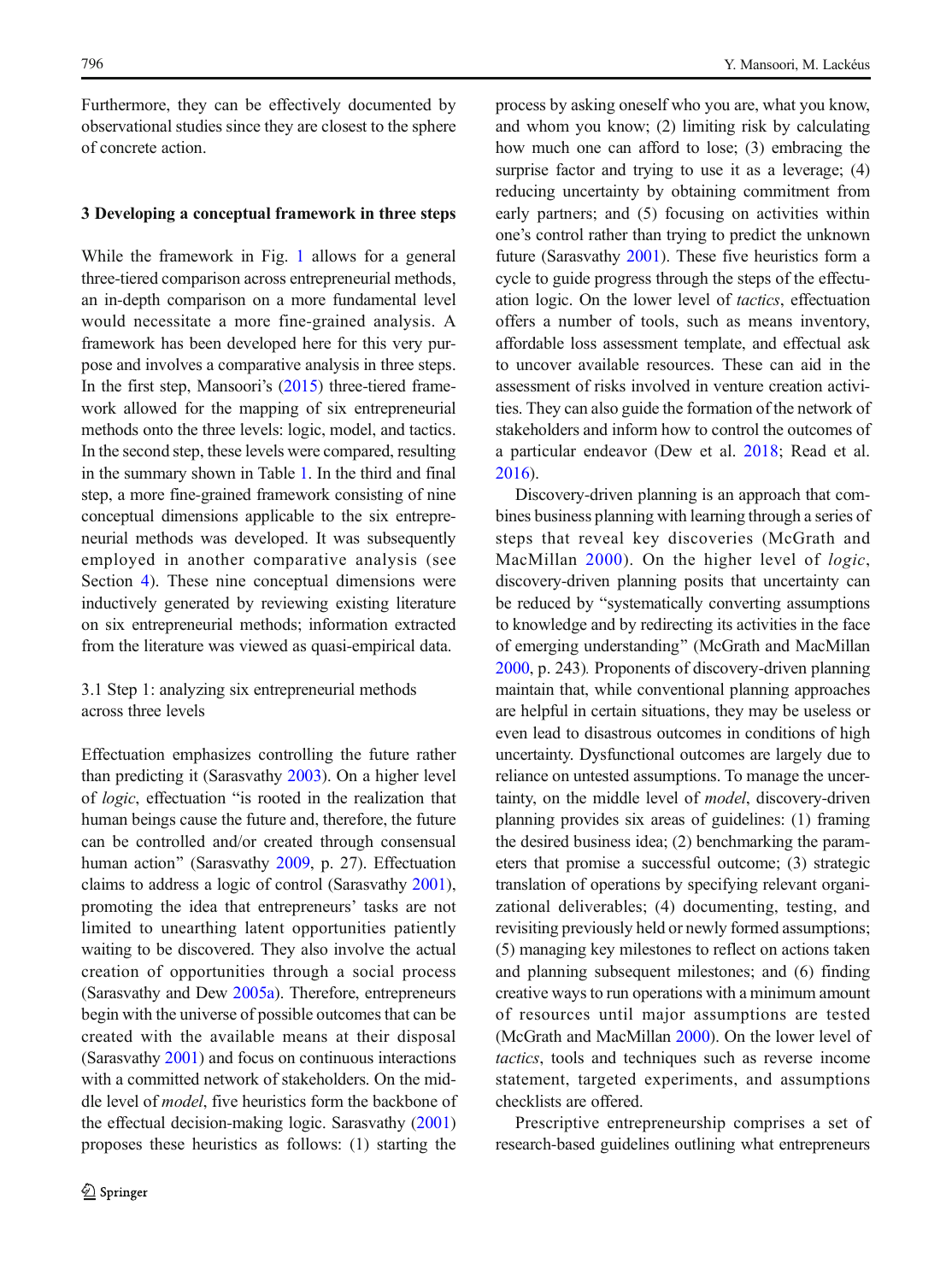<span id="page-6-0"></span>

|                               | <b>Table 1</b> A structured representation of entrepreneurial methods on the levels of logic, model, and tactics                                                                                      |                                                                      |                                                                                                                |
|-------------------------------|-------------------------------------------------------------------------------------------------------------------------------------------------------------------------------------------------------|----------------------------------------------------------------------|----------------------------------------------------------------------------------------------------------------|
|                               | Logic                                                                                                                                                                                                 | Model                                                                | Tactics                                                                                                        |
| Effectuation                  | largely unpredictable, instead of prediction,<br>control should be at the core of all the activities.<br>As future outcomes driven by human beings are                                                | Five heuristics of effectuation,<br>Effectual cycle                  | assessment template, effectual ask<br>Means inventory, affordable loss                                         |
| Discovery-driven planning     | redirecting activities in the face of emerging<br>Uncertainty can be reduced by systematically<br>converting assumptions to knowledge and<br>understanding                                            | planning realized through ten steps<br>Six areas of discovery-driven | experiments, assumptions checklists<br>Reverse income statement, targeted                                      |
| Prescriptive entrepreneurship | sources of possible matches with what they already<br>Instead of searching the entire world as search space,<br>entrepreneurs should focus their search only on<br>know and their consideration sets. | A process model consisting<br>of a number of steps                   | NA                                                                                                             |
| Business planning             | Future outcomes are largely unknown but predictable<br>through careful examination of the trends and<br>available historical data.                                                                    | Six steps of business planning                                       | financial prognosis, nominal ranking<br>Market research, focus groups, PEST<br>model, SWOT analysis, 7S model, |
| The lean startup methodology  | and scientific approach to formulating working guesses<br>Uncertainty is reducible through employing a systematic<br>about the idea and testing the validity of them.                                 | Build-measure-learn loop, the<br>lean startup flowchart              | Targeted experiments, customer interviews,<br>physical prototypes, concierge, A/B<br>tests, fake door tests    |
| Design thinking               | Adoption of a systematic approach to problem formulation<br>and validation increases the likelihood of innovative<br>line with the needs and wants of users.<br>solutions in                          | The five steps of design thinking                                    | innovation flowchart, question ladder,<br>Physical prototypes, user interviews,<br>design thinking mixtape     |

Table 1 A structured representation of entrepreneurial methods on the levels of logic, model, and tactics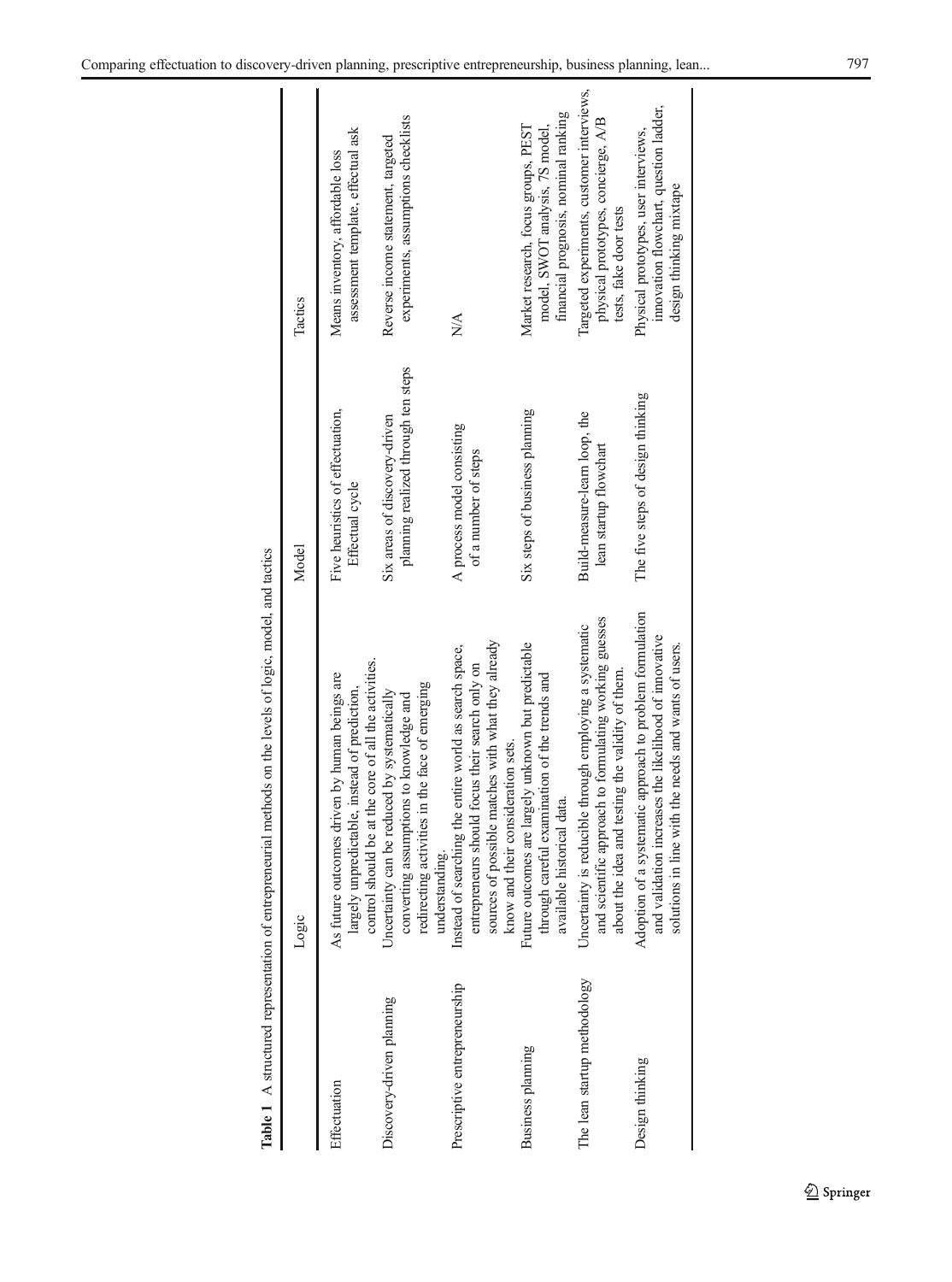should do in order to improve their odds of success in wealth creation (Fiet [2008](#page-24-0)). On the higher level of *logic*, prescriptive entrepreneurship's rationale is that "entrepreneurial discovery depends on a fit between an entrepreneur's prior, specific knowledge, and a particular venture idea, which may be discovered systematically" (Fiet [2008,](#page-24-0) p. 190). Grounded in Bayesian learning, prescriptive entrepreneurship posits that entrepreneurs are only able to discover venture ideas that correspond to their "epistemic structure" (Fiet [2008](#page-24-0), p. 26). Therefore, entrepreneurs should begin by systematically focusing on constrained prior experience, in other words on their acquired general and specific knowledge. In this context, "systematic" refers to how entrepreneurs "predetermine, based on their specific knowledge, how to search^ (Fiet et al.  $2013$ , p. 894) and "constrained" refers to the idea that entrepreneurs might derive more benefit from limiting searches to familiar information channels as opposed to the unbound scanning of the alertness perspective (cf. Kirzner [1997](#page-25-0)). On the middle level of model, Fiet ([2008](#page-24-0)) highlighted five steps for a prescriptive model: (1) introspection about prior, specific, and general knowledge; (2) selecting information channels in accordance with own prior knowledge; (3) confining the search to the most preferred information channels; (4) searching for signals and quickly responding to them; and (5) interpreting feedback based on socio-cognitive factors. The goal of this process is to discover relevant signals in the form of informational cues about the environment (Fiet [2007](#page-24-0)). On the lower level of *tactics*, prescriptive entrepreneurship remains abstract. It offers theoretical notions such as information channels and consideration sets, but it does not provide ways for using them in practice, rendering implementation challenging.

Business planning is defined as "a process of ascertaining a series of potential courses to be taken by the firm, determining the firm's position as a result of each potential course, comparing and weighing this position for all actions, and, on the basis of the evaluation, selecting the course of action to be followed^ (Steinhoff [1971](#page-26-0), p. 3). On the higher level of logic, the business plan should offer solutions to "a set of dependent and independent functional problems^ (Ackoff [1981](#page-23-0), p. 52). The business plan is the formal statement outlining the process of business planning. It is constructed around several functions in the internal organization and several other external factors that influence the entrepreneurial process. Business plans deal with

issues such as customers, market objectives, risks, financial plans, management team, and milestone schedules (Draman [1995](#page-24-0); Delmar and Shane [2004](#page-24-0)). They also include strategies such as cost minimization, and performance and sales maximization (Utterback and Abernathy [1975\)](#page-26-0), differentiation, cost leadership, and focus (Porter [1980](#page-26-0); Delmar and Shane [2003](#page-24-0)). On the middle level of model, there are a number of steps commonly associated with a business planning process: defining the business, developing its mission, setting goals and objectives, crafting a strategy to achieve the objectives, identifying the required resources, establishing a resource acquisition and allocation plan, executing the strategy, evaluating performance, and initiating corrective adjustments (Draman [1995;](#page-24-0) Steinhoff [1971](#page-26-0)). On the lower level of tactics, approaches such as market research (Hong et al. [2013](#page-25-0)), focus groups, SWOT analysis, PEST model, 7S model, financial prognosis, and nominal ranking assist entrepreneurs in the process.

The lean startup methodology is "a set of practices" for helping entrepreneurs increase their odds of building successful startups" (Ries [2011](#page-26-0), p. 20). On the higher level of logic, the lean startup methodology is founded on "the realization that although human judgment may be faulty, we can improve our judgment by subjecting our theories to repeated testing" (Ries [2011](#page-26-0), p. 150). Such repeated testing or purposeful experimentation is specifically designed to provide validated learning about a new product or service (Maurya [2012](#page-25-0); Ries [2011\)](#page-26-0). Evidence is gathered through close and constant interactions with current and potential customers and used to validate or invalidate key assumptions of the venture. On the middle level of model, the lean startup methodology provides the "build-measure-learn" diagram:  $(1)$ mapping a business idea onto testable business model assumptions (Osterwalder and Pigneur [2010\)](#page-26-0) and building a "minimum viable product" (MVP) that allows for collecting feedback, (2) testing the product with customers and objectively analyzing the results of the completed tests to validate or invalidate key assumptions, and (3) learning from the results and designing the next rounds of experiments. Additionally, the proponents of the lean startup methodology rely on customer development (Blank and Dorf [2012](#page-23-0)) as a guiding tool, which entails four stages of customer discovery, customer validation, customer creation, and company creation. These processes are designed to reduce uncertainty through the accumulation of detailed and accurate information. On the lower level of *tactics*, the lean startup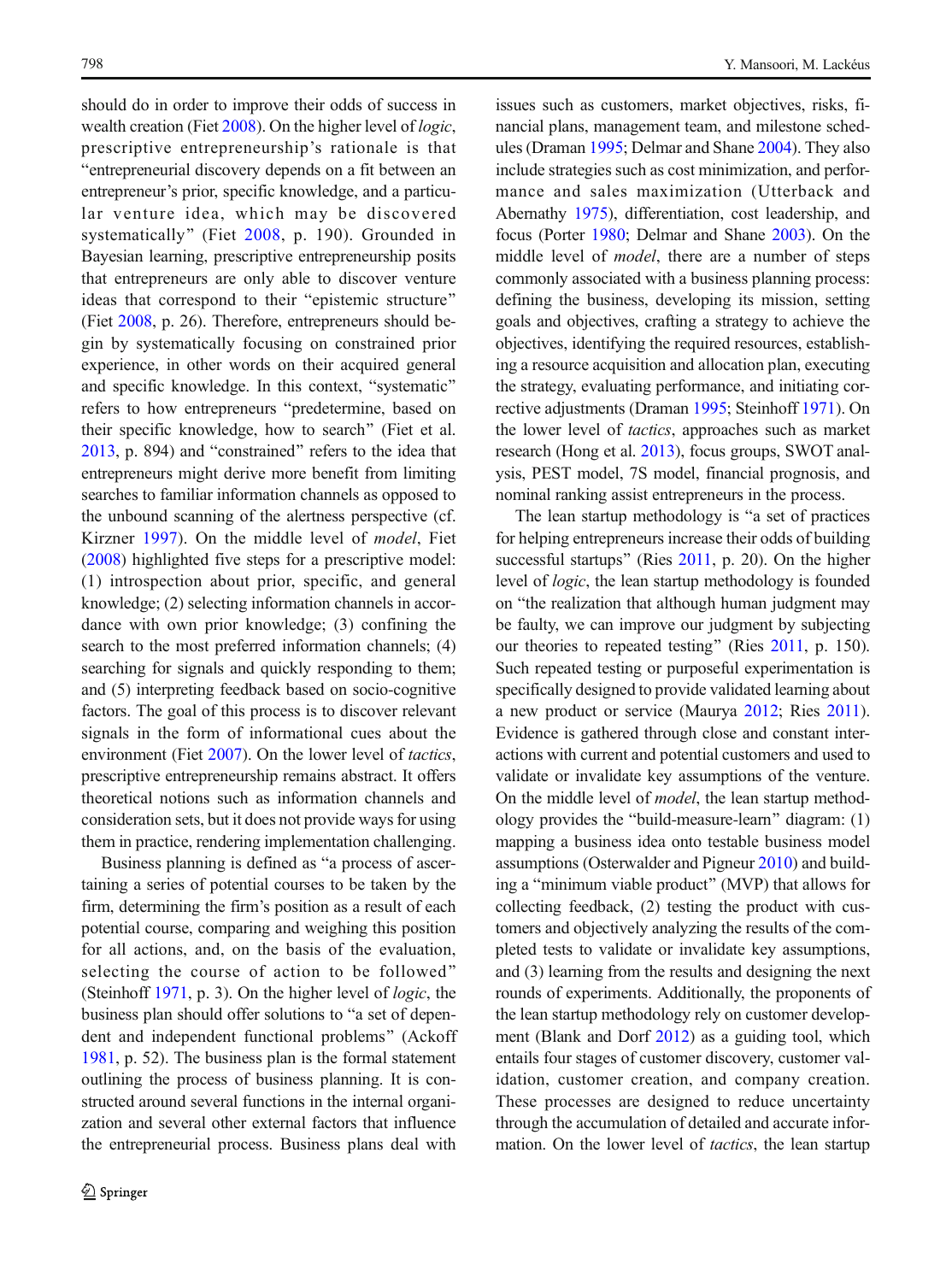methodology relies on a set of tools that are appropriated from other domains, such as rapid prototyping (Brown [2008](#page-24-0)) and agile software development principles (Dybå and Dingsøyr [2008\)](#page-24-0). Tactics such as customer interviews, targeted experiments, physical prototypes, concierge, fake door tests, and A/B tests all allow for quick feedback collection and advancement of the process.

Design thinking is "a discipline that uses the designer's sensibility and methods to match people's needs with what is technologically feasible and what a viable business strategy can convert into customer value and market opportunity" (Brown  $2008$ , p. 86). On the higher level of logic, design thinking is "the application of integrative thinking to the task of resolving the conflict between reliability and validity, between exploitation and exploration, and between analytical and intuitive thinking" (Martin  $2009$ , p. 171). Design thinking is grounded in an iterative, nonlinear, and humancentered practice based on user research. The process begins with defining the problem that users experience, understanding it in depth, creating a possible solution and testing it, and ends with reflecting on the results (Liedtka and Ogilvie [2011;](#page-25-0) Carlgren et al. [2016\)](#page-24-0). It is through this process of creating, testing, and learning that entrepreneurs can better their initial venture ideas (Brown [2008](#page-24-0)). On the middle level of *model*, design thinking consists of five steps: (1) empathizing with the problem by understanding it from the perspective of users, (2) defining the problem in detail by making sense of the dispersed information, (3) brainstorming different ways the problem might be solved through generating a wide range of possible solutions and combining imaginative insights about these solutions, (4) prototyping a solution to highlight its strengths and weaknesses to identify new paths, and (5) testing the solution with users through soliciting feedback about prototypes to gain a better understanding. On the lower level of tactics, design thinking offers tools such as user interviews, physical prototypes, question ladders, innovation flowcharts, and design thinking mixtapes as aids to the process.

3.2 Step 2: comparing six entrepreneurial methods across the levels of logic, model, and tactics

For the level of logic, Table [1](#page-6-0) illustrates several critical assumptions about the nature of the venture creation process, specified through theoretical and philosophical axioms. Examples include the notion of uncertainty (McKelvie et al. [2011\)](#page-25-0), the view of the future in relation to the level of skepticism of the predictability of outcomes (Tetlock and Gardner [2016\)](#page-26-0), and the nature of the process as discovery or creation (Alvarez and Barney [2007\)](#page-23-0). All the entrepreneurial methods that were reviewed explicitly or implicitly address the logic of their prescriptions. For example, business planning employs scenario building as a way to "predict" the future, while effectuation relies on heuristics for controlling present conditions while creating future ones. Knowledge and evidence are other notions central to the level of logic in almost all of the surveyed entrepreneurial methods. It is through the process of knowledge gathering by interacting with the external world that entrepreneurs engage in a process of learning (Cohen and Levinthal [1990\)](#page-24-0) and eventually reduce the uncertainty they face.

For the level of model, Table [1](#page-6-0) shows that a number of models prescribe procedural steps that represent the iterative nature of the entrepreneurial process. Such models can be conceived of as summarizing heuristics or algorithms. In some models—such as the lean startup methodology, effectuation, and design thinking—there are a clear order and feedback loops as part of their prescriptions. These methods all present explicit models with iterations for how to make progress toward the realization of entrepreneurial objectives. Business planning provides a clear sequence for necessary activities but is designed to be used at the start of the process or in a predefined cycle (i.e., the annual planning cycle). Nevertheless, it serves as an important model, enumerating specific steps and areas of focus. Several models refer to the involvement of external stakeholders. For instance, the lean startup methodology suggests that informed decisions can be achieved through frequent interactions with external stakeholders, such as customers, partners, suppliers, and investors (Ries [2011;](#page-26-0) Klein [2013\)](#page-25-0). Similarly, design thinking outlines steps for collecting user feedback in order to improve the quality of ideas and to refine them in line with the feedback received.

For the lower level of tactics, Table [1](#page-6-0) illustrates that many of the entrepreneurial methods provide tactics that are aligned with their overarching logics. For instance, the lean startup methodology includes tactics such as concierge, A/B tests, and making early MVPs. Similarly, design thinking offers prototyping, customer interviews, and mixtapes to help entrepreneurs navigate the five phases of design thinking. Table [1](#page-6-0) shows that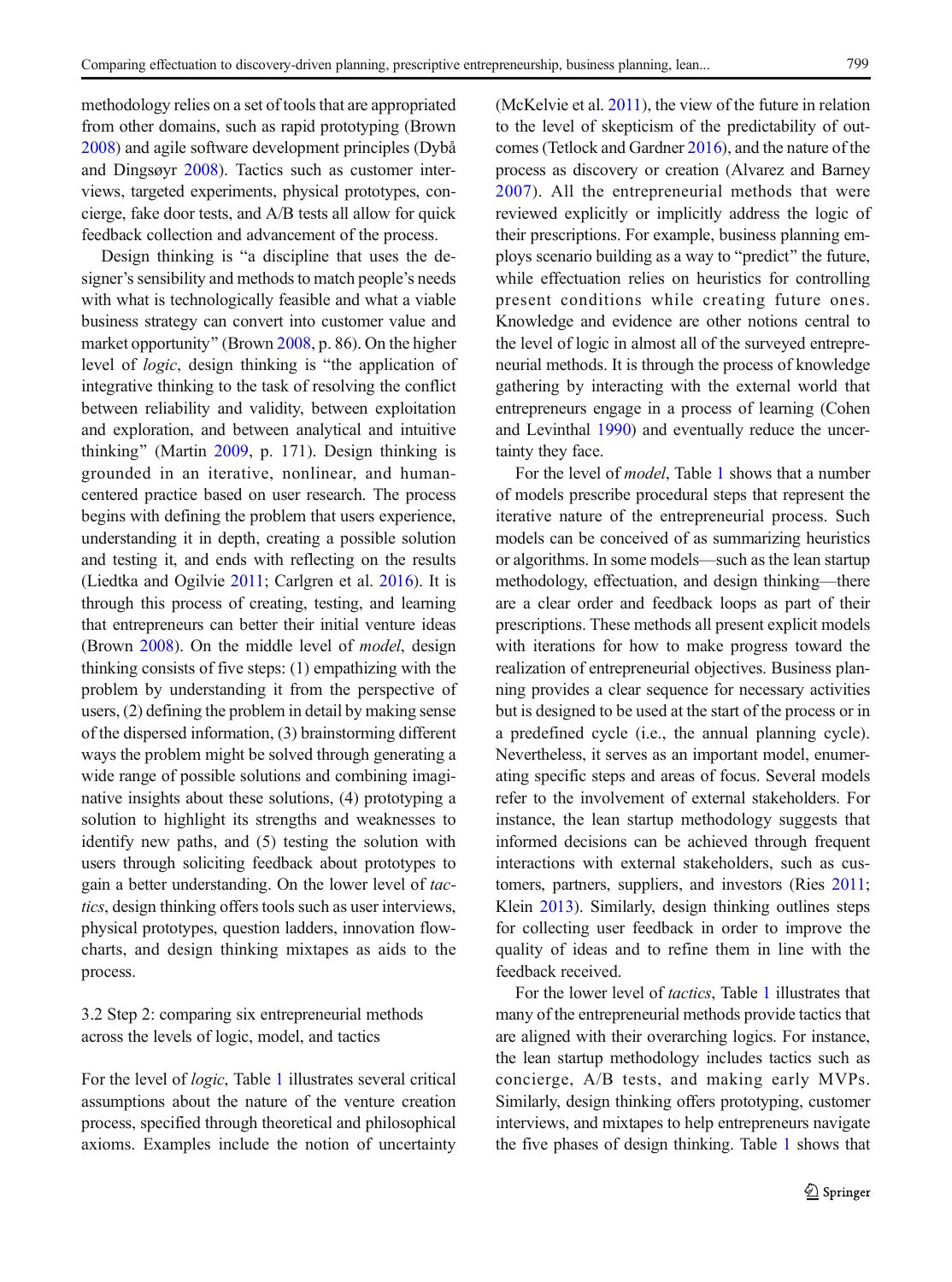<span id="page-9-0"></span>the scholarly grounded entrepreneurial methods provide markedly less advice on this level than the practitionergrounded counterparts, illustrating a difference in inclinations for giving detailed and explicit prescriptions.

3.3 Step 3: developing a framework of nine conceptual dimensions of entrepreneurial methods

The framework shown in Fig. [1,](#page-4-0) with its disaggregation into three levels, allows for a structured review of entrepreneurial methods, which enhances the clarity and visibility across methods. As a result, the authors were able to more effectively identify patterns. For instance, having the level of logic in mind primed the authors to spot ideas about aspects of the venture creation process that corresponded to that particular level, namely providing and discussing ideas involving the cognitive aspects of the venture creation process (e.g., uncertainty management). The development of the framework of nine conceptual dimensions occurred in three stages. In the first stage, independent reviews took place over a period of 6 years, generating two different doctoral dissertations in which several conceptual dimensions for entrepreneurial methods were formulated (Mansoori [2015,](#page-25-0) p. 23–5; Lackéus [2016](#page-25-0), p. 61). In the second stage, the independently formulated conceptual dimensions were integrated in five full-day workshops, during which the authors exchanged ideas to unite the frameworks. Some of the conceptual dimensions were merged to represent more inclusive dimensions. For instance, "nature of change" and "locus of agency" were merged to form "redirection power." Other dimensions were discarded, as they did not span a sufficient number of entrepreneurial methods. An example of a discarded dimension was "reliance on historical data," an important aspect of planning.

The entire process reduced the total number of conceptual dimensions to nine. As these nine dimensions were generated inductively from the six established entrepreneurial methods, none of the methods served as a baseline. This aspect of the process allowed for a more objective, unbiased, and generic comparison. In the final stage, the preliminary framework and dimensions were scrutinized by editors and peer reviewers, triggering minor revisions and eventually leading to these nine final dimensions: uncertainty management, resource management, knowledge expansion, redirection power, continuous learning, iterative process, stakeholder interaction, team collaboration, and value creation (see Table [2](#page-10-0)).

On the level of logic, many of the reviewed methods advise that entrepreneurs cope with uncertainty (i.e., uncertainty management) by systematically drawing on what is already known and then determining what information needs to be gathered (i.e., knowledge expansion), effectively making use of available and necessary resources (i.e., resource management). Most methods emphasize the importance of letting the generated insights direct the forward momentum of the process in drastic ways if necessary (i.e., redirection power). In the lean startup methodology, a drastic turn triggered by insights is called a "pivot." On the level of model, several methods outline a cyclical model (i.e., iterative process) of learning from interactions (i.e., continuous learning) with external stakeholders (i.e., stakeholder interaction). Effectuation (Wiltbank et al. [2006](#page-27-0), p. 992; Read et al. [2016,](#page-26-0) p. 195) and the lean startup methodology (Ries [2011,](#page-26-0) p. 81) both contain visualization of cyclical models. Design thinking suggests a more back-and-forth approach, also resulting in an iterative process (Rauth [2015](#page-26-0), p. 20). On the level of tactics, some methods emphasize taking action through team-based efforts (i.e., team collaboration) to create value for external stakeholders (i.e., value creation). The lean startup method involves creating an MVP. Design thinking, on the other hand, hinges on the creation of a prototype, and in effectuation, a key objective is to secure the commitment of stakeholders. Next, the framework with its nine conceptual dimensions will be used to conduct a second round of comparisons of the six entrepreneurial methods.

#### 4 Findings

To yield insight into the foundational similarities and differences of the six entrepreneurial methods, this section examines the conceptual underpinnings that form the bases of their prescriptions. The section aims to bring to light where the methods overlap as well as where they diverge and differ. Table [2](#page-10-0) helps carve out similarities and differences that these methods exhibit. The findings section is organized according to the nine conceptual dimensions developed in Section 3.

#### 4.1 Uncertainty management

The first conceptual dimension speaks to the way entrepreneurial methods conceptualize the inherent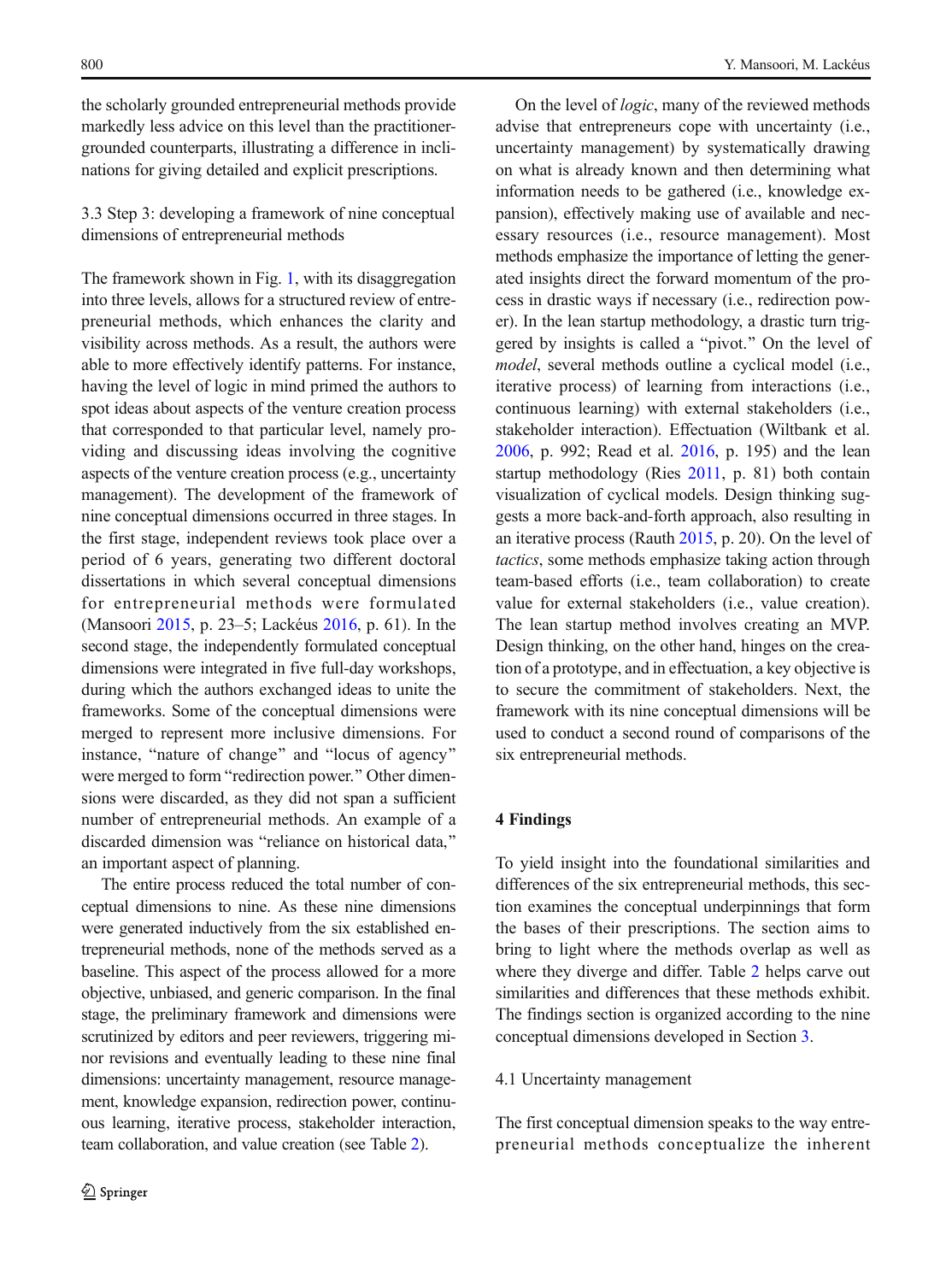|                                                                                                                        |                                                                                                                                                                                                                                                                                   | Table 2 Theoretical foundations of the six entrepreneurial methods along the nine conceptual dimensions                                                                                                                                                                                                                                                                         |                                                                                                                                                                                                                                                                                         |                                                                                                                                                                            |                                                                                                                                                                                                                                                                                                      |                                                                                                                                                                                                                                   |
|------------------------------------------------------------------------------------------------------------------------|-----------------------------------------------------------------------------------------------------------------------------------------------------------------------------------------------------------------------------------------------------------------------------------|---------------------------------------------------------------------------------------------------------------------------------------------------------------------------------------------------------------------------------------------------------------------------------------------------------------------------------------------------------------------------------|-----------------------------------------------------------------------------------------------------------------------------------------------------------------------------------------------------------------------------------------------------------------------------------------|----------------------------------------------------------------------------------------------------------------------------------------------------------------------------|------------------------------------------------------------------------------------------------------------------------------------------------------------------------------------------------------------------------------------------------------------------------------------------------------|-----------------------------------------------------------------------------------------------------------------------------------------------------------------------------------------------------------------------------------|
| Conceptual<br>dimension                                                                                                | Effectuation                                                                                                                                                                                                                                                                      | Discovery-driven planning                                                                                                                                                                                                                                                                                                                                                       | entrepreneurship<br>Prescriptive                                                                                                                                                                                                                                                        | Business planning                                                                                                                                                          | The lean startup<br>methodology                                                                                                                                                                                                                                                                      | Design thinking                                                                                                                                                                                                                   |
| management<br>Cope with and<br>uncertainty<br>Uncertainty<br>reduce                                                    | as unknowability of future<br>uncertainty) is understood<br>Uncertainty (Knightian true<br>creative character of the<br>creating new ventures <sup>a</sup><br>emergent process of<br>outcomes due to the                                                                          | of the competitive landscape<br>ascertaining which features<br>performance paradigm has<br>one should pay attention<br>to do primarily with<br>structure-conduct-<br>"Uncertainty in the<br>$\omega^{ab}$                                                                                                                                                                       | is unknown and the cost of<br>information to reduce what<br>an entrepreneur to manage<br>uncertainty, which leaves<br>completely eliminate all<br>continuing to invest in<br>the trade-off between<br>"A search can never<br>doing so <sup>39</sup>                                     | $N\!A$                                                                                                                                                                     | information, within certain<br>When entrepreneurs believe<br>bounds, is a reasonable<br>gathering and efforts in<br>they are dealing with a<br>systematic information<br>relatively predictable<br>highly uncertain but<br>future, a process of<br>course of action <sup>d</sup><br>analysis of that | N/A                                                                                                                                                                                                                               |
| resources and<br>management:<br>Manage your<br>acquire the<br>necessary<br>existing<br>Resource<br>ones                | chance to reshape the goals<br>resources in exchange for a<br>of the project" to influence<br>"Stakeholders commit<br>future results <sup><math>z</math></sup>                                                                                                                    | postponed until the evidence<br>event signals that the risk of<br>from the previous milestone<br>taking the next step is<br>'Major commitments of<br>resources should be<br>justified"a                                                                                                                                                                                         | make informed allocations<br>entrepreneurs is that the<br>information needed to<br>of resources does not<br>"The impediment for<br>$\mathsf{exist}^{\mathsf{v}\text{-}\mathsf{ab}}$                                                                                                     | The existence of the<br>time of planning<br>through external<br>resources at the<br>can be acquired<br>nonissue. They<br>process is a<br>funding <sup>g</sup><br>available | resources a to the product <sup>d</sup><br>feedback on assumptions<br>It is important to receive<br>before committing                                                                                                                                                                                | $\sum_{i=1}^{n}$                                                                                                                                                                                                                  |
| be the starting<br>aim to expand<br>Let knowledge<br>point and/or<br>knowledge<br>expansion:<br>available<br>Knowledge | knowledge is an expansion<br>of the knowledge of all the<br>what the focal entrepreneur<br>knows. This knowledge is<br>knowledge. The available<br>Knowledge is formulated as<br>individuals who join the<br>later complemented by<br>other stakeholders'<br>process <sup>e</sup> | what knowledge is perceived<br>ratio. Therefore, they are in<br>are forced to operate in the<br>mowledge is influential in<br>assumption-to-knowledge<br>uncertainty, entrepreneurs<br>systematically collecting<br>Due to the high degree of<br><b>Historical</b> and current<br>need of strategies for<br>relevant knowledge.<br>face of higher<br>to be lacking <sup>b</sup> | fit between ; entrepreneurs<br>likelihood of arriving at a<br>base, which increases the<br>knowledge in attempts to<br>There is a need to leverage<br>and their venture ideas <sup>f</sup><br>specific knowledge and<br>expand the knowledge<br>combine it with the<br>existing general | knowledge and<br>comprehensive<br>forecast future<br>crunching the<br>outcomes by<br>It is possible to<br>producing<br>historical<br>existing,<br>plans <sup>g</sup>       | rests in carefully collected<br>actionable merits but can<br>Existing knowledge, while<br>careful deliberation that<br>be improved through<br>valuable, has little<br>knowledge <sup>d</sup>                                                                                                         | knowledge by collecting<br>information about users<br>thinking is to gain user<br>A crucial part of design<br>and their needs <sup>h</sup>                                                                                        |
| High autonomy<br>ownership of<br>reacting to<br>Redirection<br>process,<br>power:<br>and                               | synthesis and action allows<br>for being more adaptive to<br>new conditions. Therefore,<br>new stakeholders come on<br>as contingencies arise and<br>Humans are notoriously bad<br>forecasting. Focusing on<br>in predicting and                                                  | $\ast$<br>$\frac{1}{2}$                                                                                                                                                                                                                                                                                                                                                         | $N/A^*$                                                                                                                                                                                                                                                                                 | $\sum_{i=1}^{n}$                                                                                                                                                           | important elements of the<br>venture idea. Therefore,<br>experiments are used to<br>business model can be<br>rapidly test and revise<br>achieved if insights<br>A viable and scalable<br>gathered through                                                                                            | power. Continued learning<br>risks and improve success<br>testing and iteration loops<br>as early as possible in the<br>and the iterations reduce<br>process provide a higher<br>Implementing hypothesis<br>degree of redirection |

<span id="page-10-0"></span>Comparing effectuation to discovery-driven planning, prescriptive entrepreneurship, business planning, lean... 801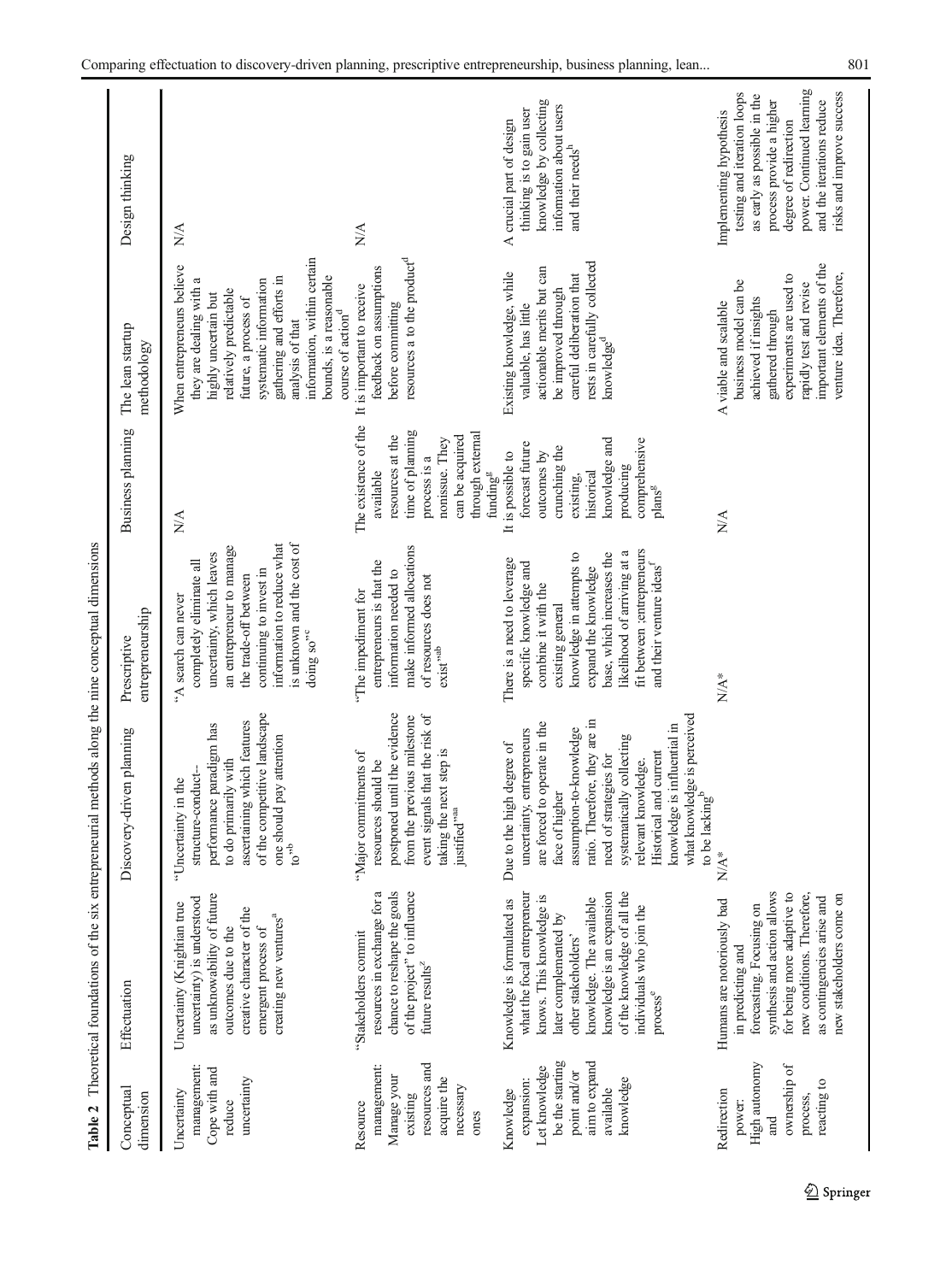| Conceptual<br>dimension                                                                                                                 | Effectuation                                                                                                                                                                                                                                                                                                                                                                                                                                         | Discovery-driven planning                                                                                                                                                                                                                                                                                                                                                                                                      | entrepreneurship<br>Prescriptive                                                                                                                                                                                                                                                        | Business planning               | The lean startup<br>methodology                                                                                                                                                                                                                                | Design thinking                                                                                                                                                                                                                  |
|-----------------------------------------------------------------------------------------------------------------------------------------|------------------------------------------------------------------------------------------------------------------------------------------------------------------------------------------------------------------------------------------------------------------------------------------------------------------------------------------------------------------------------------------------------------------------------------------------------|--------------------------------------------------------------------------------------------------------------------------------------------------------------------------------------------------------------------------------------------------------------------------------------------------------------------------------------------------------------------------------------------------------------------------------|-----------------------------------------------------------------------------------------------------------------------------------------------------------------------------------------------------------------------------------------------------------------------------------------|---------------------------------|----------------------------------------------------------------------------------------------------------------------------------------------------------------------------------------------------------------------------------------------------------------|----------------------------------------------------------------------------------------------------------------------------------------------------------------------------------------------------------------------------------|
| failures and<br>surprises                                                                                                               | board, the set of imagined,<br>expands. This begs for<br>possible directions<br>certain degrees of<br>flexibility <sup>a</sup>                                                                                                                                                                                                                                                                                                                       |                                                                                                                                                                                                                                                                                                                                                                                                                                |                                                                                                                                                                                                                                                                                         |                                 | these insights are bound to<br>give way to iterations and<br>pivots <sup>d</sup>                                                                                                                                                                               | rates in the innovation<br>process <sup>1</sup>                                                                                                                                                                                  |
| own activities<br>and processes<br>feedback on<br>Leam from<br>Continuous<br>learning:                                                  | contained and contribute to<br>continually pushes forward<br>a series of small successes<br>design intelligent failures<br>that can be accumulated<br>"The effectuator seeks to<br>his/her learning, and<br>that can be locally<br>over time $\boldsymbol{r}^{\boldsymbol{n}^{\boldsymbol{j}}}$                                                                                                                                                      | Learning is achieved through a<br>knowledge and redirecting<br>emerging understanding"*<br>process of "systematically<br>converting assumptions to<br>activities in the face of                                                                                                                                                                                                                                                | Based on specific knowledge<br>information channels can<br>combined with learning<br>from ongoing feedback<br>signals from previously<br>be effectively revised <sup>1</sup><br>from prior experience<br>selected channels,                                                             | ΧÁ                              | various channels. Learning<br>core to the iterative process<br>assumptions that define the<br>feedback received through<br>assumption is grounded in<br>from feedback received is<br>of updating critical<br>The validity of each<br>venture idea <sup>1</sup> | "Continued learning and the<br>the innovation process" <sup>m</sup><br>improve success rates in<br>iteration of hypotheses<br>will reduce risk and                                                                               |
| Iterative process:<br>activities and<br>sequence of<br>procedures<br>Circular and<br>repetitive                                         | engage in imagining all the<br>commitment from external<br>inclusion of them requires<br>stakeholders to reflect on<br>"who they are, what they<br>Expert entrepreneurs often<br>available paths forward.<br>start with who they are,<br>the revised network of<br>know, and whom they<br>the newly constructed<br>whom they know and<br>what they know, and<br>stakeholders and the<br>They labor to attract<br>$\mbox{kmow}^{\mbox{\tiny\rm rec}}$ | ratio is sufficiently reduced <sup>n</sup><br>$\frac{1}{2}$ and gather relevant information.<br>The processes $\frac{1}{2}$<br>ways for testing them, and<br>ratio, there is a need to re-<br>assumption-to-knowledge<br>assumption-to-knowledge<br>The process deems neces-<br>assumptions, devise new<br>With the emergence of new<br>formulate the remaining<br>information and the<br>consequent reduced<br>sary until the | decision-making style, ab-<br>The feedback loops between<br>searching a consideration<br>information channels is<br>sorptive capacity, sense<br>expectations, creativity,<br>socio-cognitive factors<br>such as motivation,<br>set and selecting<br>moderated by<br>making <sup>o</sup> | $\stackrel{\triangle}{\approx}$ | a<br>fluid process where critical<br>entrepreneurs to embrace<br>phases of build, measure,<br>Three punctuated iterative<br>knowledge comes into<br>and learn would allow<br>assumptions are being<br>updated when new<br>$\mathrm{light}^{\mathrm{P}}$        | "The reason for the iterative,<br>journey is not that design<br>thinkers are disorganized<br>or undisciplined but that<br>nonlinear nature of the<br>exploratory process" <sup>q</sup><br>design thinking is<br>fundamentally an |
| of externals to<br>inseparability<br>interactions<br>the process<br>interaction:<br>with other<br>Reliance on<br>Stakeholder<br>people, | manner by the intertwined<br>(involved in the effectual<br>considered entrepreneurs.<br>All the external individuals<br>Decisions, therefore, are<br>process) who commit<br>made in a collective<br>web of self-selected<br>resources can be<br>stakeholders <sup>a</sup>                                                                                                                                                                            | $\sum_{i=1}^{n}$<br>ΝÁ                                                                                                                                                                                                                                                                                                                                                                                                         | $\mathbb{N}$                                                                                                                                                                                                                                                                            | NA<br>$\frac{1}{2}$             | have implications for the<br>feedback and opinions<br>Users and customers are<br>final product offered <sup>d</sup><br>stakeholders whose<br>considered passive                                                                                                | allowing themselves to be<br>participants in the process<br>'consumers,' 'customers,'<br>or 'users,' can think of<br>"Individuals, rather than<br>themselves as active<br>stereotyped as<br>of creation"                         |

Table 2 (continued) Table 2 (continued)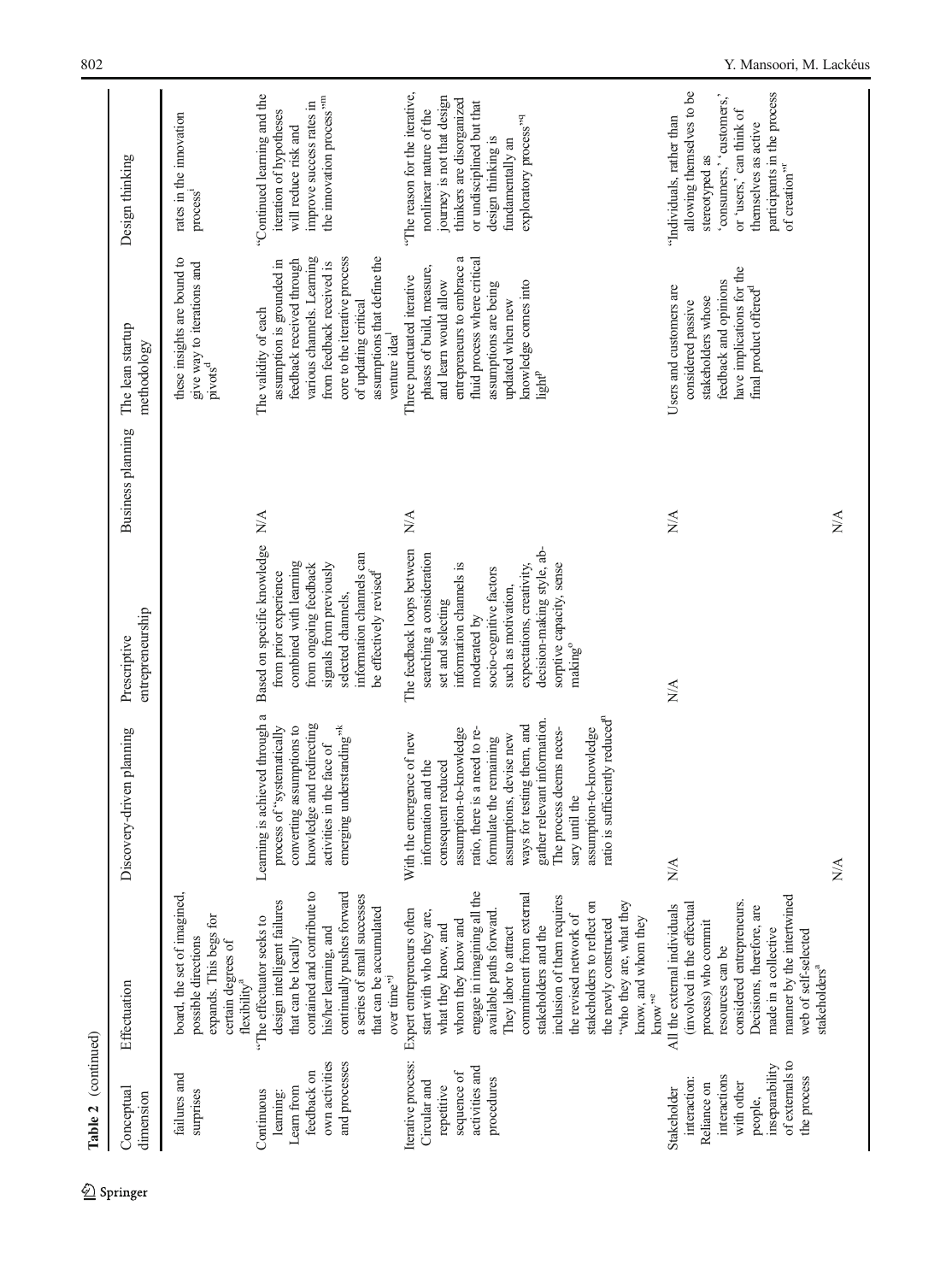| Conceptual<br>dimension                                                                  | Effectuation                                                                                                                                                                                                                                                                                                      | Discovery-driven planning                                                                                                                                                    | entrepreneurship<br>Prescriptive                                                                                                                                                                                                                                               | Business planning The lean startup | methodology                                                                                                                                                                                                                                                                                                               | Design thinking                                                                                                                                                                                       |
|------------------------------------------------------------------------------------------|-------------------------------------------------------------------------------------------------------------------------------------------------------------------------------------------------------------------------------------------------------------------------------------------------------------------|------------------------------------------------------------------------------------------------------------------------------------------------------------------------------|--------------------------------------------------------------------------------------------------------------------------------------------------------------------------------------------------------------------------------------------------------------------------------|------------------------------------|---------------------------------------------------------------------------------------------------------------------------------------------------------------------------------------------------------------------------------------------------------------------------------------------------------------------------|-------------------------------------------------------------------------------------------------------------------------------------------------------------------------------------------------------|
| collaboration:<br>Complement-<br>team format<br>individuals<br>working in<br>Team        | entrepreneur can be said to<br>be the integral member of<br>the network of committed<br>The team can be understood<br>any effectual process, his<br>by the interactions within<br>or her role is conditioned<br>as consisting of the focal<br>network of stakeholders.<br>entrepreneur and the<br>While the focal |                                                                                                                                                                              | joint consideration set than<br>could a single entrepreneur<br>"By combining the individual<br>team could access a larger<br>diverse team members, a<br>consideration sets of<br>previously unknown<br>working alone  in<br>pursuit of access to<br>information <sup>75t</sup> |                                    | delegated" and therefore is<br>needed to be conducted by<br>firsthand experience by<br>support the founders,<br>Although "the team can<br>founders personally <sup>u</sup><br>definition cannot be                                                                                                                        | Embracing design thinking is<br>team-based collaboration<br>contingent on shifting<br>focus from individual<br>knowledge work to                                                                      |
| creating value<br>for you and/or<br>Value creation:<br>Emphasis on<br>external<br>others | value creation are essential<br>features of the effectuation<br>process. The value is to be<br>resources in the pursuit of<br>provided to all the active<br>stakeholders as well as<br>expending a variety of<br>users and customers <sup>w</sup><br>Both acquiring and<br>stakeholders <sup>s</sup>              | The methodology creates value<br>while minimizing downside<br>for a company by allowing<br>to take actions that enlarge<br>and exploit upside gains<br>exposure <sup>n</sup> | signals as they assess their<br>markets, timeliness, and<br>"Entrepreneurs interpret<br>usefulness in future<br>potential for value<br>$c$ reation $n^{\nu x}$                                                                                                                 | $\stackrel{\triangle}{\approx}$    | relevant parties: employees<br>distribution, and investors<br>partners who will provide<br>that "the venture delivers<br>that will buy the product,<br>who will be able to earn<br>Product-market fit requires<br>that will join, customers<br>adequate value to all<br>adequate returns" <sup>"</sup><br>technology, and | integrative thinking, and<br>outcome of that process<br>experimentation for the<br>end user and as a direct<br>processes of empathy,<br>Value is created through<br>for the team of<br>entrepreneurs' |

<sup>a</sup> Sarasvathy (2001); <sup>b</sup> McGrath and MacMillan (2000:14); <sup>6</sup> Fiet (2007:607); "Res (2011); Suesvary, comparing (2005); "McGrath and MacMillan (1995); res variance,<br>(2008); <sup>1</sup> Sarasvathy et al. (2008:340); <sup>6</sup> McGrath [\(2008\)](#page-24-0); <sup>j</sup> Sarasvathy et al. [\(2008](#page-26-0):340); <sup>k</sup> McGrath and MacMillan ([2000](#page-25-0):243); <sup>1</sup> Blank and Dorf ([2012](#page-23-0)); <sup>m</sup> Liedtka [\(2015](#page-25-0):929); <sup>n</sup> McGrath and MacMillan ([1995](#page-25-0)); ° Fiet et al. [\(2013\)](#page-24-0); Pisemmam et al. [\(2012](#page-24-0)); <sup>9</sup> Brown ( (2010); <sup>x</sup> Fiet et al. ([2013](#page-24-0):904); <sup>2</sup> Eisenmann et al. [\(2012](#page-24-0):9); <sup>2</sup> Wiltbank et al. ([2006](#page-27-0)); <sup>an</sup> McGrath and MacMillan ( [1995](#page-25-0):55); <sup>ab</sup> Fiet ( [2007](#page-24-0):603); \*Literature provides prescription here, but not a theoretical foundation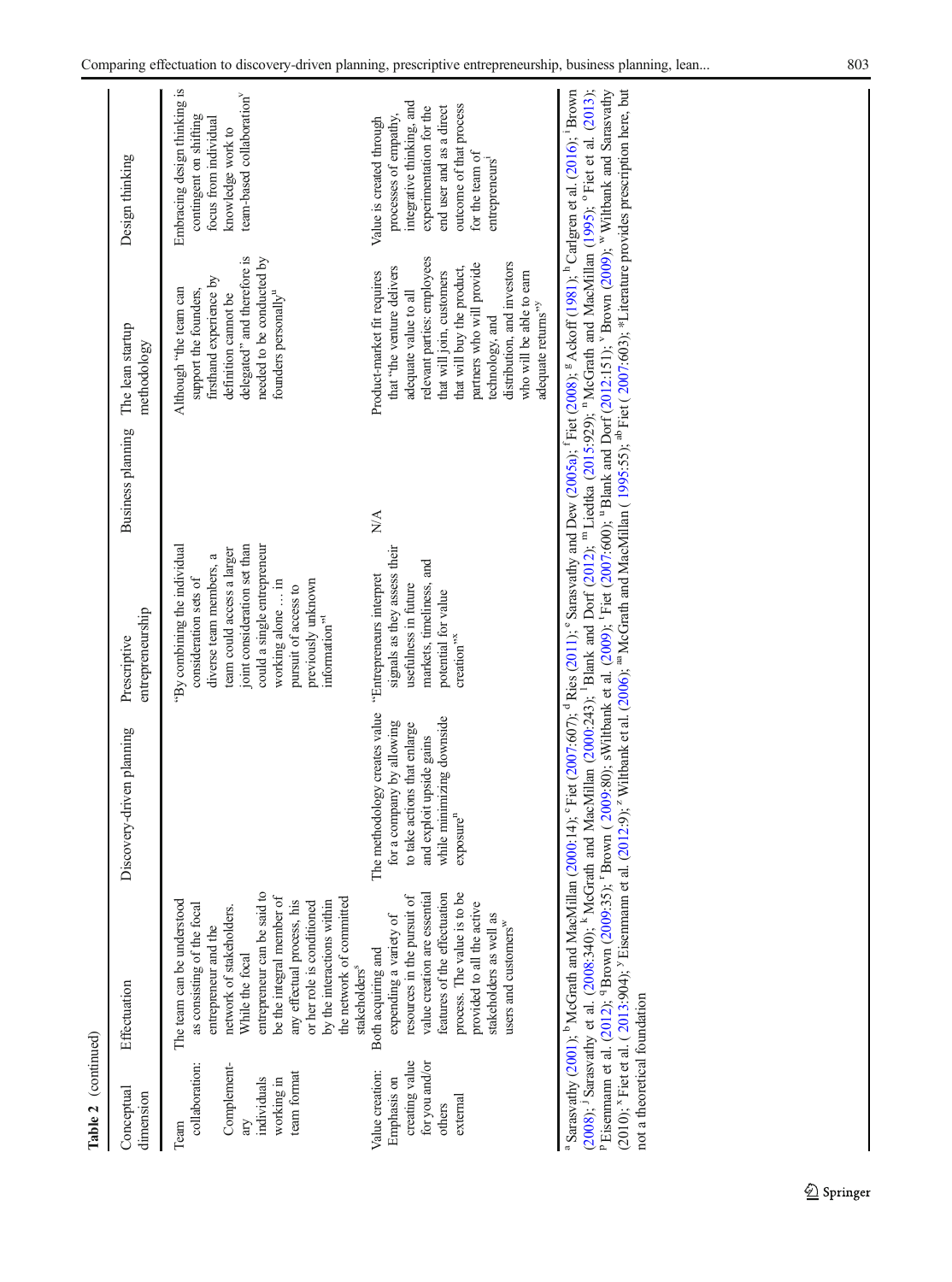uncertainty present in current or future situations that entrepreneurs face as part of their venture creation efforts (cf. Gomory [1995;](#page-24-0) McKelvie et al. [2011](#page-25-0)). The view of future outcomes has important implications for how uncertainty should be managed (Sarasvathy and Dew [2005b\)](#page-26-0). Apart from design thinking and business planning, the other methods explicitly or implicitly approach the notion of uncertainty, presenting it as one of the main reasons for the relevance of their prescriptions and proposing ways to manage or reduce it. The meaning of the term uncertainty, however, diverges along three main paths (cf. Packard et al. 2016). The first meaning is relevant to effectuation, in which uncertainty is ontological; that is, the future is unknowable in principle (Read et al. [2016](#page-26-0); Knight [1921\)](#page-25-0). Thus, the future is constructed by actors who are jointly creating it in unpredictable ways (Dew et al. [2008\)](#page-24-0). The second meaning of uncertainty is seen in discovery-driven planning and prescriptive entrepreneurship, and frames uncertainty as epistemological; that is, the future is knowable through information gathering strategies (Fiet and Patel [2008\)](#page-24-0). Here, uncertainty can be mitigated by entrepreneurs expanding their knowledge base. The third meaning for uncertainty reveals itself in the lean startup methodology, where a more implicit and colloquial meaning is found, incorporating concepts such as ambiguity and risk. It is most similar to epistemological uncertainty, the reduction of which hinges on the need to gather information (Murray and Tripsas [2004](#page-25-0)).

#### 4.2 Resource management

The second conceptual dimension is concerned with how to use existing resources and acquire new ones through various strategies. Scarce resources play an important and integral role in any entrepreneurial process (Ozdemir et al. [2016](#page-26-0); Baker and Nelson [2005](#page-23-0)), and entrepreneurial methods often provide recommendations for acquiring and managing resources. Depending on the overarching logic of the entrepreneurial methods, different standpoints are taken. Effectuation emphasizes the dynamic nature of the resources at hand by focusing attention on two issues: entrepreneurs should rely only on resources they are willing to lose, and self-selected stakeholders should be given the opportunity to (re)shape the future of the venture in exchange for committing resources (Dew et al. [2009](#page-24-0)). While discovery-driven planning grants more

prominence to resources than business planning, they both offer guidance on how existing resources should be allocated (McGrath and MacMillan [2000](#page-25-0); Shane and Delmar 2003). Yet, neither method suggests strategies for how to acquire these new resources. Within design thinking, there do not appear to be recommendations around resource management. Prescriptive entrepreneurship discusses resources primarily as information about the possible discovered opportunities and provides ways to acquire new ones (Fiet [2007](#page-24-0)). Finally, the lean startup methodology cautions that frugality must be exercised in initial tests of the venture idea, before the commitment of any major resources. Here, ideas around the scarcity of resources crystallize into the forewarning to fail early and fast (Khanna et al. [2016](#page-25-0)).

#### 4.3 Knowledge expansion

The third conceptual dimension relates to activities aiming to expand the knowledge base beyond the level of personal and general knowledge an entrepreneur possesses at any given time in an entrepreneurial process. Knowledge plays an important role in entrepreneurship (Tang et al. [2012\)](#page-26-0), and its importance is highlighted in most of the entrepreneurial methods. Except for business planning, in which the role of knowledge is more illustrative and representational, the other methods emphasize leveraging current personal and general knowledge in order to expand the repository of one's own knowledge. Effectuation and prescriptive entrepreneurship strongly emphasize personal knowledge as the starting point (Fiet [2008;](#page-24-0) Sarasvathy [2001](#page-26-0)), whereas other methods stress the importance of expanding the general knowledge base, regardless of its origin. A key observable difference between the methods has to do with ideas about how knowledge should be expanded (cf. Lundvall [1992\)](#page-25-0). In effectuation, knowledge is expanded primarily when stakeholders in possession of new knowledge join the network, whereas in prescriptive entrepreneurship, the lean startup methodology, and design thinking, knowledge is expanded through carefully designed information gathering activities. These differences mirror the previously observed differences in conceptualizations of uncertainty management, suggesting a strong link between the acquisition of knowledge and the ability to manage uncertainty.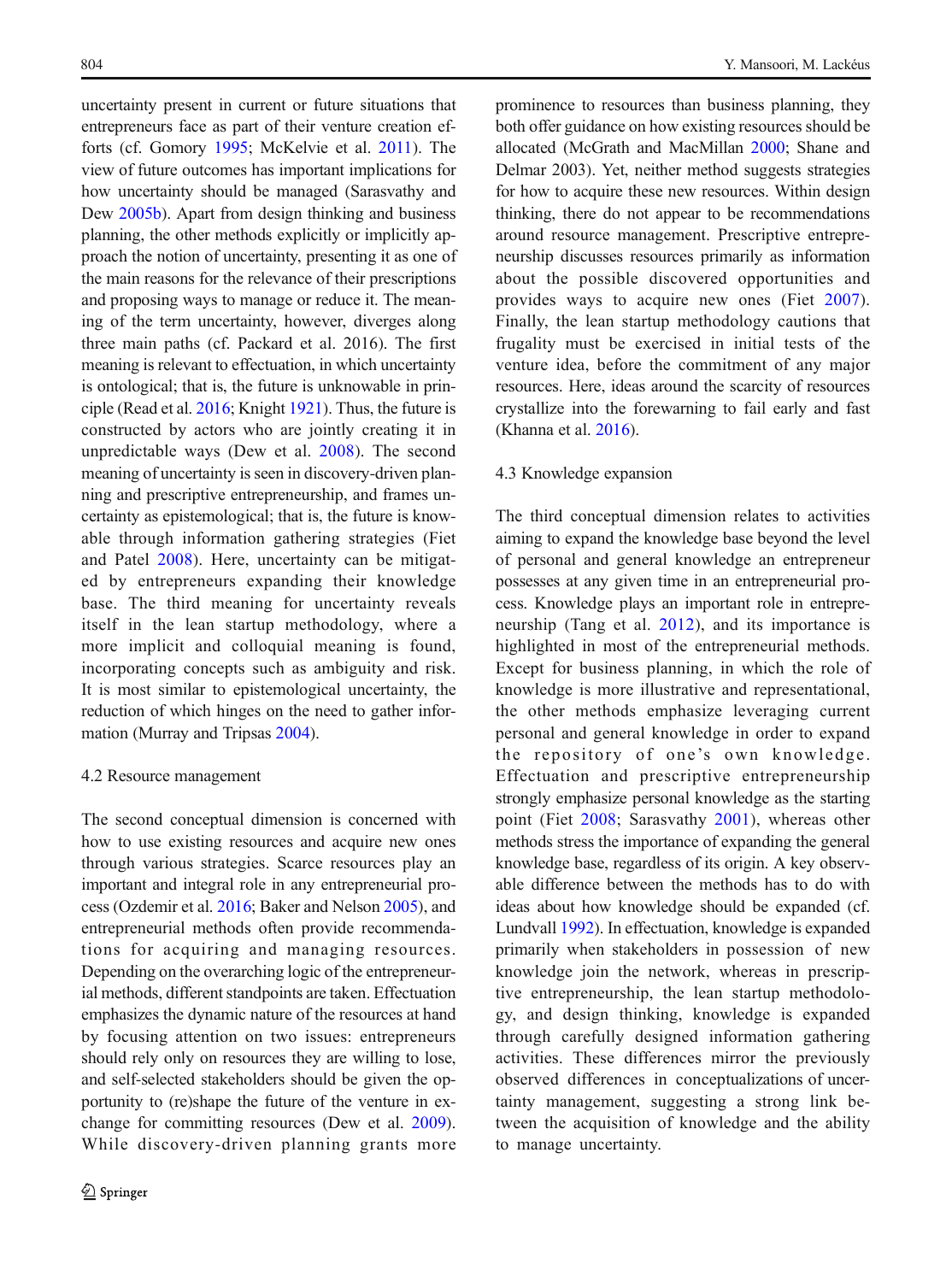#### 4.4 Redirection power

The fourth conceptual dimension concerns the degree to which the methods recognize entrepreneurs' agency over the entrepreneurial process, especially in relation to new information, failures, and surprises (Garud and Karnøe [2003\)](#page-24-0). Although all entrepreneurial methods except for business planning have a recursive understanding of the venture creation process, they permit varying degrees of process ownership (cf. Foss et al. [2007](#page-24-0)). Business planning has a linear understanding of its prescriptions, and although in reality there may be redirections in the process, the method does not, explicitly or implicitly, provide advice in this regard. While effectuation, design thinking, and the lean startup methodology explicitly embrace surprises and contingencies (Sarasvathy [2001;](#page-26-0) Johansson-Sköldberg et al. [2013\)](#page-25-0), discovery-driven planning and prescriptive entrepreneurship guide entrepreneurs to avoid future surprises. It is important to note that, in principle, entrepreneurial methods are receptive to the idea of a change in direction. But a difference between the methods emerges with respect to the point at which these redirections happen. In effectuation, design thinking, and the lean startup methodology, redirections can happen any time new information is unearthed. In discovery-driven planning and prescriptive entrepreneurship, on the other hand, the decision to redirect is made at the end of a completed cycle. It is worth noting that, although discovery-driven planning and prescriptive entrepreneurship have incorporated redirectional ideas into their prescriptions (Fiet [2007;](#page-24-0) McGrath and MacMillan [1995\)](#page-25-0), they fall short in providing explicit justifications for why these changes to direction in the face of emerging understanding are relevant and necessary.

#### 4.5 Continuous learning

The fifth conceptual dimension refers to the role of feedback and how it provides learning opportunities for entrepreneurs during venture creation activities. Continuous learning from feedback plays an important role in shaping the trajectory of the entrepreneurial process (Minniti and Bygrave [2001](#page-25-0)). Feedback can be the outcome of a deliberate process of information gathering, as in the lean startup methodology, design thinking, and discovery-driven planning. It can also be the result of serendipity and happenstance, as in effectuation

Sarasvathy [2013](#page-25-0)). In all entrepreneurial methods except for business planning, a high value is placed on continuous learning and the philosophical grounding of the venture creation process in newly learned insights. Feedback from the external environment is stressed as a source of continuous learning (cf. Kolb [1984](#page-25-0)). Effectuation deviates somewhat from the other methodologies by placing less focus on continuous learning as an inherent strategy and more as a by-product of following other recommendations. The lean startup methodology and, to some extent, design thinking are more explicit, using validated learning as a cornerstone of their main ideas. Such a continuous learning necessitates a need for revisiting and revising transient assumptions held by entrepreneurs in the face of newly acquired information (Ries [2011](#page-26-0)).

and prescriptive entrepreneurship (Harmeling and

#### 4.6 Iterative process

The sixth conceptual dimension relates to the temporal and evolving nature of entrepreneurial models. Entrepreneurship is a dynamic process that requires flexibility and constant adaptation (Bruyat and Julien [2001](#page-24-0)). All entrepreneurial methods, with the exception of business planning, describe models that allow entrepreneurs to react to new information and environmental conditions in dynamic and iterative ways. Regardless of the fact that these models could be understood as heuristics or algorithm-based, there is an explicit circular and repetitive aspect to them that suggests a continuous revising of assumptions and the reinvention of the process as new information is unearthed (cf. Argyris [1976\)](#page-23-0). A major difference between the models proposed in these methods is what triggers the restarting of the process. In effectuation, the restart occurs when new stakeholders join the process, bringing with them a new set of means and expanding the set of possible futures to create (Sarasvathy [2003](#page-26-0)). In the other iterative models, the restart is triggered when new information is acquired through external sources as well as when the entrepreneur intuits a need to revise key assumptions. A subtle difference between methods is an emphasis on iteration. The lean startup methodology, design thinking, and effectuation are fundamentally grounded in iterative processes, whereas discovery-driven planning and prescriptive entrepreneurship include relatively minor feedback loops that may or may not result in iterative processes.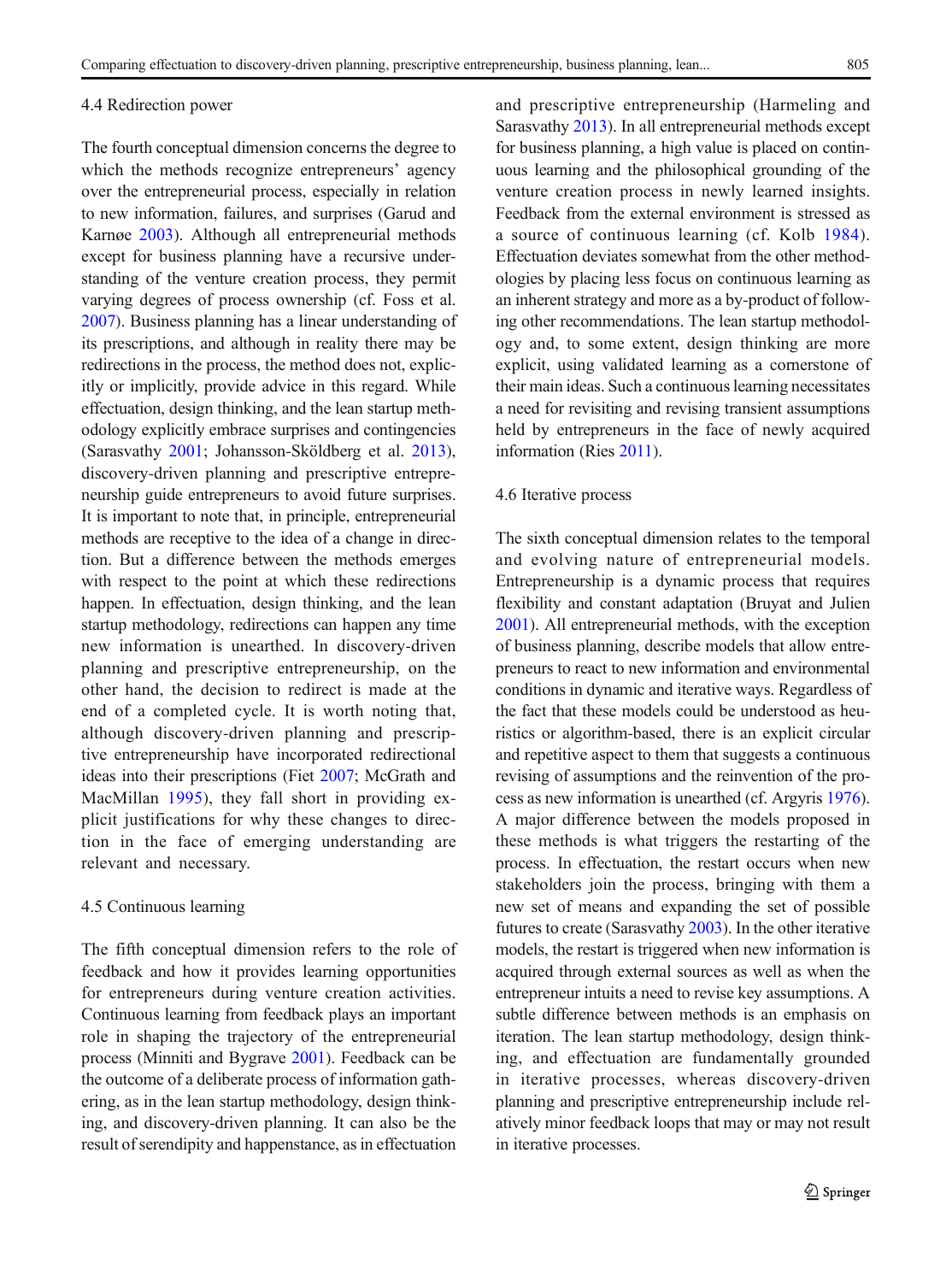#### 4.7 Stakeholder interaction

The seventh conceptual dimension refers to the reliance on interactions with others. While it remains largely under-researched, intersubjectivity has had a central position in thinking about entrepreneurship (Sarasvathy and Venkataraman [2011](#page-26-0)). Entrepreneurs interact intensively with those who are directly involved in the process in various capacities as well as with more peripheral stakeholders who indirectly impact the direction of the venture creation process (Hart and Sharma [2004](#page-25-0)). Discovery-driven planning, prescriptive entrepreneurship, and business planning do not provide advice about stakeholder interaction. Instead, they focus on activities to be completed by the focal entrepreneur, that is, the entrepreneur who owns the initial idea and process and has the largest impact on the direction of the new venture (cf. Kotha and George [2012](#page-25-0)). In effectuation, the lean startup methodology and design thinking interactions with stakeholders comprise important sources of feedback and new information (cf. Lundvall [1992;](#page-25-0) Tunisini and Zanfei [1998\)](#page-26-0). These interactions constitute a large proportion of key activities, especially in the early stages of the new venture development. In the lean startup methodology and design thinking, stakeholders are defined as users, consumers, and customers who provide valuable insights that can be incorporated into and contribute to the evolution of the venture idea. It is noteworthy that these entrepreneurial methods limit the involvement of users and customers to soliciting feedback; in other words, they recommend keeping them at arm's length. In contrast, effectuation regards stakeholders quite differently. Effectuation scholars define active stakeholders as any individuals who commit resources; these stakeholders are participating in the collective process of shaping the destiny of the new venture.

# 4.8 Team collaboration

The eighth conceptual dimension speaks to the role that individuals with complementary and diverse skill sets play as team members in an entrepreneurial process. Team-based efforts are increasingly emphasized in entrepreneurship research as a means to elicit and capitalize on a larger set of heterogeneous competencies (Klotz et al. [2014;](#page-25-0) Lechler [2001](#page-25-0); Harper [2008](#page-25-0)). An important difference observed among the methods pertains to ideas about teams. In effectuation, the team boundaries

are highly fluid and dynamic. Anyone who commits resources can be considered a team member and can play a role in the future of the venture. The group that forms is referred to as the "network of stakeholders," which is in many ways similar to what some of the other entrepreneurial methods label as a "team." Effectuating individuals are difficult to replace, as they have key roles in shaping the direction of the venture. These roles emanate from the idiosyncratic qualities these individuals possess (Sarasvathy and Dew [2005b](#page-26-0)). Design thinking, the lean startup methodology, and prescriptive entrepreneurship view teams differently. They regard them as a group of individuals with complementary skill sets who become responsible for specific aspects of the venture creation process based on their unique skills (Fiet [2008](#page-24-0); Brown [2008](#page-24-0); Blank and Dorf [2012\)](#page-23-0). In these methods, most team members can be replaced by individuals who possess similar competencies. A key difference is that teams are more important in design thinking and less important in prescriptive entrepreneurship and the lean startup methodology. In discoverydriven planning and business planning, no explicit advice on teamwork or on necessity for collective efforts could be identified.

# 4.9 Value creation

The last conceptual dimension concerns the creation of value for entrepreneurs and others who may benefit from the outcome of the venture creation process. Creation of value, regardless of its recipients, is often the ultimate goal of the entrepreneurial process (Bruyat and Julien [2001](#page-24-0); Korsgaard and Anderson [2011\)](#page-25-0). All entrepreneurial methods except for business planning put value creation at the center. They make the venture creation process conditional on providing value to entrepreneurs and their teams, to active stakeholders, and/ or to users and customers. This does not imply that business planning activities and outcomes fail to create value for entrepreneurs. They indeed help create legitimacy and act as a marketing tool to attract investors (Brinckmann et al. [2010;](#page-23-0) Karlsson and Honig [2009\)](#page-25-0). Rather, the activities as part of it are not designed primarily to provide explicit value to external stakeholders. While the prime beneficiaries of value in effectuation, discovery-driven planning, prescriptive entrepreneurship, and the lean startup methodology are entrepreneurs and their collaborators, design thinking emphasizes value creation for users, customers, and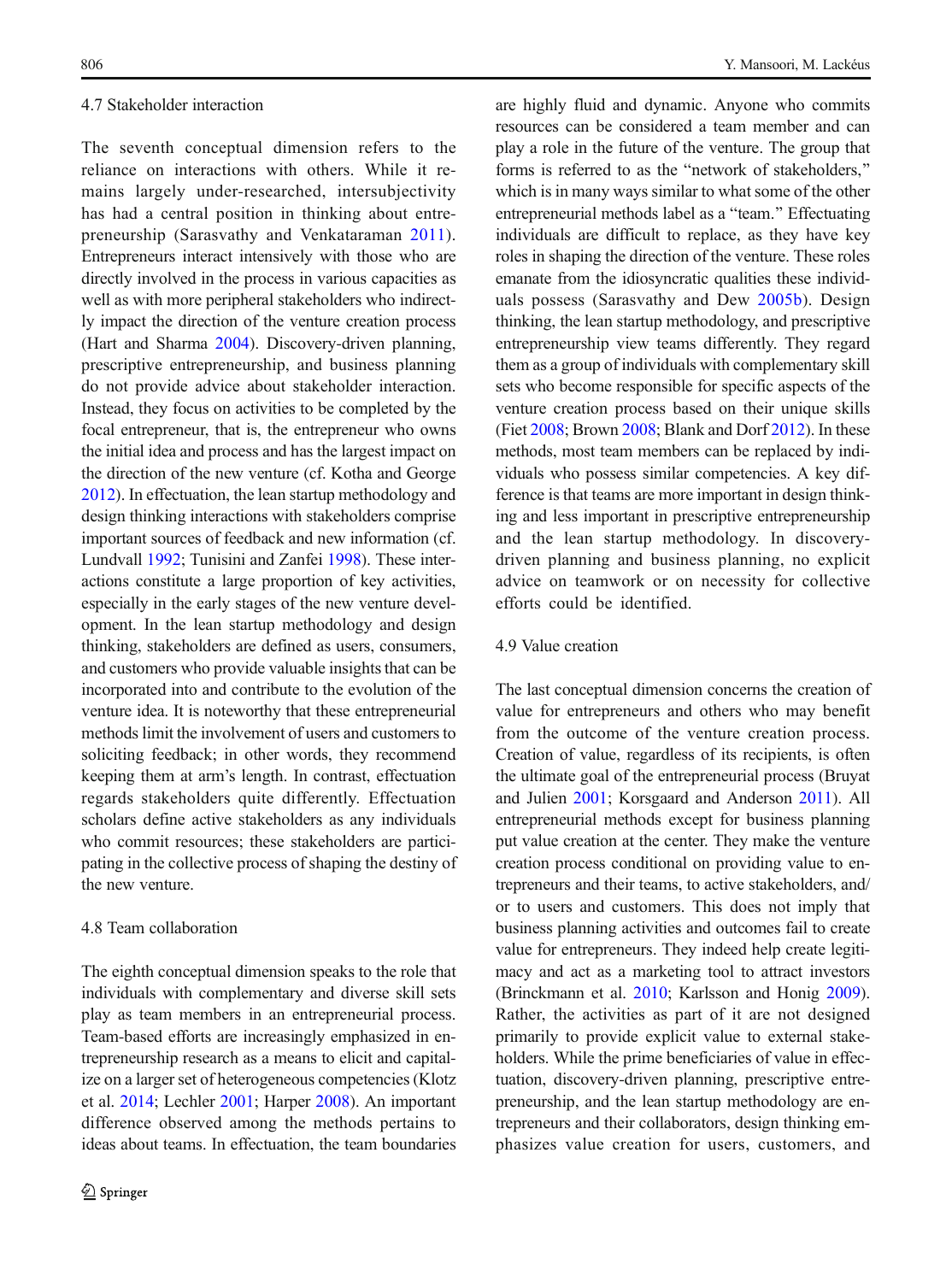<span id="page-16-0"></span>

|                                                                                                                             | Table 3 Prescriptions of the six entrepreneurial methods along the nine conceptual dimensions.                                                                                                                                                                                                                                             |                                                                                                      |                                                                                                    |                                                                               |                                                                                                          |                                                                                                                                                                                                                                                                                                                                                                                                                                                                                 |
|-----------------------------------------------------------------------------------------------------------------------------|--------------------------------------------------------------------------------------------------------------------------------------------------------------------------------------------------------------------------------------------------------------------------------------------------------------------------------------------|------------------------------------------------------------------------------------------------------|----------------------------------------------------------------------------------------------------|-------------------------------------------------------------------------------|----------------------------------------------------------------------------------------------------------|---------------------------------------------------------------------------------------------------------------------------------------------------------------------------------------------------------------------------------------------------------------------------------------------------------------------------------------------------------------------------------------------------------------------------------------------------------------------------------|
| Conceptual dimension                                                                                                        | Effectuation                                                                                                                                                                                                                                                                                                                               | Discovery-driven<br>planning                                                                         | entrepreneurship<br>Prescriptive                                                                   | Business planning                                                             | The lean startup<br>methodology                                                                          | Design thinking                                                                                                                                                                                                                                                                                                                                                                                                                                                                 |
| Uncertainty management:<br>Cope with and reduce<br>uncertainty                                                              | Create the future by managing<br>the present <sup>a</sup>                                                                                                                                                                                                                                                                                  | information to make<br>Continuously collect<br>better decisions <sup>b</sup>                         | Proactively search for a<br>consideration set that<br>matches your prior<br>knowledge <sup>c</sup> | $\lessapprox$                                                                 | Shape the future by testing<br>the present vision <sup>e</sup>                                           | NA                                                                                                                                                                                                                                                                                                                                                                                                                                                                              |
| resources and acquire<br>Resource management:<br>Manage your existing<br>the necessary ones                                 | Expand the pool of resources<br>slack through stakeholder<br>and creatively leverage<br>commitments <sup>1</sup>                                                                                                                                                                                                                           | resources and define the<br>Mix existing and slack<br>needed resources to<br>acquireb                | Reorganize resources by<br>drawing on signals<br>gathered from the<br>environment <sup>P</sup>     | required resources<br>for the execution<br>Anticipate all the<br>of the plan* | Reduce wasted resources<br>incremental processes <sup>t</sup><br>through iterative                       | $\frac{\triangleleft}{\triangle}$                                                                                                                                                                                                                                                                                                                                                                                                                                               |
| starting point and/or aim<br>Knowledge expansion:<br>Let knowledge be the<br>to expand available<br>knowledge               | you know, who you are and<br>Start the process with what<br>whom you know <sup>f</sup>                                                                                                                                                                                                                                                     | knowledge ratio before<br>making commitments <sup>g</sup><br>assumption-to-<br>Reduce                | information channels <sup>h</sup><br>knowledge to select<br>Use own prior                          | knowledge into a<br>Compile own and<br>historical<br>plan <sup>1</sup>        | formulating and testing<br>Expand your customer<br>knowledge by<br>hypotheses                            | Observe what people do, how<br>they think, what they need<br>and want, and document<br>insights gained <sup>k</sup>                                                                                                                                                                                                                                                                                                                                                             |
| reacting to failures and<br>ownership of process,<br>High autonomy and<br>Redirection power:                                | let those who join to help<br>Ā<br>Leverage contingencies are<br>shape the direction                                                                                                                                                                                                                                                       | convert assumptions into<br>Systematically redirect<br>your project as you<br>knowledge <sup>b</sup> | Revise consideration set<br>environment are not<br>if signals from your<br>found <sup>c</sup>      | NA                                                                            | for changing the course<br>of action <sup>e</sup><br>points to the necessity<br>Pivot if new information | Rely on empathy with users to<br>identify new directions that<br>new prototypes can offer <sup>m</sup>                                                                                                                                                                                                                                                                                                                                                                          |
| Learn from feedback on<br>own activities and<br>Continuous learning:<br>processes<br>surprises                              | $N^*$                                                                                                                                                                                                                                                                                                                                      | Maximize learning by<br>knowledge ratio <sup>g</sup><br>assumptions-to-<br>reducing                  | response to learning<br>consideration set in<br>while searching <sup>n</sup><br>Update your        | $\frac{\triangleleft}{\triangle}$                                             | customer interactions<br>and learn from them <sup>e</sup><br>Analyze the results of                      | through frugal prototypes <sup>o</sup><br>Learn from insights gathered                                                                                                                                                                                                                                                                                                                                                                                                          |
| sequence of activities<br>Circular and repetitive<br>and procedures<br>Iterative process:                                   | effectuation cycle $f$<br>Follow the iterative                                                                                                                                                                                                                                                                                             | process by assessing and<br>revising your reverse<br>income <sup>g</sup><br>Loop back the entire     | information channels<br>received from them <sup>P</sup><br>based on feedback<br>Revise preferred   | NA                                                                            | build-measure-learn<br>Follow the<br>loop <sup>e</sup>                                                   | Loop back and forth as ideas are<br>refined and new directions<br>$\ensuremath{\mathrm{surface}}^{\ensuremath{\mathrm{o}}}$                                                                                                                                                                                                                                                                                                                                                     |
| externals to the process<br>Reliance on interactions<br>Stakeholder interaction:<br>with other people,<br>inseparability of | commitment by "asking"<br>people to contribute <sup>q</sup><br>Search for stakeholder                                                                                                                                                                                                                                                      | NA                                                                                                   | MA                                                                                                 | $\frac{\triangleleft}{\triangle}$                                             | people as possible who<br>can provide feedback<br>Interact with as many                                  | and test them on real users <sup>k</sup><br>gained to build prototypes,<br>Observe people, use insights                                                                                                                                                                                                                                                                                                                                                                         |
| individuals working in<br>Team collaboration:<br>Complementary<br>team format                                               | commitments join the team <sup>r</sup><br>Let stakeholders who make                                                                                                                                                                                                                                                                        | $\frac{\lambda}{\lambda}$                                                                            | sideration set to maxi-<br>Use a team-based con-<br>mize access to<br>information <sup>c</sup>     | NA                                                                            | $N^*$                                                                                                    | interdisciplinary knowledge<br>Involve people with<br>from the start <sup>8</sup>                                                                                                                                                                                                                                                                                                                                                                                               |
| value for you and/or<br>Emphasis on creating<br>others external<br>Value creation:                                          | something valuable to<br>Transform means into<br>stakeholders <sup>u</sup>                                                                                                                                                                                                                                                                 | income statement points<br>Make sure the reverse<br>to your profit<br>objectives*                    | a venture idea to create<br>Appropriate the value of<br>wealth for yoursel <sup>ps</sup>           | NA                                                                            | resources, make sure<br>customer problems <sup>t</sup><br>your idea solves<br>Before committing          | Make sure that your prototypes<br>create value for users <sup>8</sup>                                                                                                                                                                                                                                                                                                                                                                                                           |
|                                                                                                                             | Eisemmann et al. (2012); <sup>k</sup> Dorst (2011); <sup>1</sup> Sarasvathy (2008); <sup>m</sup> Liedtka (2015); <sup>n</sup> Fiet and Patel (2008); 0 Brown (2008); <sup>p</sup> Fiet et al. (2013); <sup>9</sup> Sarasvathy and Dew (2005b); <sup>r</sup> Read et al.<br>provides theoretical discussions but not explicit prescriptions |                                                                                                      |                                                                                                    |                                                                               |                                                                                                          | <sup>a</sup> Sarasvathy (2001); <sup>b</sup> McGrath and MacMillan (2000); °Fiet (2007); °Ries (2011); <sup>f</sup> Sarasvathy and Dew (2005a); <sup>8</sup> McGrath and MacMillan (1995); <sup>1</sup> Fiet (2008); <sup>1</sup> Draman (1995);<br>(2009); <sup>8</sup> Johansson-Sköldberg et al. (2013); <sup>1</sup> Blank (2013) <sup>u</sup> Read et al. (2016). *Authors' own inference based on extensive reading of literature on the method in question. **Literature |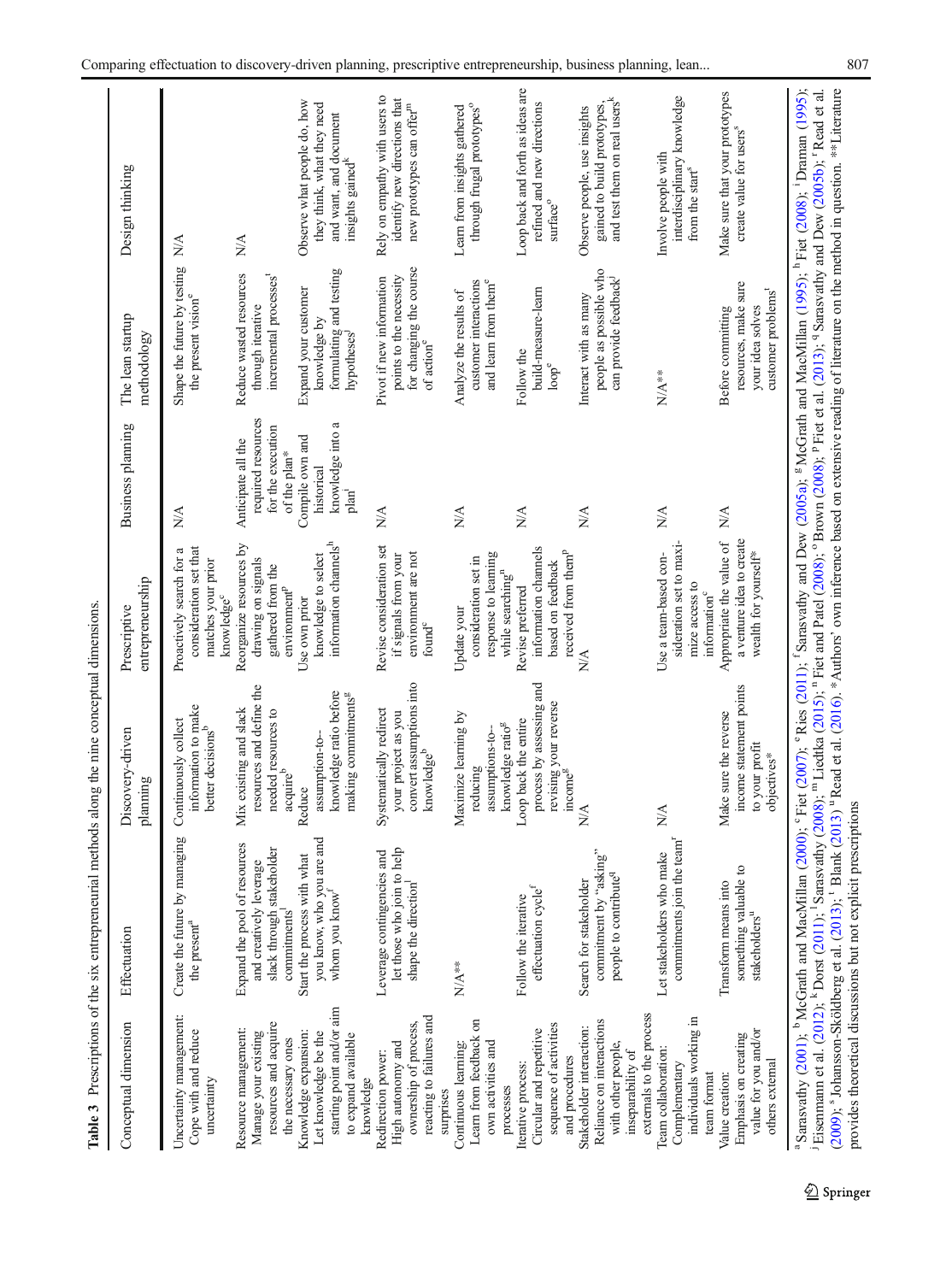consumers (Martin [2009\)](#page-25-0). Amid these subtle differences, Table [2](#page-10-0) captures the role of value creation as an important factor for organizing new venture creation activities.

#### 5 Discussion

Table [3](#page-16-0) summarizes the findings from the previous section, attempting to clarify similarities, differences, strengths, weaknesses, overlaps, and gaps on a conceptual level across all of the surveyed entrepreneurial methods. This is the first effort of its kind to compare entrepreneurial methods along nine broad conceptual dimensions. Each cell in Table [3](#page-16-0) contains typical prescriptive statements, which have been either clearly articulated in the methodologies or inferred by the authors of this article. Table [3](#page-16-0) also reveals conceptual gaps in some of the methods, particularly in business planning, underscoring the need for improvements.

While some methods appear similar upon first glance, variations in the details are often relatively large. Whereas effectuation calls for entrepreneurs to manage uncertainty by taking action to create the future, in the lean startup methodology, entrepreneurs discover the future through testing carefully designed hypotheses. Effectuation further advises entrepreneurs to expand self-knowledge through introspection (Dew and Sarasvathy [2010](#page-24-0)), in contrast to design thinking, in which entrepreneurs derive knowledge through observational studies of other people. While effectuation defines a redirection situation as an opportunity to "leverage contingencies," the lean startup methodology frames redirection as an unfortunate but necessary "pivot." In the lean startup methodology and in effectuation, continuous learning comes primarily from interactions with customers and stakeholders, respectively, whereas in design thinking, continuous learning comes primarily from testing prototypes on users. Effectuation describes the iterative process as revolving around stakeholder commitments, whereas iterations in the lean startup methodology and design thinking have to do with building frugal prototypes. Effectuation is largely focused on value creation for oneself and the team, whereas the lean startup methodology and design thinking are focused on value creation for others (i.e., for customers and users).

Table [3](#page-16-0) also illustrates some key differences between entrepreneurial methods along the nine conceptual dimensions. Stakeholder interaction is a key theme in effectuation and in the lean startup methodology. It is present in design thinking alongside the imperative of observing stakeholders. It is, however, largely absent in discovery-driven planning, prescriptive entrepreneurship, and business planning. Team collaboration is a key theme only in design thinking. It is partly or completely absent in the other entrepreneurial methods.

# 5.1 Analytical visual comparison across methods and dimensions

In order to more powerfully illustrate the conceptual similarities and differences in Tables [2](#page-10-0) and [3,](#page-16-0) the authors created a figure to show the weights assigned to each of the nine conceptual dimensions according to the extent to which they are emphasized by a given entrepreneurial method. A set of qualifying criteria was developed to assign a grade<sup>2</sup> for each dimension on a scale of 0 to 3. If a dimension was deemed fundamental to the theory or prescriptions of a given method, then it was considered a backbone dimension and was given a grade of " $3$ " for that particular method. If an entrepreneurial method directly referred to a dimension in discussions or prescriptions, that dimension was given a grade of " $2$ " for that particular method. If a method made indirect or implicit reference to a dimension by touching upon similar or related concepts, a grade of "1" was given to that dimension for that particular method. And lastly, if an entrepreneurial method did not explicitly or implicitly address any aspects of a dimension, and it could be safely assumed that this dimension did not inform any relevant aspect of that particular method, a grade of " $0$ " was given to that dimension. This quantitative exercise resulted in Fig. [2,](#page-19-0) which shows how the entrepreneurial methods compare to one another and to effectuation.

To illustrate the grading system, the process of grading uncertainty management is detailed here. Uncertainty serves as an ideological backbone in

 $^{\rm 2}$  The inter-rater agreement between the two authors who independently conducted grading was relatively high, with 41 of the 54 grades being the same. Consensus was achieved in the remaining dimensions through extensive discussions among the authors and a detailed review of literature. The 13 grades requiring such discussions and reviewing were distributed as follows: three each on team collaboration and value creation; two each on resource management, continuous learning, and iterative process; and one on knowledge expansion. All grades on uncertainty management, redirection power, and stakeholder interaction were in agreement between the two authors. The entrepreneurial methods involved the most in such discussions were those that were given a low grade, since absence of a dimension proved to be more difficult to substantiate than presence.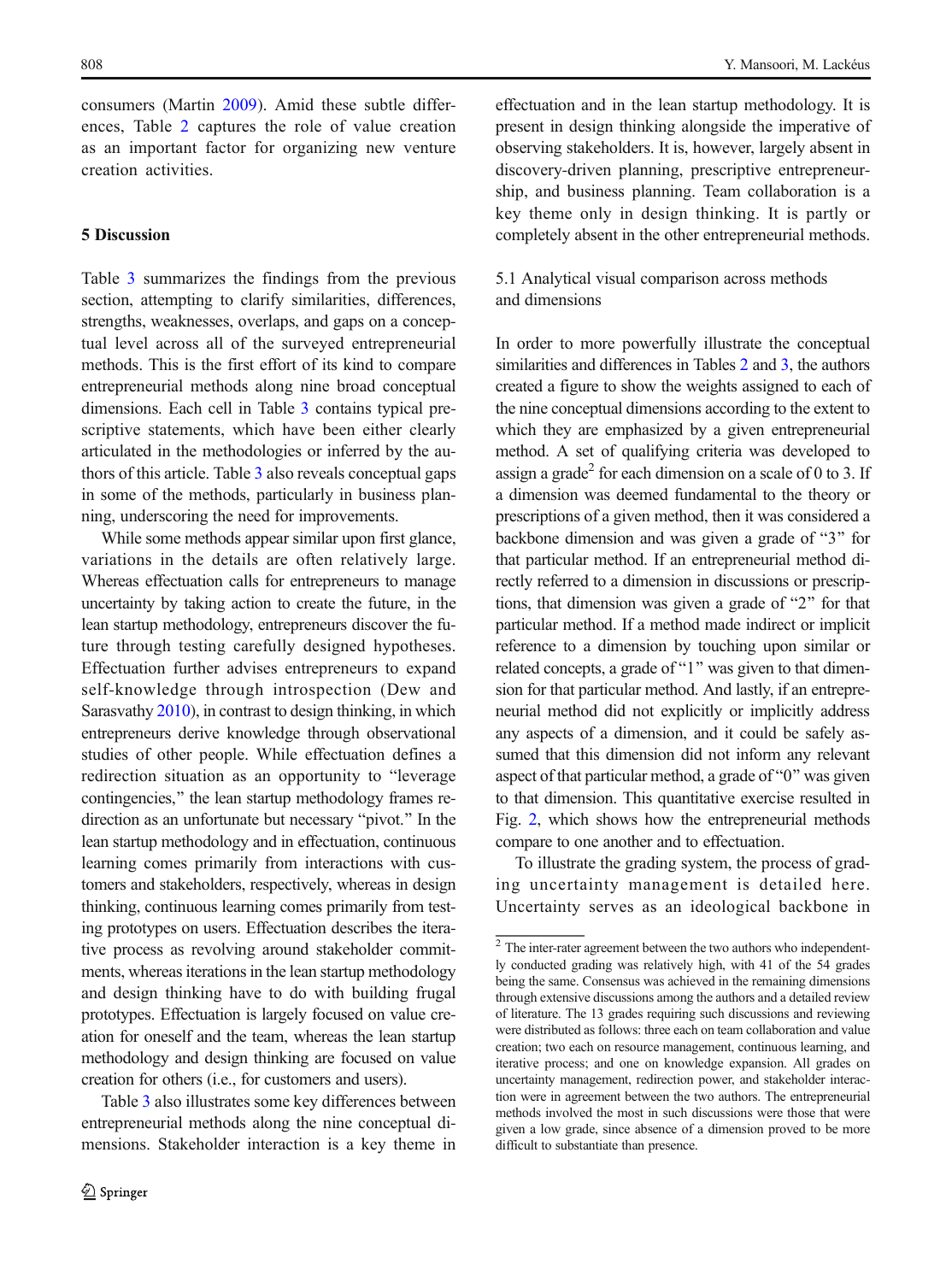effectuation, in the sense that its five action principles are based on the assumption that entrepreneurial environments and associated activities are clouded with uncertainty (graded 3). Prescriptions for discoverydriven planning and prescriptive entrepreneurship are framed as suitable for uncertain entrepreneurial environments, but the actions were not designed specifically as a means to reduce uncertainty (graded 2). In the lean startup methodology, ambiguous and risky entrepreneurial environments are equated with uncertainty (graded 1). And lastly, design thinking and business planning are not positioned as responses to uncertainty and, therefore, they do not incorporate the notion of uncertainty into their prescriptions (graded 0).

While the grading exercise is subjective, the resulting figures illustrate patterns of potential relevance to the comparison. A similarity across most of the entrepreneurial methods is an emphasis on knowledge expansion, value creation, and iterative process, as well as a lack of emphasis on team collaboration. Given the methods were developed largely in isolation from one another, these similarities are somewhat unexpected. Some differences are also visible. Three of the entrepreneurial methods address the nine dimensions more comprehensively than the others: effectuation, the lean startup methodology, and design thinking. Moreover, redirection power and stakeholder interaction are important differentiators between them and the others. Business planning is largely mute on many of the nine dimensions.

Although some of the entrepreneurial methods incorporate most of the nine dimensions, they can nevertheless benefit from further elaboration in order to make them more comprehensible. For instance, the fact that effectuation is graded highly on stakeholder interaction does not necessarily mean that practical pointers are given for how individual entrepreneurs can form and leverage such interactions. In a similar fashion, the fact that the lean startup methodology is graded highly on continuous learning does not necessarily mean that the prescribed learning mechanisms are grounded in a theoretical understanding of continuous learning. In sum, the fact that an entrepreneurial method emphasizes a particular dimension does not make the emphasis actionable or rigorous.

In an attempt to deepen the surface-level observations for gaps, similarities, and differences shown in Table [3](#page-16-0) and Fig. [2,](#page-19-0) two key themes will now be explored. The first describes two approaches to bridge the rigor–relevance gap in entrepreneurship. The second highlights three different venture phases, with implications for which methods are appropriate to follow during each phase.

# 5.2 Bridging the rigor–relevance gap: two new ways

A key difference between the entrepreneurial methods compared here is their origins: some are scholarly grounded and others are practitioner-grounded. This was a purposeful sampling strategy, and the comparison conducted here sheds a new light on this key difference on a deeper level. Table [1](#page-6-0) revealed that effectuation, discovery-driven planning, and prescriptive entrepreneurship are lacking on the level of tactics, especially when compared to practitioner-grounded entrepreneurial methods that offer rather large toolkits for managing different aspects of the venture creation process. Previous research indicates that, in order to trigger actions, detailed instructions and prescriptions for behavior must be given (Fishbein and Ajzen [2010\)](#page-24-0). If behavioral tactics are what make entrepreneurial methods actionable and in turn relevant to practitioners (Romme [2003\)](#page-26-0), Table [1](#page-6-0) can explain why practitionergrounded entrepreneurial methods are so widespread, as evidenced by Blank [\(2013](#page-23-0)) and Christiansen [\(2009\)](#page-24-0). This also lends credence to previous claims that scholarly grounded methods are difficult for practitioners to understand (Romme [2016](#page-26-0)). In the same vein, Fisher  $(2012, p. 1044)$  $(2012, p. 1044)$  notes that it is "really difficult for a wide audience to understand and interpret what is meant by effectuation.^ This comparison has illuminated, in a novel way, reasons why many scholarly grounded entrepreneurial methods are perceived by many as lacking practical relevance.

While Table [1](#page-6-0) shows that all the entrepreneurial methods exhibit an overarching logic of some kind, the more fine-grained analysis in Table [2](#page-10-0) reveals a number of shortcomings for practitioner-grounded entrepreneurial methods in terms of theoretical basis. Neither business planning nor design thinking provides articulated underpinnings of uncertainty management. Moreover, while the lean startup methodology discusses uncertainty to some extent, it does not engage in an ontologically or epistemologically sound discussion around what constitutes uncertainty, beyond referring to the need to eliminate it from entrepreneurial processes. Given that uncertainty is a fundamental characteristic underlying entrepreneurship (McMullen and Shepherd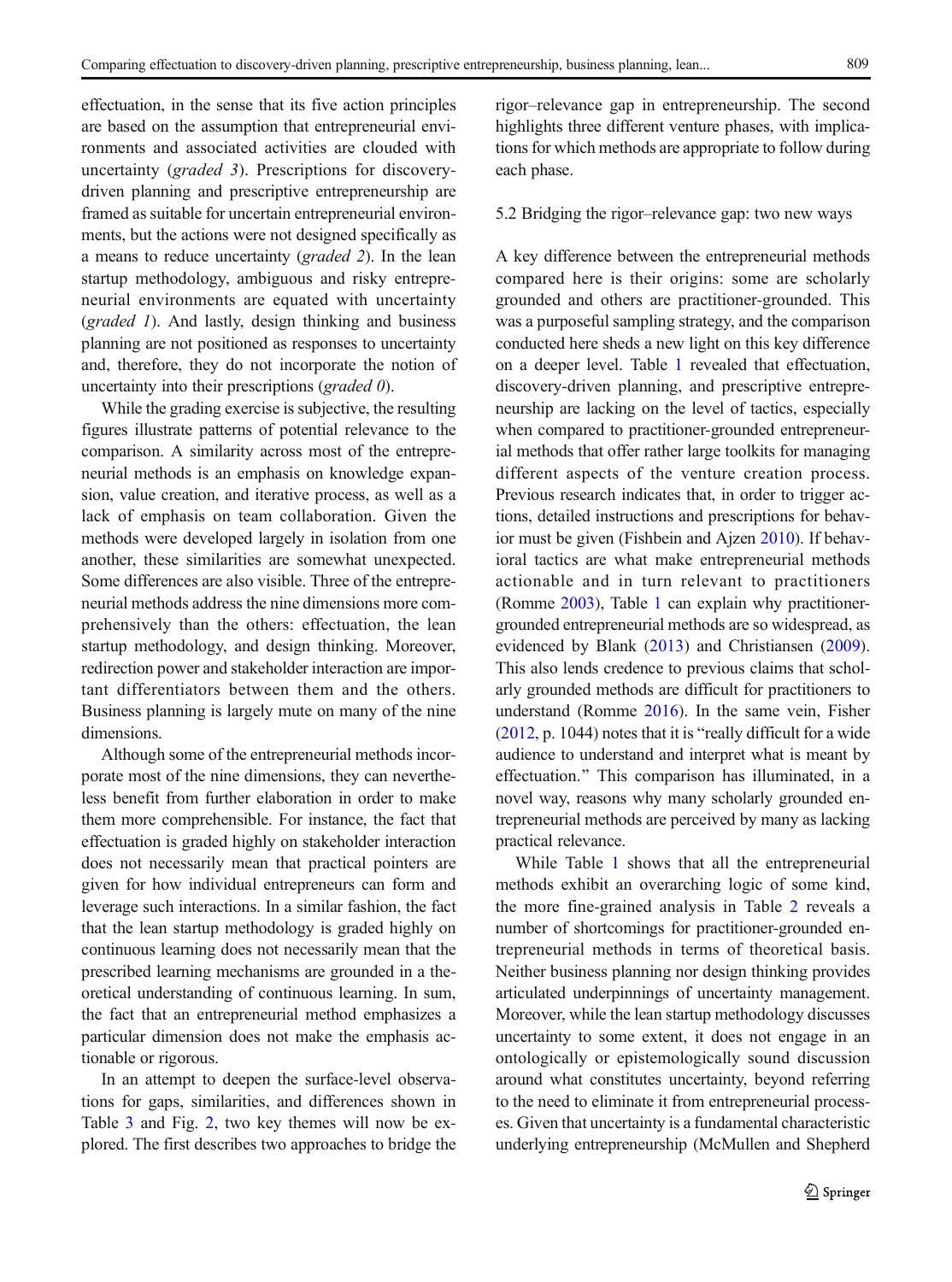<span id="page-19-0"></span>

Fig. 2 Analytical comparison of six entrepreneurial methods across nine conceptual dimensions

[2006\)](#page-25-0), its absence or weak presence in practitionergrounded entrepreneurial methods may indicate a lack of rigor. These key differences are illustrated through a polar chart in Fig. [3](#page-20-0), which shows an evaluation of the six entrepreneurial methods in terms of core, explicit, implicit, or no focus in discussions on uncertainty management.

This article provides a more fine-grained analysis of key characteristics of the rigor–relevance gap in relation to the six entrepreneurial methods. None of the surveyed methods are currently capable of fully bridging the rigor–relevance gap. In order to successfully do this, scholarly grounded methods need to be stronger on the level of tactics. Practitioner-grounded entrepreneurial methods, on the other hand, could benefit from improvements in the areas of ontology and epistemology in general and on their view of uncertainty management in particular.

# 5.3 Importance of the venture phase for methodological fit

Depending on which phase an entrepreneurial venture is in, redirection power in Table [2](#page-10-0) seems to covary. In the early phase of a venture, redirection power, continuous learning, and relentless expansion of the knowledge base are to be expected. An example of an entrepreneurial method that corresponds to the early phase is effectuation. In this early phase, whoever joins the venture will be a potential "stakeholder," is allowed to reorient the venture, and will determine the path forward (cf. Sarasvathy [2001](#page-26-0)). Formal roles do not matter much since everyone is a stakeholder cocreating the journey, and any decision is the result of a joint process involving multiple negotiations and interactions among the stakeholders on board (Sarasvathy et al. 2005). In fact, one could argue that effectuation shies away from the notion of a core venture team and instead takes a more expansive view of a network of stakeholders, who eventually coalesce into a founding team (Wiltbank et al. [2006\)](#page-27-0). This is similar to the notion of a nonteleological endeavor, in which arrival at an emerging goal is the outcome of the process itself (Dew et al. [2009\)](#page-24-0).

In a later phase of the venture, there is a need for more structure (Clarysse and Moray [2004](#page-24-0)). Two prime examples are design thinking and the lean startup methodology. Here, redirection power, continuous learning, and knowledge expansion are more structured and organized through the process of hypothesis testing. Goals and visions are articulated by a small team known as "founders" (Blank and Dorf [2012](#page-23-0)) or "team members" (Brown [2009](#page-24-0)). The interactions are more formal and transactional than in effectuation, distinguishing those driving the process from their "customers" (Blank and Dorf  $2012$ ; Ries  $2011$ ) or "users" (Brown  $2009$ ). Here, redirection power is still quite high, but it is exploited at specific points in time. It is also referred to as "pivot" (Ries  $2011$ ) or "iteration" (Brown [2009](#page-24-0); Liedtka [2015\)](#page-25-0).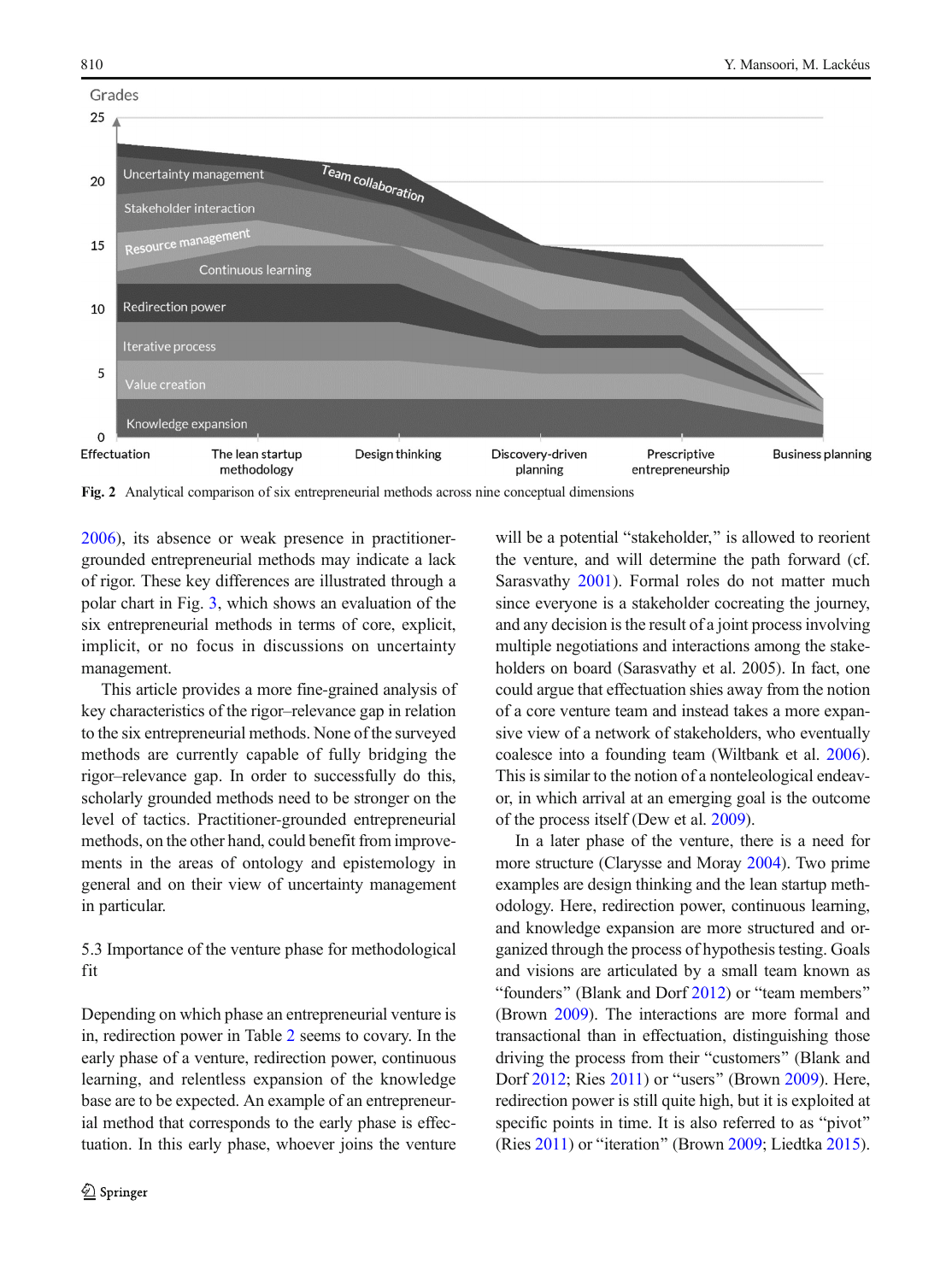# Uncertainty management

<span id="page-20-0"></span>

Fig. 3 Polar chart showing how focus on uncertainty management sets apart scholarly grounded entrepreneurial methods from practitionergrounded entrepreneurial methods

It reflects a higher degree of complexity and relies on clear roles and division of labor. The roles of the focal entrepreneur (Ries [2011\)](#page-26-0) or the founding team (Brown [2009\)](#page-24-0) are more prominent in these methods and the losses are less affordable due to more time and resources having been invested into the process of a later phase venture.

In mature ventures, redirection is not an affordable or desirable option except in very specific situations. An example of an entrepreneurial method appropriate here is business planning. This method exhibits little to no emphasis on redirection, continuous learning, or continuous knowledge expansion (see Table [2](#page-10-0)). Instead, it translates what is already known into plans before starting the journey and at predefined times throughout the journey. Business planning is focused on the execution of a goal defined at the outset, and all the activities are designed to further progress toward that goal (Shane and Delmar 2003; Karlsson and Honig [2009](#page-25-0)). An emphasis on necessity to plan carefully and avoid redirection whenever possible could be due to an implicit assumption that losses in mature ventures can be costly, as exemplified by later stage venture financing. Venture capitalists often request to review business plans before investing large amounts of money into a venture (Brinckmann et al. [2010\)](#page-23-0).

The key differences that this venture phase observation makes explicit are illustrated in a polar chart in Fig. [4](#page-22-0). This chart shows an evaluation of the six entrepreneurial methods in terms of a core, explicit, implicit, or no focus on redirection, based on Table [2](#page-10-0) and Fig. [2.](#page-19-0) A key implication here is that the choice of entrepreneurial method is highly contingent upon the phase of the venture. Existing venture phase models articulated in extant literature could then perhaps be applied when deciding which entrepreneurial method is appropriate to use (e.g., Clarysse and Moray [2004;](#page-24-0) Hanks et al. [1994;](#page-25-0) Levie and Lichtenstein [2010\)](#page-25-0). This has also been tentatively proposed recently (Reymen et al. [2015\)](#page-26-0), building on a four-phase model consisting of idea phase, prestartup phase, startup phase, and post startup phase (Clarysse and Moray [2004](#page-24-0)). In this case, effectuation could then be positioned as useful primarily in the idea and pre-startup phases, design thinking and the lean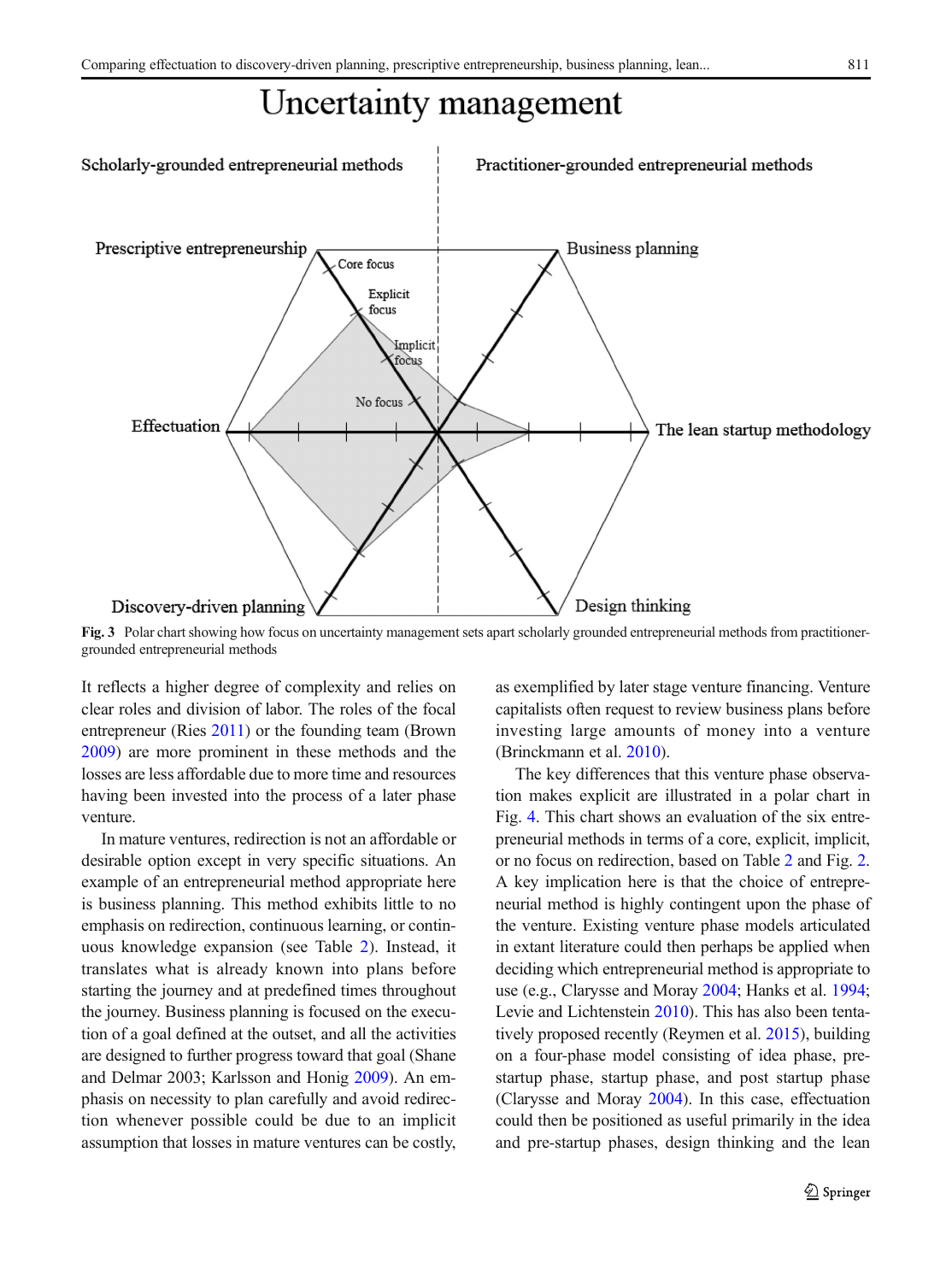startup methodology could be useful primarily in the pre-startup and startup phases, and discovery-driven planning and business planning could be useful primarily in the startup and post startup phases. This, however, must be viewed as a tentative proposition. No empirical research has yet been conducted on covariance between venture age, size, and growth rate, on the one hand, and multiple entrepreneurial methods used successfully, on the other hand. Venture phase models can also be misleading, resting on a false assumption that entrepreneurship is a linear and predetermined journey of growth (Levie and Lichtenstein [2010](#page-25-0)). Further, some entrepreneurial methods are opposing the claim implicit in phase models that entrepreneurial processes are linear (e.g., Blank and Dorf [2012:](#page-23-0) 32).

Despite the challenges in aligning entrepreneurial methods to existing venture phase models, the methods do seem to be complementary over time. When the stakes are low in a new venture, the applicable method might be effectuation, followed by a move to applying the lean startup methodology when the stakes are slightly higher. Then the time arrives for a venture ramp-up, for example, when bringing in large amounts of venture capital. At this stage, few investors would be willing to commit resources unless they were shown a detailed plan or proposal of some kind. Furthermore, having no explicitly stated goals necessitates constant change (i.e., effectuation viewed as a nonteleological endeavor), having fluid goals facilitates change (i.e., the lean startup methodology and design thinking), and having fixed goals leads to inflexibility in the face of change (i.e., business planning, discovery-driven planning, and prescriptive entrepreneurship).

To avoid premature assignment of entrepreneurial methods to certain venture phases, a venture phase agnostic metaphor of boating is proposed here to inspire future research. The size of the boat represents the phase of an entrepreneurial venture. Applying effectuation could then be viewed as traveling in a rowboat, where whoever boards the rowboat is allowed to row and thus reorient its direction somewhat. Any loss in speed or even of the boat itself is affordable, since the pace is slow and the boat is small. Space is limited, so each passenger needs to bring something of value on the journey. Applying the lean startup methodology could be viewed as traveling in a sailboat, where a redirection is analogous to upwind sailors tacking into the wind in carefully planned maneuvers. The more formal roles of a founder and a team are analogous to a captain and a

sailboat crew, respectively, being a necessity on a more expensive and complex boat traveling in more dangerous waters. Applying business planning could be viewed as traveling in a large ferry toward a carefully planned destination, and where a loss of the boat is very costly.

# 6 Implications

#### 6.1 Implications for theory

A key theoretical implication of this study is that scholars can use the key strengths of some entrepreneurial methods to improve aspects of other entrepreneurial methods that require theoretical and practical development. In particular, insights from this enquiry enable scholars to take advantage of the theoretical strengths that effectuation is grounded in and the strengths around actionable, tactical prescription that the lean startup methodology and design thinking provide. Our study also shows weaknesses among the six methods, especially in the areas of team collaboration and contextual sensitivity. For example, it might not make much sense to give effectuationbased advice when potential losses are far from affordable, or when roles and responsibilities are already established and when continuous redirection of strategic choices is a less viable strategy.

To advance beyond the current state of entrepreneurial methods, researchers need to recognize entrepreneurial methods as a legitimate field of scholarly inquiry. One way could be to adopt an integrated approach, combining different methods into more comprehensive meta-methods that are both "theoretically-driven and empirically-tested" (Fiet [2008,](#page-24-0) p. 11) in a broad variety of contexts and situations. Such work could be guided by the three-tiered framework and the nine conceptual dimensions put forth in this article and could draw from and relate to extant literature, such as venture success factors (Hong et al. [2013;](#page-25-0) Marmer et al. [2011](#page-25-0)) and innovation and startup ecosystems (Gauthier et al. [2017](#page-24-0)), among others. An integrated approach could also further the development of a prescription-based and pragmatic view of the entrepreneurial process. It is argued in this article that a combined view may be the most accurate and effective one. Perhaps entrepreneurship is when individuals manage uncertainty by expanding their knowledge and resource base through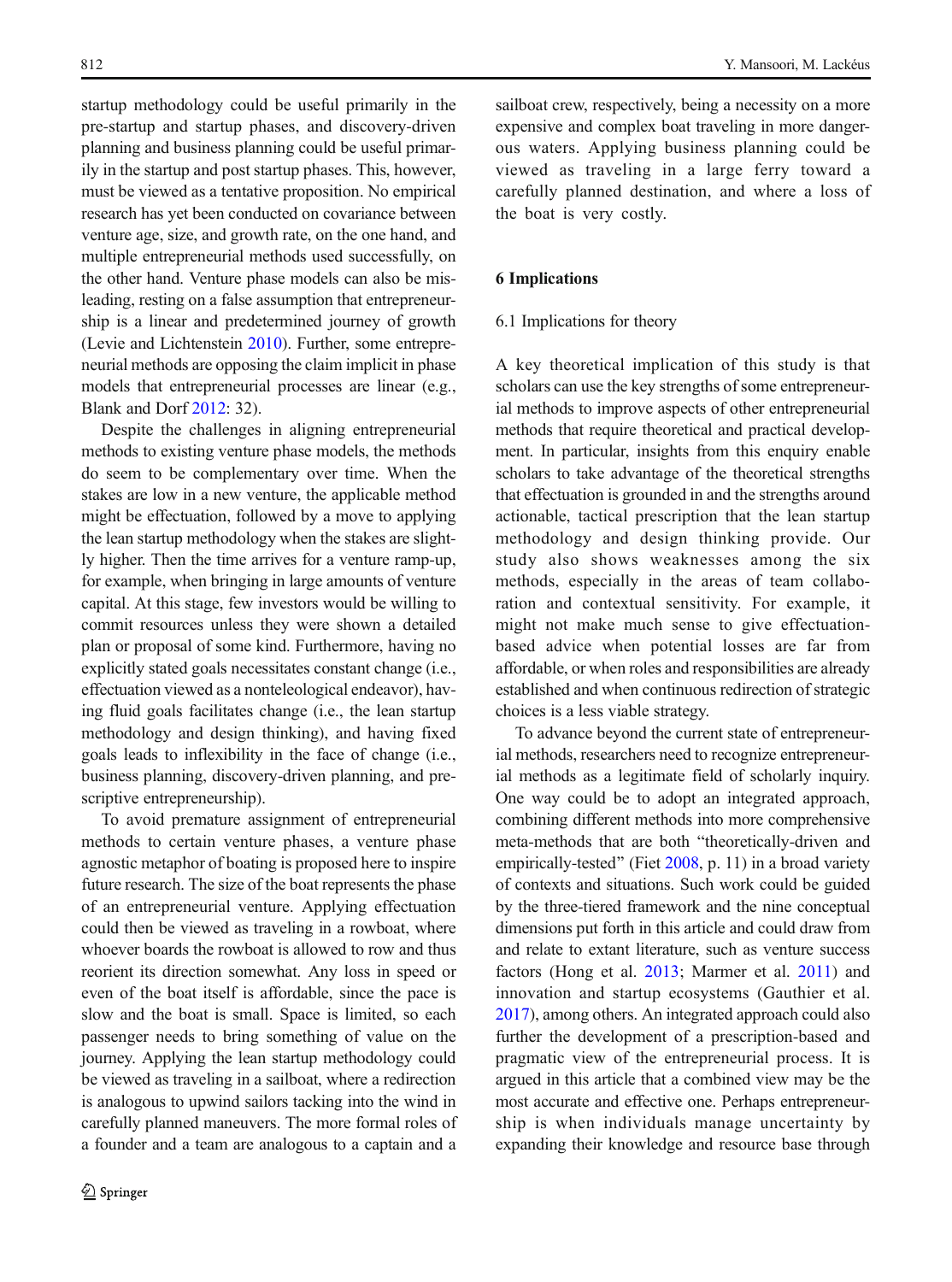# Redirection power

<span id="page-22-0"></span>

Fig. 4 Polar chart showing how emphasis on redirection power sets apart entrepreneurial methods suitable for early-stage venture creation from methods suitable for later stage venture creation

continuous learning from feedback, in an iterative and interactive manner involving close collaborators, acting to create new kinds of value for oneself and for others.

# 6.2 Implications for practice

Some key implications for practice are also evident. Entrepreneurs should reflect critically on advice given to them to decide if and when an entrepreneurial method is suitable for their purposes, taking into consideration development stage and context (Reymen et al. [2015\)](#page-26-0). Ease of use does not imply future venture success. The lack of theoretical rigor among the entrepreneurial methods, especially in the areas of uncertainty management and team collaboration, suggests that entrepreneurs might need to develop their own comprehensive understanding of these two key issues. For example, the methods have a tendency to provide ready-made answers instead of inspiring entrepreneurs to undertake their own processes of discovery when facing an unknown situation. Entrepreneurs could also benefit from being aware of the shortcomings of business planning,

in terms of its misalignment with many key dimensions of the entrepreneurial process. Early-stage financiers could take stock of this discrepancy and draw upon other entrepreneurial methods when assessing which ventures to fund. If scholars act upon the theoretical implications mentioned above, entrepreneurs will have access to more comprehensive and empirically studied meta-methods that place the context and development stage of the venture at the center of prescriptive efforts.

#### 6.3 Implications for educators and policymakers

This study also has implications for educators and policymakers. Educators can now use the three-tiered framework and the nine conceptual dimensions to help students make sense of the existing entrepreneurial methods, illustrating their strengths, weaknesses, and complementarities. The temporal, contextual, directional, and uncertainty-related differences presented here can also be explored in more depth in academic settings as a way of teaching and communicating them more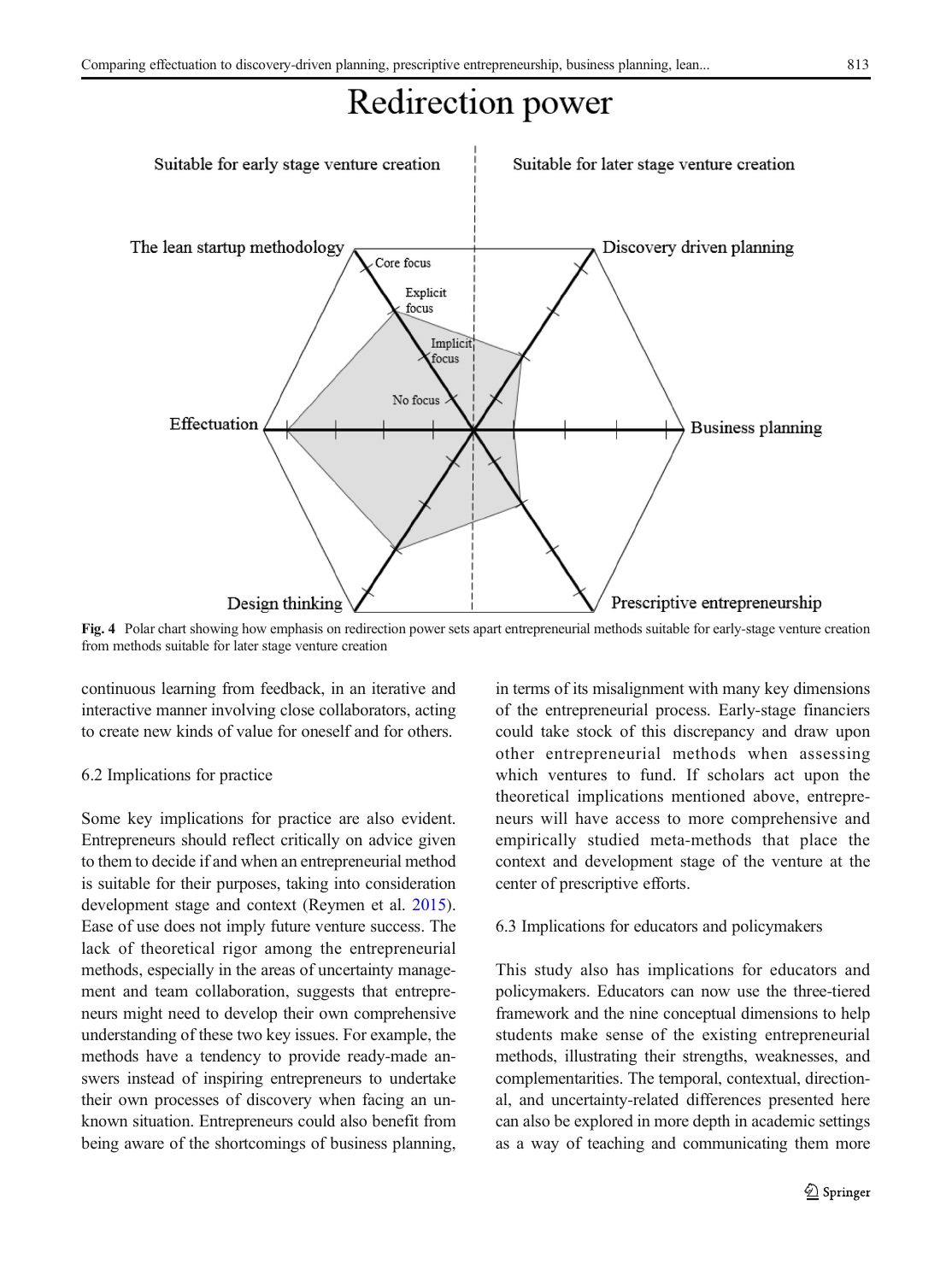<span id="page-23-0"></span>effectively. The rigor–relevance gap, exhibited by entrepreneurial methods as well as other submanagement theories, calls for attention from educators who rely on these methods in practically oriented courses and modules. Educators could communicate with students in a transparent manner about limitations in theoretical rigor, applicability, actionability, empirical evidence base, and contextual sensitivity. Methods that are exciting or convenient to teach, such as the lean startup methodology and business planning, are not effective in all settings. Moreover, policymakers could address these shortcomings in research, education, and entrepreneurial ecosystems by demanding more practical relevance from their research grants. In this way, policymakers could inspire researchers, educators, incubator and accelerator coaches, university officials, entrepreneurship consultants, ecosystem designers, and others to raise the bar for theoretical rigor and at the same time, for contextual relevance and applicability. These efforts would strengthen the empirical evidence base of the entrepreneurial methods that are being studied, recommended, and implemented in a multitude of settings.

# 7 Conclusions

The comparison undertaken here has positioned empirical, theoretical and prescriptive work on entrepreneurial methods as an emerging scholarly field of not only inquiry but also of design (Romme [2016\)](#page-26-0). Instead of studying effectuation as a dominant logic for "the entrepreneurial method" (cf. Sarasvathy and Venkataraman [2011](#page-26-0)), scholars and practitioners could use the plural term "entrepreneurial methods" as a vehicle for coming together in co-creation efforts to bridge a rigor– relevance gap. This could be a pragmatic way to make the entrepreneurial process more explicit, graspable, teachable, and ultimately more successful. Such collaborative work will likely require a partial departure from detached observation-based research methods and instead require researchers to work closely with practitioners in prescriptive endeavors where empirical data is rigorously collected around what works, when, for whom, and in which context.

Open Access This article is distributed under the terms of the Creative Commons Attribution 4.0 International License (http:// creativecommons.org/licenses/by/4.0/), which permits unrestricted use, distribution, and reproduction in any medium, provided you give appropriate credit to the original author(s) and the source, provide a link to the Creative Commons license, and indicate if changes were made.

Publisher's note Springer Nature remains neutral with regard to jurisdictional claims in published maps and institutional affiliations.

# References

- Abrahamson, E. (1991). Managerial fads and fashions: the diffusion and rejection of innovations. Academy of Management Review, 16(3), 586–612.
- Ackoff, R. L. (1981). Creating the corporate future: Plan or be planned for. Austin, TX: University of Texas Press.
- Alvarez, S. A., & Barney, J. B. (2007). Discovery and creation: alternative theories of entrepreneurial action. Strategic Entrepreneurship Journal, 1(1–2), 11–26.
- Anthony, E. (1963). Approach, method, and technique. ELT Journal, 17(2), 63–67.
- Arend, R. J., Sarooghi, H., & Burkemper, A. (2015). Effectuation as ineffectual? Applying the 3E theory-assessment framework to a proposed new theory of entrepreneurship. Academy of Management Review, 40(4), 630–651.
- Argyris, C. (1976). Single-loop and double-loop models in research on decision making. Administrative Science Quarterly, 21(3), 363–375.
- Argyris, C., & Schön, D. A. (1974). Theory in practice: increasing professional effectiveness. San Francisco, CA: Jossey-Bass.
- Baker, T., & Nelson, R. E. (2005). Creating something from nothing: resource construction through entrepreneurial bricolage. Administrative Science Quarterly, 50(3), 329–366.
- Banks, G. C., Pollack, J. M., Bochantin, J. E., Kirkman, B. L., Whelpley, C. E., & O'Boyle, E. H. (2016). Management's science–practice gap: a grand challenge for all stakeholders. Academy of Management Journal, 59(6), 2205–2231.
- Baron, R. A. (2004). Potential benefits of the cognitive perspective: expanding entrepreneurship's array of conceptual tools. Journal of Business Venturing, 19(2), 169–172.
- Bell, D. E., Raiffa, H., & Tversky, A. (1988). Descriptive, normative, and prescriptive interactions in decision making. In D. E. Bell, H. Raiffa, & A. Tversky (Eds.), Decision making: descriptive, normative, and prescriptive interactions (pp. 9– 32). Cambridge, NY: Cambridge University Press.
- Blank, S. G. (2007). The four steps to the epiphany: successful strategies for products that win. San Mateo, CA: Cafepress.
- Blank, S. G. (2013). Why the lean startup changes everything. Harvard Business Review, 91(5), 63–72.
- Blank, S. G., & Dorf, B. (2012). The startup owner's manual: the step-by-step guide for building a great company. Pescadero, CA: K&S Ranch Publishers, Inc..
- Brinckmann, J., Grichnik, D., & Kapsa, D. (2010). Should entrepreneurs plan or just storm the castle? A meta-analysis on contextual factors impacting the business planning– performance relationship in small firms. Journal of Business Venturing, 25(1), 24–40.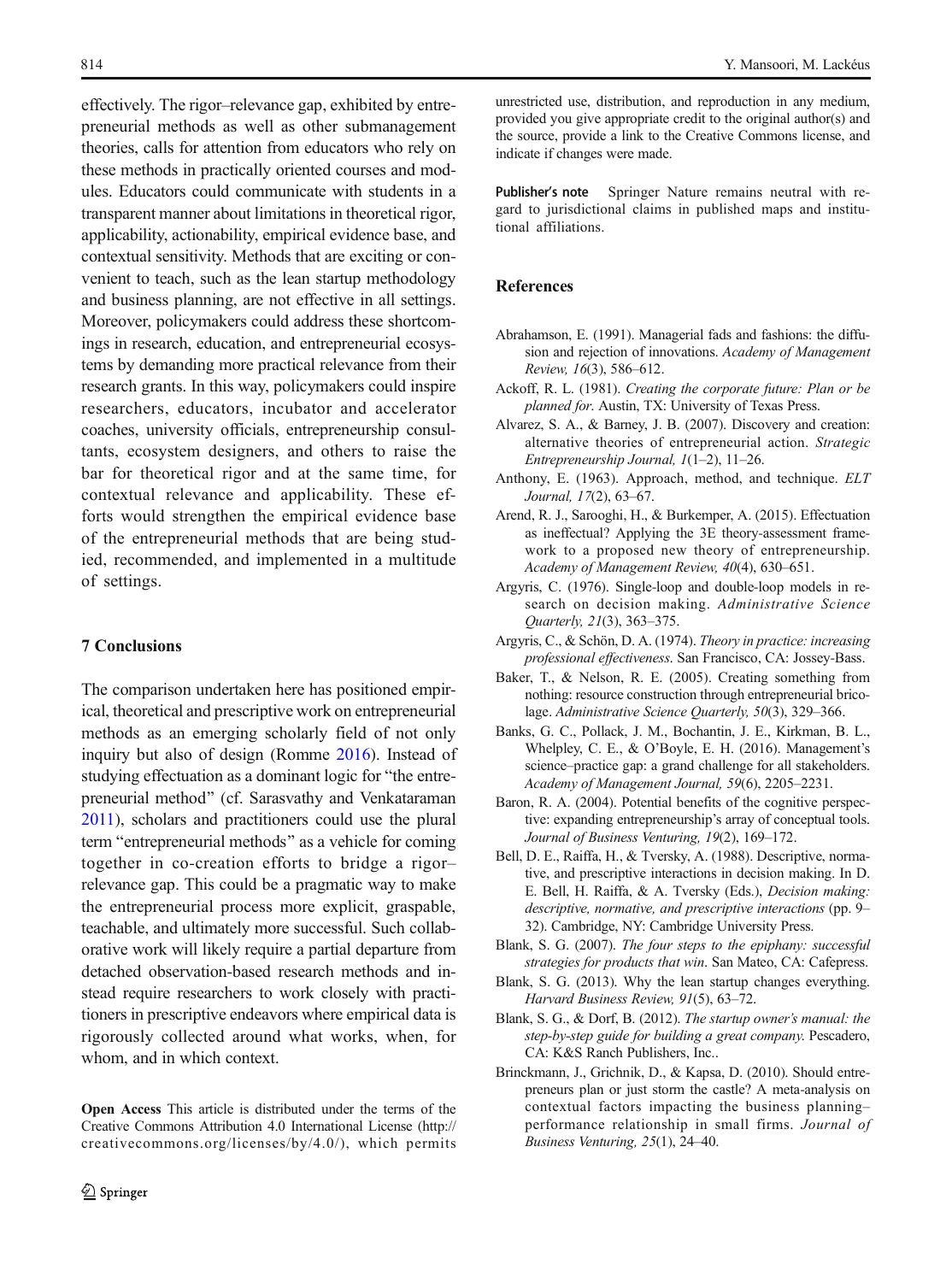- <span id="page-24-0"></span>Brown, T. (2008). Design thinking. Harvard Business Review, 86(6), 84–92.
- Brown, T. (2009). Change by design. New York, NY: Harper Collins.
- Bruyat, C., & Julien, P.-A. (2001). Defining the field of research in entrepreneurship. Journal of Business Venturing, 16(2), 165– 180.
- Bryman, A., & Bell, E. (2007). Business research methods. Oxford: Oxford University Press Inc..
- Carlgren, L., Rauth, I., & Elmquist, M. (2016). Framing design thinking: the concept in idea and enactment. Creativity and Innovation Management, 25(1), 38–57.
- Casadesus-Masanell, R., & Ricart, J. E. (2010). From strategy to business models and onto tactics. Long Range Planning, 43(2), 195–215.
- Christiansen, J. (2009). Copying Y Combinator, a framework for developing seed accelerator programmes. MBA Dissertation. Cambridge, UK: University of Cambridge.
- Clarysse, B., & Moray, N. (2004). A process study of entrepreneurial team formation: the case of a research-based spin-off. Journal of Business Venturing, 19(1), 55–79.
- Cohen, W. M., & Levinthal, D. A. (1990). Absorptive capacity: a new perspective on learning and innovation. Administrative Science Quarterly, 35, 128-152.
- Cross, R., & Sproull, L. (2004). More than an answer: information relationships for actionable knowledge. Organization Science, 15(4), 446–462.
- D'Abate, C. P., Eddy, E. R., & Tannenbaum, S. I. (2003). What's in a name? A literature-based approach to understanding mentoring, coaching, and other constructs that describe developmental interactions. Human Resource Development Review, 2(4), 360–384.
- Dean, J. W., & Bowen, D. E. (1994). Management theory and total quality: improving research and practice through theory development. Academy of Management Review, 19(3), 392– 418.
- Delmar, F., & Shane, S. (2003). Does business planning facilitate the development of new ventures? Strategic Management Journal, 24(12), 1165–1185.
- Delmar, F., & Shane, S. (2004). Legitimating first: Organizing activities and the survival of new ventures. Journal of Business Venturing, 19(3), 385–410.
- Denyer, D., Tranfield, D., & Van Aken, J. E. (2008). Developing design propositions through research synthesis. Organization Studies, 29(3), 393–413.
- Dew, N., & Sarasvathy, S. D. (2010). What effectuation is not: further development of an alternative to rational choice. Paper presented at the Annual Meeting of the Academy of Management, Denver, CO, 12 August 2010.
- Dew, N., Read, S., Sarasvathy, S. D., & Wiltbank, R. (2008). Outlines of a behavioral theory of the entrepreneurial firm. Journal of Economic Behavior & Organization, 66(1), 37– 59.
- Dew, N., Read, S., Sarasvathy, S. D., & Wiltbank, R. (2009). Effectual versus predictive logics in entrepreneurial decision-making: differences between experts and novices. Journal of Business Venturing, 24(4), 287–309.
- Dew, N., Ramesh, A., Read, S., & Sarasvathy, S. D. (2018). Toward deliberate practice in the development of entrepreneurial expertise: The anatomy of the effectual ask. In K. A. Ericsson, N. Charness, P. J. Feltovich, & R. R. Hoffman

(Eds.), The Cambridge handbook of expertise and expert performance (2nd ed., pp. 389–412). Cambridge: Cambridge University Press.

- Dimov, D. (2016). Toward a design science of entrepreneurship. In J. Katz & A. C. Corbett (Eds.), Models of start-up thinking and action: theoretical, empirical and pedagogical approaches (pp. 1–31). Bingley: Emerald Group Publishing.
- Dorst, K. (2011). The core of 'design thinking' and its application. Design Studies, 32(6), 521–532.
- Draman, R. H. (1995). A new approach to the development of business plans: a cross functional model using the theory of constraints philosophies. Doctoral dissertation. Athens, GA: University of Georgia.
- Dunne, D., & Martin, R. (2006). Design thinking and how it will change management education: an interview and discussion. Academy of Management Learning & Education, 5(4), 512– 523.
- Dybå, T., & Dingsøyr, T. (2008). Empirical studies of agile software development: a systematic review. Information and Software Technology, 50(9), 833–859.
- Eisenmann, T., Ries, E., & Dillard, S. (2012). Hypothesis-driven entrepreneurship: the lean startup. Harvard Business School Entrepreneurial Management Case, No. 812-095, Boston, MA.
- Fiet, J. O. (2002). The systematic search for entrepreneurial discoveries. Westport, CT: Quorum Books.
- Fiet, J. O. (2007). A prescriptive analysis of search and discovery. Journal of Management Studies, 44(4), 592–611.
- Fiet, J. O. (2008). Prescriptive entrepreneurship. Cheltenham: Edward Elgar Publishing.
- Fiet, J. O., & Patel, P. C. (2008). Entrepreneurial discovery as constrained, systematic search. Small Business Economics, 30(3), 215–229.
- Fiet, J. O., Norton, W. I., & Clouse, V. G. (2013). Search and discovery by repeatedly successful entrepreneurs. International Small Business Journal, 31(8), 890–913.
- Fishbein, M., & Ajzen, I. (2010). Predicting and changing behavior: the reasoned action approach. New York, NY: Psychology Press.
- Fisher, G. (2012). Effectuation, causation, and bricolage: a behavioral comparison of emerging theories in entrepreneurship research. Entrepreneurship Theory and Practice, 36(5), 1019–1051.
- Foss, K., Foss, N. J., & Klein, P. G. (2007). Original and derived judgment: an entrepreneurial theory of economic organization. Organization Studies, 28(12), 1893–1912.
- Frank, H., & Landström, H. (2016). What makes entrepreneurship research interesting? Reflections on strategies to overcome the rigor–relevance gap. Entrepreneurship and Regional Development, 28(1–2), 51–75.
- Furr, N., & Ahlstrom, P. (2011). Nail it then scale it: the entrepreneur's guide to creating and managing breakthrough innovation. Lexington, KY: NISI Institute.
- Garud, R., & Karnøe, P. (2003). Bricolage versus breakthrough: distributed and embedded agency in technology entrepreneurship. Research Policy, 32(2), 277–300.
- Gauthier, J. F., Penzel, M., & Marmer, M. (2017). Global startup ecosystem report 2017. [https://startupgenome.](https://startupgenome.com/report2017/) [com/report2017/](https://startupgenome.com/report2017/). Accessed February 7, 2018.
- Gomory, R. E. (1995). The known, the unknown and the unknowable. Scientific American, 272(6), 120–120.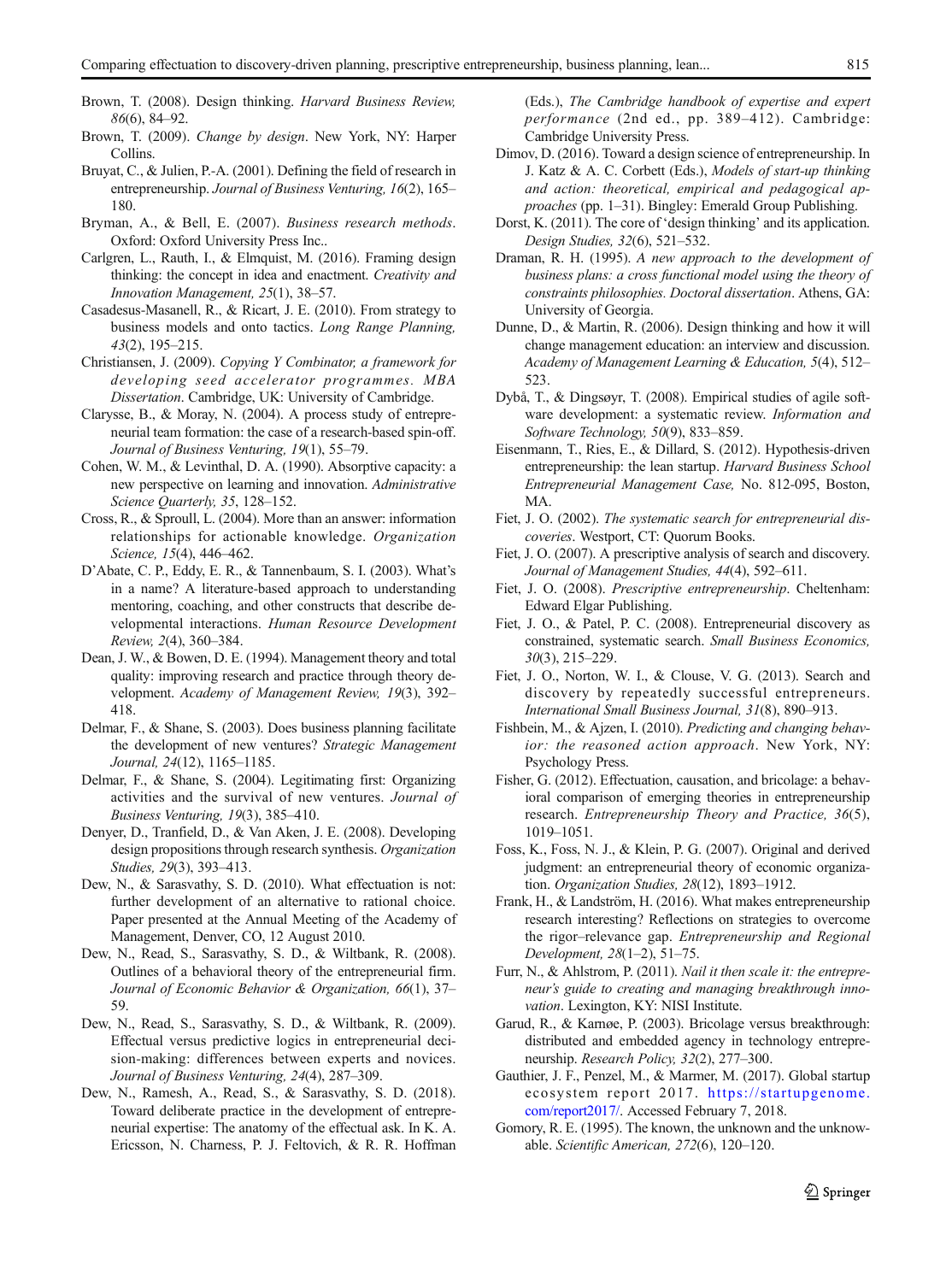- <span id="page-25-0"></span>Hanks, S. H., Watson, C. J., Jansen, E., & Chandler, G. N. (1994). Tightening the life-cycle construct: a taxonomic study of growth stage configurations in high-technology organizations. Entrepreneurship Theory and Practice, 18(2), 5–29.
- Harmeling, S. S., & Sarasvathy, S. D. (2013). When contingency is a resource: educating entrepreneurs in the Balkans, the Bronx, and beyond. Entrepreneurship Theory and Practice, 37(4), 713–744.
- Harper, D. A. (2008). Towards a theory of entrepreneurial teams. Journal of Business Venturing, 23(6), 613–626.
- Hart, S. L., & Sharma, S. (2004). Engaging fringe stakeholders for competitive imagination. The Academy of Management Executive, 18(1), 7–18.
- Heitmann, J. (2014). The lean startup: a pragmatic view on its flaws and pitfalls. Master's thesis, University of Twente, Twente, The Netherlands.
- Hong, J., Song, T. H., & Yoo, S. (2013). Paths to success: how do market orientation and entrepreneurship orientation produce new product success? Journal of Product Innovation Management, 30(1), 44–55.
- Johansson-Sköldberg, U., Woodilla, J., & Çetinkaya, M. (2013). Design thinking: past, present and possible futures. Creativity and Innovation Management, 22(2), 121–146.
- Jones, C., & Penaluna, A. (2013). Moving beyond the business plan in enterprise education. Education + Training, 55(8/9), 804–814.
- Karlsson, T., & Honig, B. (2009). Judging a business by its cover: an institutional perspective on new ventures and the business plan. Journal of Business Venturing, 24(1), 27–45.
- Khanna, R., Guler, I., & Nerkar, A. (2016). Fail often, fail big, and fail fast? Learning from small failures and R&D performance in the pharmaceutical industry. Academy of Management Journal, 59(2), 436–459.
- Kirzner, I. M. (1997). Entrepreneurial discovery and the competitive market process: an Austrian approach. Journal of Economic Literature, 35(1), 60–85.
- Klein, L. (2013). UX for lean startups: faster, smarter user experience research and design. Sebastopol, CA: O'Reilly Media, Inc..
- Klotz, A. C., Hmieleski, K. M., Bradley, B. H., & Busenitz, L. W. (2014). New venture teams: A review of the literature and roadmap for future research. Journal of Management, 40(1), 226–255.
- Knight, F. H. (1921). Risk, uncertainty and profit. New York, NY: Hart, Schaffner and Marx.
- Kolb, D. A. (1984). Experiential learning: experience as the source of learning and development. Englewood Cliffs, NJ: Prentice Hall.
- Korsgaard, S., & Anderson, A. R. (2011). Enacting entrepreneurship as social value creation. International Small Business Journal, 29(2), 135–151.
- Kotha, R., & George, G. (2012). Friends, family, or fools: entrepreneur experience and its implications for equity distribution and resource mobilization. Journal of Business Venturing, 27(5), 525–543.
- Lackéus, M. (2016). Value creation as educational practicetowards a new educational philosophy grounded in entrepreneurship? Doctoral dissertation, Chalmers University of Technology, Gothenburg, Sweden.
- Landa, L. N. (1999). Landamatics instructional design theory and methodology for teaching general methods of thinking. In C.

 $\textcircled{2}$  Springer

M. Reigeluth (Ed.), Instructional-design theories and models: a new paradigm of instructional theory (Vol. 2, pp. 341–369). Hillsdale, NJ: Lawrence Erlbaum Associates.

- Leavy, B. (2010). Design thinking—a new mental model of value innovation. Strategy & Leadership, 38(3), 5–14.
- Lechler, T. (2001). Social interaction: a determinant of entrepreneurial team venture success. Small Business Economics, 16(4), 263–278.
- Levie, J., & Lichtenstein, B. B. (2010). A terminal assessment of stages theory: introducing a dynamic states approach to entrepreneurship. Entrepreneurship Theory and Practice, 34(2), 317–350.
- Liedtka, J. (2015). Perspective: linking design thinking with innovation outcomes through cognitive bias reduction. Journal of Product Innovation Management, 32(6), 925–938.
- Liedtka, J., & Ogilvie, T. (2011). Designing for growth: a design thinking toolkit for managers. New York: Columbia University Press.
- Lundvall, B.-Å. (1992). User-producer relationships, national systems of innovation and internationalization. In B.-Å. Lundvall (Ed.), National Systems of innovation: towards a theory of innovation and interactive learning (pp. 45–67). London: Pinter Publishers.
- Mansoori, Y. (2015). Entrepreneurial methods. Licentiate dissertation. Gothenburg, Sweden: Chalmers University of Technology.
- Mansoori, Y. (2017). Entrepreneurial methods as vehicles of entrepreneurial action. Doctoral dissertation. Gothenburg, Sweden: Chalmers University of Technology.
- March, S. T., & Smith, G. F. (1995). Design and natural science research on information technology. Decision Support Systems, 15(4), 251–266.
- Marmer, M., Herrmann, B.L., Dogrultan, E., Berman, R., Eesley, C., & Blank, S. (2011). Startup genome report extra: premature scaling. [http://innovationfootprints.com/wp](http://innovationfootprints.com/wp-content/uploads/2015/07/startup-genome-report-extra-on-premature-scaling.pdf)[content/uploads/2015/07/startup-genome-report-extra-on](http://innovationfootprints.com/wp-content/uploads/2015/07/startup-genome-report-extra-on-premature-scaling.pdf)[premature-scaling.pdf](http://innovationfootprints.com/wp-content/uploads/2015/07/startup-genome-report-extra-on-premature-scaling.pdf). Accessed February 8, 2018.
- Martin, R. (2009). The design of business. Boston, MA: Harvard Business School Publishing.
- Maurya, A. (2012). Running lean: iterate from plan A to a plan that works. Sebastopol, CA: O'Reilly Media, Inc..
- McGrath, R. G., & MacMillan, I. C. (1995). Discovery driven planning. Harvard Business Review, 1995(July-August), 44- 54.
- McGrath, R. G., & MacMillan, I. C. (2000). The entrepreneurial mindset: strategies for continuously creating opportunity in an age of uncertainty. Boston, MA: Harvard Business School Press.
- McKelvie, A., Haynie, J. M., & Gustavsson, V. (2011). Unpacking the uncertainty construct: implications for entrepreneurial action. Journal of Business Venturing, 26(3), 273–292.
- McMullen, J. S., & Shepherd, D. A. (2006). Entrepreneurial action and the role of uncertainty in the theory of the entrepreneur. Academy of Management Review, 31(1), 132–152.
- Minniti, M., & Bygrave, W. (2001). A dynamic model of entrepreneurial learning. Entrepreneurship Theory and Practice,  $25(3)$ , 5–16.
- Murray, F., & Tripsas, M. (2004). The exploratory processes of entrepreneurial firms: the role of purposeful experimentation. In J. A. C. Baum & A. M. McGahan (Eds.), Business strategy over the industry lifecycle (advances in strategic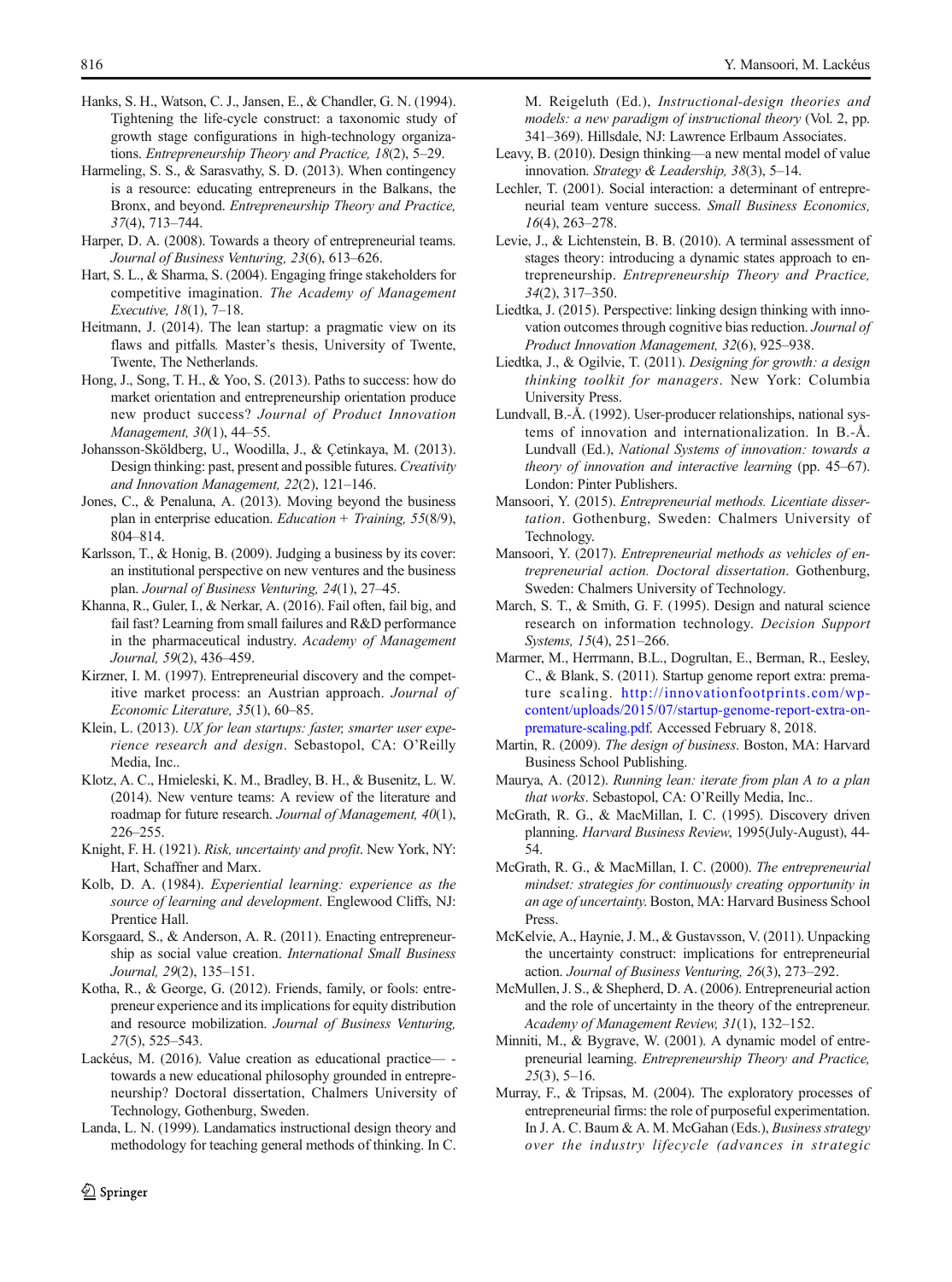<span id="page-26-0"></span>management) (Vol. 2, pp. 45–75). Bingley, West Yorkshire: Emerald Group Publishing Limited.

- Neck, H. M., & Greene, P. G. (2011). Entrepreneurship education: known worlds and new frontiers. Journal of Small Business Management, 49(1), 55–70.
- Neck, H. M., Greene, P. G., & Brush, C. G. (2014). Teaching entrepreneurship: a practice-based approach. Cheltenham: Edward Elgar Publishing.
- Osterwalder, A., & Pigneur, Y. (2010). Business model generation: a handbook for visionaries, game changers, and challengers. Hoboken, NJ: John Wiley & Sons.
- Ozdemir, S. Z., Moran, P., Zhong, X., & Bliemel, M. J. (2016). Reaching and acquiring valuable resources: the entrepreneur's use of brokerage, cohesion, and embeddedness. Entrepreneurship Theory and Practice, 40(1), 49–79.
- Parsons, T., Shils, E. A., & Smelser, N. J. (1965). Toward a general theory of action: theoretical foundations for the social sciences. New Brunswick, NJ: Transaction Publishers.
- Pfeffer, J., & Sutton, R. I. (2006). Evidence-based management. Harvard Business Review, 84(1), 62.
- Porter, M. E. (1980). Competitive strategy: techniques for analyzing industries and competitors. New York, NY: The Free Press.
- Rauth, I. (2015). Understanding management ideas: the development of interpretability. Doctoral dissertation, Chalmers University of Technology, Gothenburg, Sweden.
- Read, S., Dew, N., Sarasvathy, S. D., Song, M., & Wiltbank, R. (2009). Marketing under uncertainty: The logic of an effectual approach. Journal of marketing, 73(3), 1–18.
- Read, S., Sarasvathy, S. D., Dew, N., & Wiltbank, R. (2016). Effectual entrepreneurship. New York, NY: Routledge.
- Reymen, I. M., Andries, P., Berends, H., Mauer, R., Stephan, U., & Burg, E. (2015). Understanding dynamics of strategic decision making in venture creation: a process study of effectuation and causation. Strategic Entrepreneurship Journal, 9(4), 351–379.
- Richards, J. C., & Rodgers, T. S. (2014). Approaches and methods in language teaching. Cambridge: Cambridge University **Press**.
- Ries, E. (2011). The lean startup: how today's entrepreneurs use continuous innovation to create radically successful businesses. New York, NY: Random House Digital.
- Rogers, E. M. (1983). Diffusion of innovations (Third ed.). New York, NY: The Free Press.
- Romme, A. G. L. (2003). Making a difference: organization as design. Organization Science, 14(5), 558–573.
- Romme, A. G. L. (2016). The quest for professionalism: the case of management and entrepreneurship. Oxford: Oxford University Press.
- Romme, A. G. L., & Endenburg, G. (2006). Construction principles and design rules in the case of circular design. Organization Science, 17(2), 287–297.
- Rynes, S. L., Bartunek, J. M., & Daft, R. L. (2001). Across the great divide: knowledge creation and transfer between practitioners and academics. Academy of Management Journal, 44(2), 340–355.
- Sarasvathy, S. D. (2001). Causation and effectuation: toward a theoretical shift from economic inevitability to entrepreneurial contingency. Academy of Management Review, 26(2), 243–263.
- Sarasvathy, S. D. (2003). Entrepreneurship as a science of the artificial. Journal of Economic Psychology, 24(2), 203–220.
- Sarasvathy, S. D. (2009). Effectuation: elements of entrepreneurial expertise. Cheltenham: Edward Elgar Publishing.
- Sarasvathy, S. D., & Dew, N. (2005a). Entrepreneurial logics for a technology of foolishness. Scandinavian Journal of Management, 21(4), 385–406.
- Sarasvathy, S. D., & Dew, N. (2005b). New market creation through transformation. Journal of Evolutionary Economics, 15(5), 533–565.
- Sarasvathy, S. D., & Venkataraman, S. (2011). Entrepreneurship as method: open questions for an entrepreneurial future. Entrepreneurship Theory and Practice, 35(1), 113–135. Sarasvathy, S. D., Dew, N., Velamuri, S. R., & Venkataraman, S. (2003). Three views of entrepreneurial opportunity. In Z. Acs & D. B. Audretsch (Eds.), Handbook of entrepreneurial research (pp. 141–160). Dordrecht, the Netherlands: Kluwer Academic Publishers.
- Sarasvathy, S. D., Dew, N., Read, S., & Wiltbank, R. (2008). Designing organizations that design environments: lessons from entrepreneurial expertise. Organization Studies, 29(3), 331–350.
- Sonalkar, N., Mabogunje, A., & Leifer, L. (2016). Developing a design thinking curriculum for venture creation in resourceconstrained environment. International Journal of Engineering Education, 32(3), 1372–1384.
- Steinhoff, H. W. (1971). Dynamic business planning under conditions of uncertainty. Doctoral dissertation. Faculty of the Graduate School of Business Administration, University of Southern California, CA.
- Sull, D. (2004). Disciplined entrepreneurship. Sloan Management Review, 46(1), 71–77.
- Tang, J., Kacmar, K. M. M., & Busenitz, L. (2012). Entrepreneurial alertness in the pursuit of new opportunities. Journal of Business Venturing, 27(1), 77–94.
- Tetlock, P. E., & Gardner, D. (2016). Superforecasting: the art and science of prediction. New York, NY: Random House.
- Thomke, S. H. (1998). Managing experimentation in the design of new products. Management Science, 44(6), 743–762.
- Thomke, S. H. (2003). Experimentation matters: unlocking the potential of new technologies for innovation. Boston, MA: Harvard Business Press.
- Tietz, R. (1992). Semi-normative theories based on bounded rationality. Journal of Economic Psychology, 13(2), 297–314.
- Tsang, E. W. (1997). Organizational learning and the learning organization: a dichotomy between descriptive and prescriptive research. Human Relations, 50(1), 73–89.
- Tunisini, A., & Zanfei, A. (1998). Exploiting and creating knowledge through customer–supplier relationships: lessons from a case study. R&D Management, 28(2), 111–118.
- Upton, N., Teal, E. J., & Felan, J. T. (2001). Strategic and business planning practices of fast growth family firms. Journal of Small Business Management, 39(1), 60–72.
- Utterback, J. M., & Abernathy, W. J. (1975). A dynamic model of process and product innovation. Omega, 3(6), 639–656.
- Van de Ven, A. H., & Johnson, P. E. (2006). Knowledge for theory and practice. Academy of Management Review, 31(4), 802– 821.
- Vincenti, W. G. (1990). What engineers know and how they know it: analytical studies from aeronautical history. Baltimore, MD: The Johns Hopkins University Press.